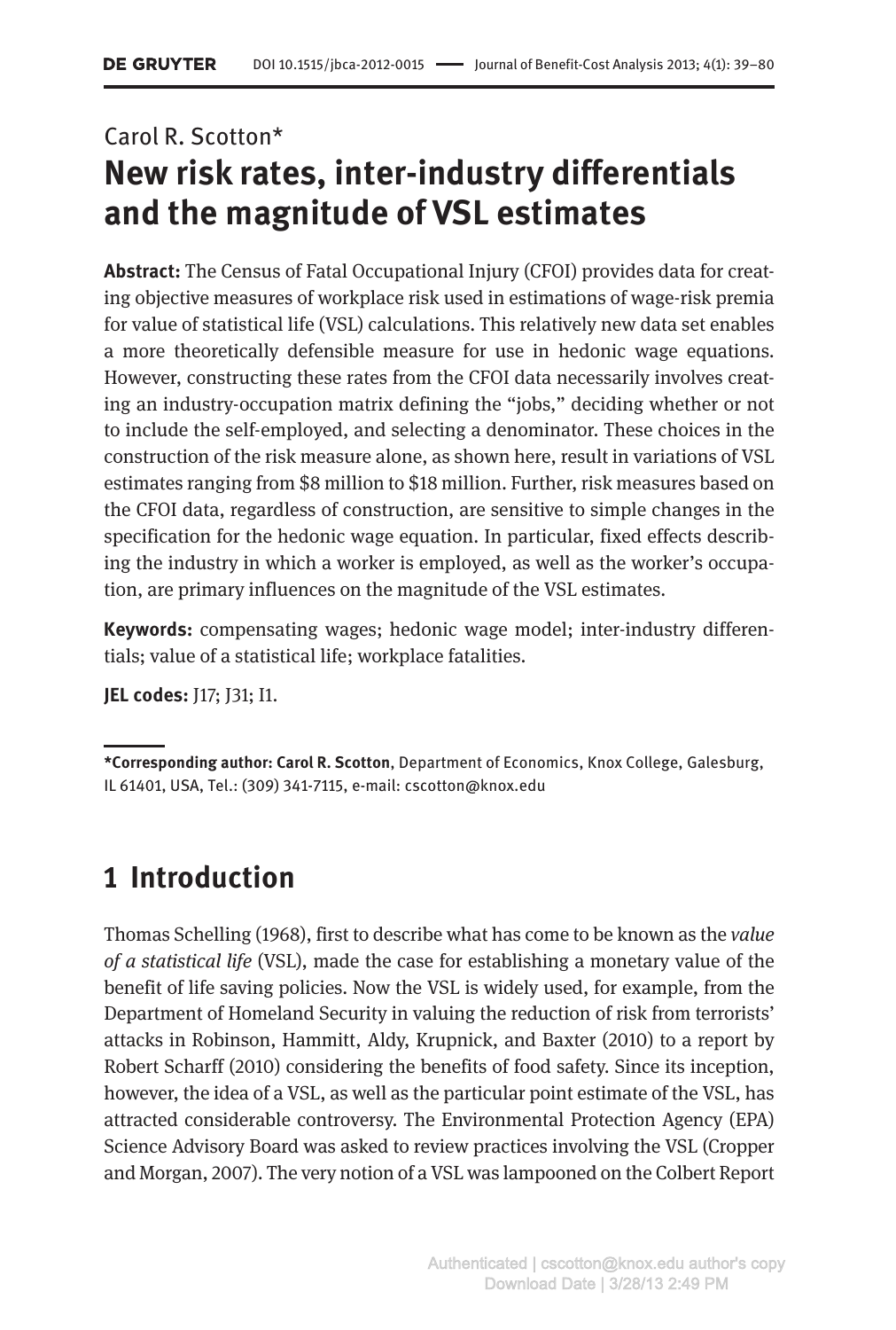(2008) while the term itself prompted discussions for "Euthanizing the Value of a Statistical Life" by Trudy Cameron (2010). The EPA has since issued *Guidelines for Preparing Economic Analysis* where considerable attention is paid to the VSL (2010). The application of and terminology for the VSL are factors that will continue to resonate with the public and in policy discussions. Yet underneath all this the workplace risk rate, fundamental to the predominant method used to estimate the VSL, faces serious methodological concerns which deserve attention.

Comprehensive reviews by Viscusi and Aldy (2003) and Mrozek and Taylor (2002) covering the past 40 years show that most estimates of the VSL are based on labor market data and the relative risk of job related fatalities. For example, Robinson (2007) reports that 21 of the 26 point estimates of the VSL included in the EPA Cost Benefit Analysis of the Clean Air Act (1999) are based on compensating wage differentials and use a variety of measures for the workplace fatal risk rate. Serious concerns about the endogeneity of workplace risk, assumptions regarding risk aversion, effects of non-fatal injury or work-related illnesses and difficulties in generalizing from a sample to the population are well-known and have been discussed, for example, in Ashenfelter (2006) and Ashenfelter and Greenstone (2004) as well as in the reviews cited above.1 The February 2010 special issue of the *Journal of Risk and Uncertainty*, edited by W. Kip Viscusi, is devoted to considering the heterogeneity of VSL. In this journal, Hammitt and Robinson (2011) explore the role of income elasticity and the VSL. Studies that aim to address these concerns using labor market data must inevitably begin with a measure of fatal risk in the workplace. Yet the VSL, as shown in this study, is highly sensitive – varying between \$11 million to \$18 million – depending *only* upon how the same data is used to construct the risk rate; it varies by even more – from about \$5 million to over \$40 million – depending *only* upon the mix of industry and occupation controls. How these risk rates are constructed and how the construction of the risk rate interacts with the use of industrial and occupational controls necessary to identify the wage-risk premium is the subject of this paper. By making a series of choices in the construction of the rate explicit, guidance in developing more transparent rates is offered.

#### **1.1 Background**

A VSL point estimate based on labor market data is derived from hedonic wage equations in which wages are regressed on a fatal risk rate and a set of worker

**<sup>1</sup>** There is a vast literature on the VSL and the debates and concerns about it, prompting specialty websites such as VSL Research at the Maxwell School of Syracuse University found at <http:// sites.maxwell.syr.edu/vsl/vsl.html> last accessed August 7, 2012.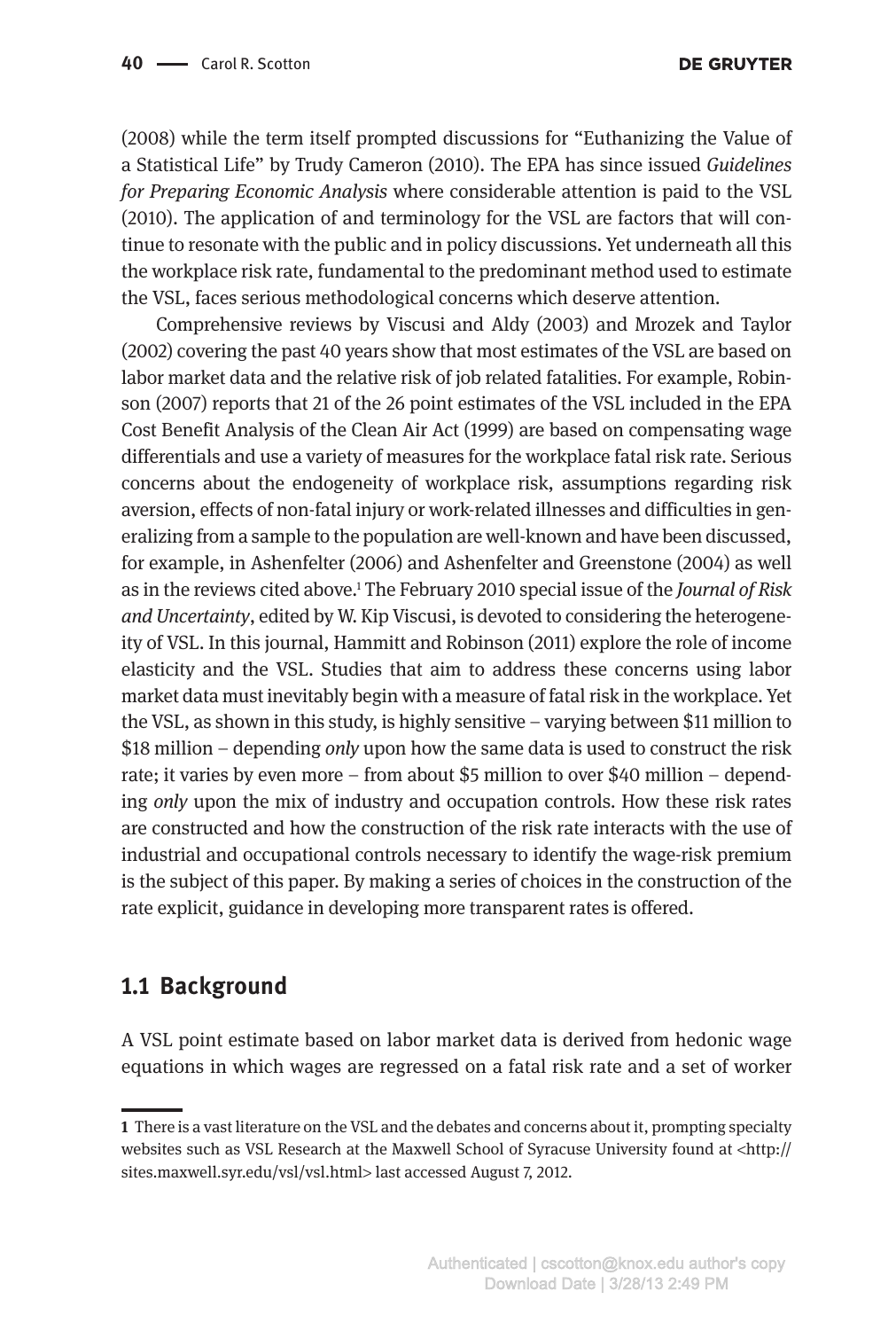and job characteristics.<sup>2</sup> As originally described by Jones-Lee (1974), Thaler and Rosen (1976), and Smith (1979), the theory relies on compensating wage differentials; consequently, estimating these wage-risk premia requires measures of the relative riskiness of the various jobs. Therefore, the risk rates – specifically how they are constructed – bear close attention. A set of "jobs," however, for which to compute these rates is not a given. Intuitively, an electrician, for example, working for a utility company has a different job than one working for a hospital. But there is no comprehensive list of jobs that adequately distinguishes these differences. Instead there are occupational classifications describing tasks or skill sets required of individuals and industrial codes defining the (major) product or service provided by firms. A particular job is not categorized in any systematic or formal way. Instead, jobs, or sets of job categories, are usually defined on an ad hoc basis. So, for example, Gittleman and Pierce (2011), in their study on interindustry differentials, define jobs by "using the employer's most narrow occupational classification" (p. 359).

Ideally, the risk rate would be derived directly from workers' subjective assessments of the threat of a sudden workplace fatal injury. Using such measures, however, would present a host of commensurability concerns even if they were possible to collect. Instead, the primary literature employs probabilities extracted from the historical record of workplace deaths. Because of data constraints, all fatality rates used until recently – and the VSL estimates included in the reviews and studies mentioned above – are based either on workers' industry alone, or their occupation alone.<sup>3</sup> Indeed, a major criticism in using workplace fatalities was based on this limitation, for example, see Leigh (1995). The primary data available were deaths within industry groups.4 This meant that regardless of occupation, all workers within a specific industry were assigned the same probability of death. For example, the risk faced by electricians versus that of

**<sup>2</sup>** The VSL represents the minimum amount that the workers would, collectively, be willing to pay to reduce the risk of death by one person. For example, a VSL of \$6 million is computed from an estimated annual wage-risk premium of \$600 from risk rates based on 1 in 10,000 workers. Each of 10,000 workers, on average, receives an annual compensating differential of \$600 for facing the increased risk that one more person among them will be fatally injured on the job. In other words, the VSL is computed the same way willingness to pay estimates for a public good are: individual wage-risk premia are summed vertically.

**<sup>3</sup>** This is true regardless of whether the terminology used refers to "job," "industrial," "workplace" or "occupational" fatalities.

**<sup>4</sup>** Data was also available by occupation group only, i.e., regardless of industry, from the National Institute of Occupational Safety and Health (NIOSH). Moore and Viscusi (1988) and Black and Kniesner (2003) compare risk rates by industry only, produced by the BLS, and by occupation only available from NIOSH.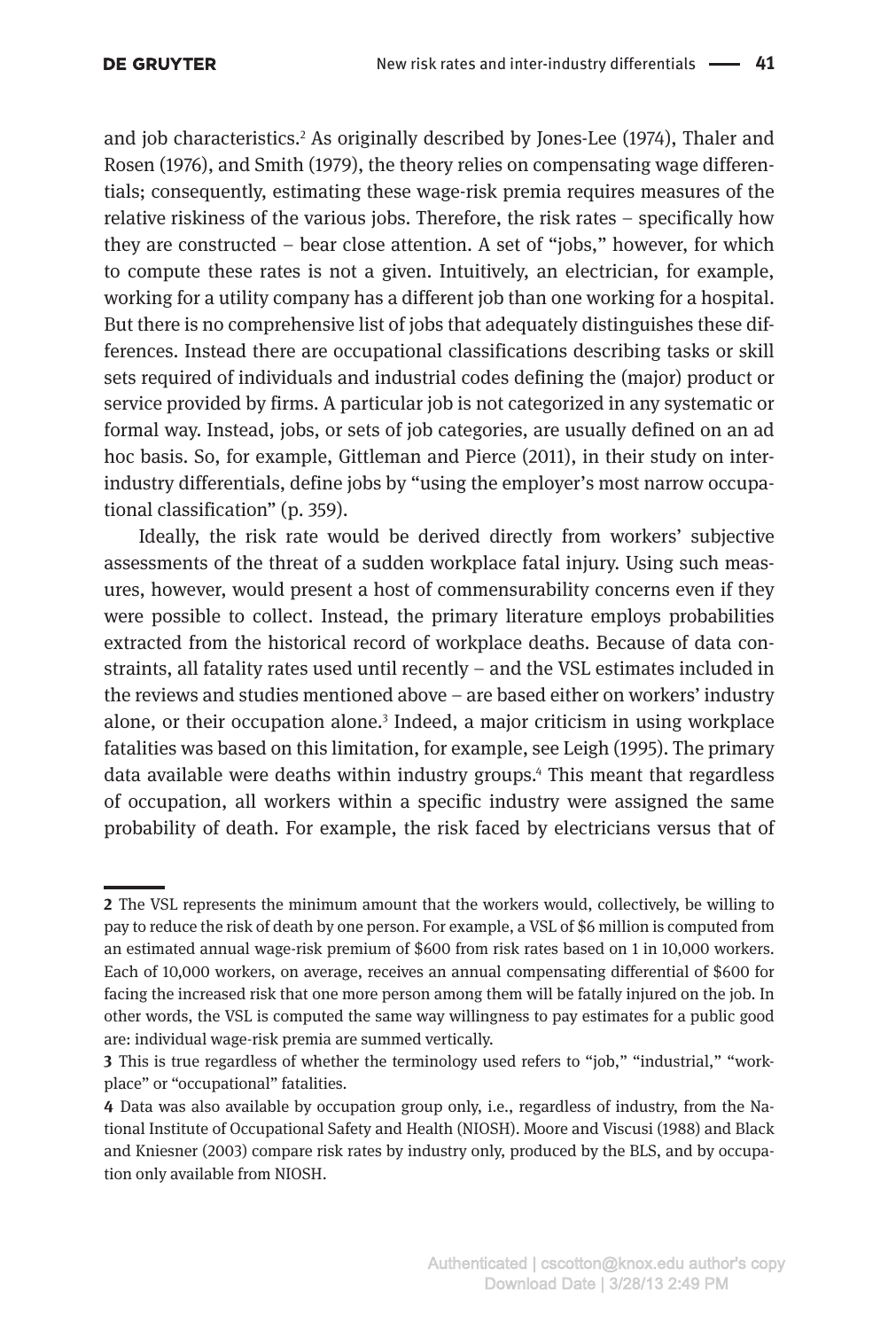truck drivers in the utility industry (or electricians and ambulance drivers in the hospital industry) were not differentiated.<sup>5</sup> In addition to this mismeasurement of the risk rate, rates based on industry alone meant that VSL estimates could not control for known inter-industry wage differentials for fear of canceling out the risk premia.6 That inter-industry differentials are distinct from compensating wages for risky or undesirable work is borne out by Lane, Salmon, and Spletzer (2007). They report that "the industry wage differentials literature has empirically examined and rejected the hypothesis of compensating differentials as an explanation for the wage differentials". (p. 4). So, because the risk of a fatality on the job depends on both one's occupation *and* industry, failure to account for these inter-industry differences in wages necessarily biases the wage-risk premium.

In 1992, the US Bureau of Labor Statistics (BLS) began the Census of Fatal Occupational Injuries (CFOI) signaling a major advancement in the ability to define workplace risk more accurately as reported by Scotton (2000) and Viscusi (2004).7 With the availability of the CFOI data, new estimates of the VSL are being made, for example, by Viscusi (2004) and by Scotton and Taylor (2011).<sup>8</sup> However, while based on the same data set (the CFOI) the risk rates being used in these studies are computed differently. Not only are the matrices of occupation/industry pairs (to be discussed later) different but also the computation of the numerator (which deaths are counted) and the denominator (labor force estimates) differ.

**<sup>5</sup>** The common example of coal miners and secretaries obscures the point that both men and women face risks in the workplace and men and women face the same risk if they are doing the same job. Because risk rates were primarily only at the industry level and most fatalities were male, women were routinely excluded from the labor force samples in VSL estimations. Importantly however, female deaths were likely included in the computation of the risk rates. In other words, if the coal miner was a woman, it is still the death of a coalminer. This would have increased the risk rates for the labor force sample and decreased the wage-risk premiums estimated in the wage equations. This study will not distinguish between men or women holding a particular job. The point is to measure the risk inherent in the job, that is, due to the nature of the job, not if the coal miner, secretary, electrician, doctor or driver is a man or a woman.

**<sup>6</sup>** Leigh found that including industry controls rendered the coefficient on risk not statistically significant. The meta-analysis by Mrozek and Taylor 2002 included 25 (out of 142) estimates where industry dummy variables were included in the wage equation. The presence of industry dummies significantly lowers the VSL estimate.

**<sup>7</sup>** See Drudi (1995) for a comprehensive summary of the history of occupational risk data. The CFOI research data file provides micro-level data on all workplace deaths in the US; importantly, it identifies both the industry and occupation of the worker at the time of death, the circumstances of death, employment status and more. Researchers can gain access to the CFOI data file via a confidentiality agreement with the BLS.

**<sup>8</sup>** The BLS continues to produce fatal occupational injury rates, but only by either industry or by occupation and then only for selected industries and occupations. See <http://www.bls.gov/iif/ oshnotice10.htm> last accessed August 7, 2012.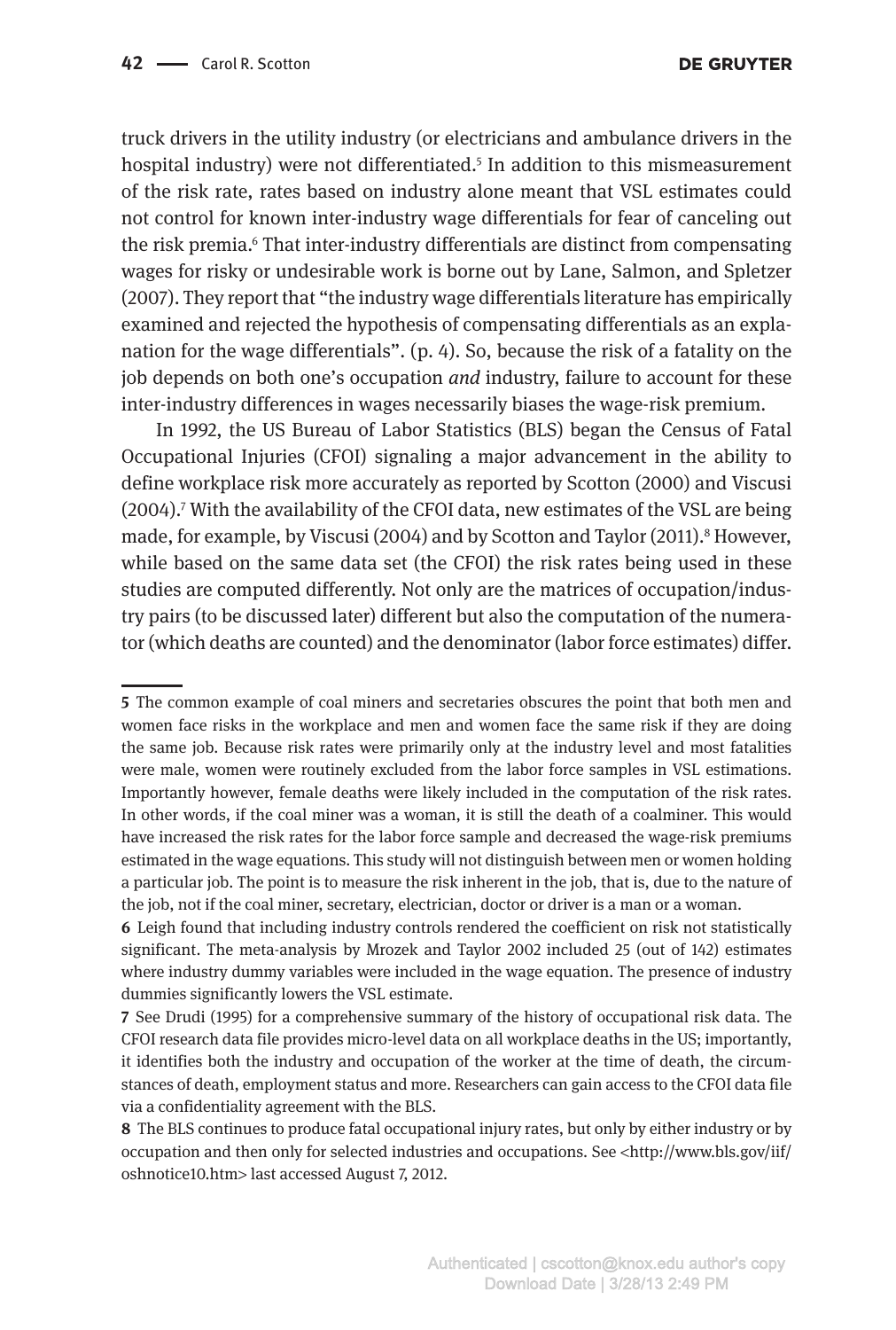#### **DE GRUYTER**

The EPA *Guidelines* recommend that studies generating VSL estimates not only provide a clear identification of the source data for the fatal risk measure but also describe how these data are used in computing the occupational risk rate. The objective in this study is not to add another estimate for the VSL but to clarify the decisions which must be made in constructing the risk rate. First, the specific choices, whether made explicitly or not, are identified and alternative sets of the risk rate, based on different choices, are constructed. Then with these alternative constructions of the risk rate the impact on the resulting VSL estimate can be directly examined independent of all other factors.

While the CFOI data makes it possible to construct a more accurate risk rate, its provision of additional details not only facilitates but also demands other significant theoretical considerations and pragmatic issues be addressed. For example, while the Current Population Survey (CPS) estimates about 7% of the labor force to be self-employed the CFOI reports 21% of workplace deaths were among the self-employed. This disproportionate share of workplace deaths suffered by the self-employed questions including them in a risk rate used for labor market estimates which are necessarily based on a sample of wage earners only. In addition, it is now possible to explore how choices made in defining a job, when risk rates are based on industry *and* occupation, interact with the level of aggregation used for industrial and occupational controls. Isolation of these alternative choices made in the construction of the risk measure definitively illustrates that the magnitude of the VSL estimate is sensitive to 1) how the risk rate is constructed, and 2) which industrial and occupational controls are used in the wage equation.

The next section describes the construction of the occupational fatal risk rate with the data now available and presents six possible variations for computing the risk rate (see Figure 1). Then, using a standard labor force sample and empirical model, I illustrate how the risk rate construction by itself impacts the magnitude of the wage-risk premia. Next, I show the effect of varying the level of aggregation of industrial and occupational controls used in the model. A discussion and conclusion complete the paper.

### **2 Constructing a workplace fatality risk rate**

An objective measure for a workplace fatality risk rate is the incidence representing the number of workplace deaths recorded for a specific "job" per 10,000 workers in that "job" and is calculated as: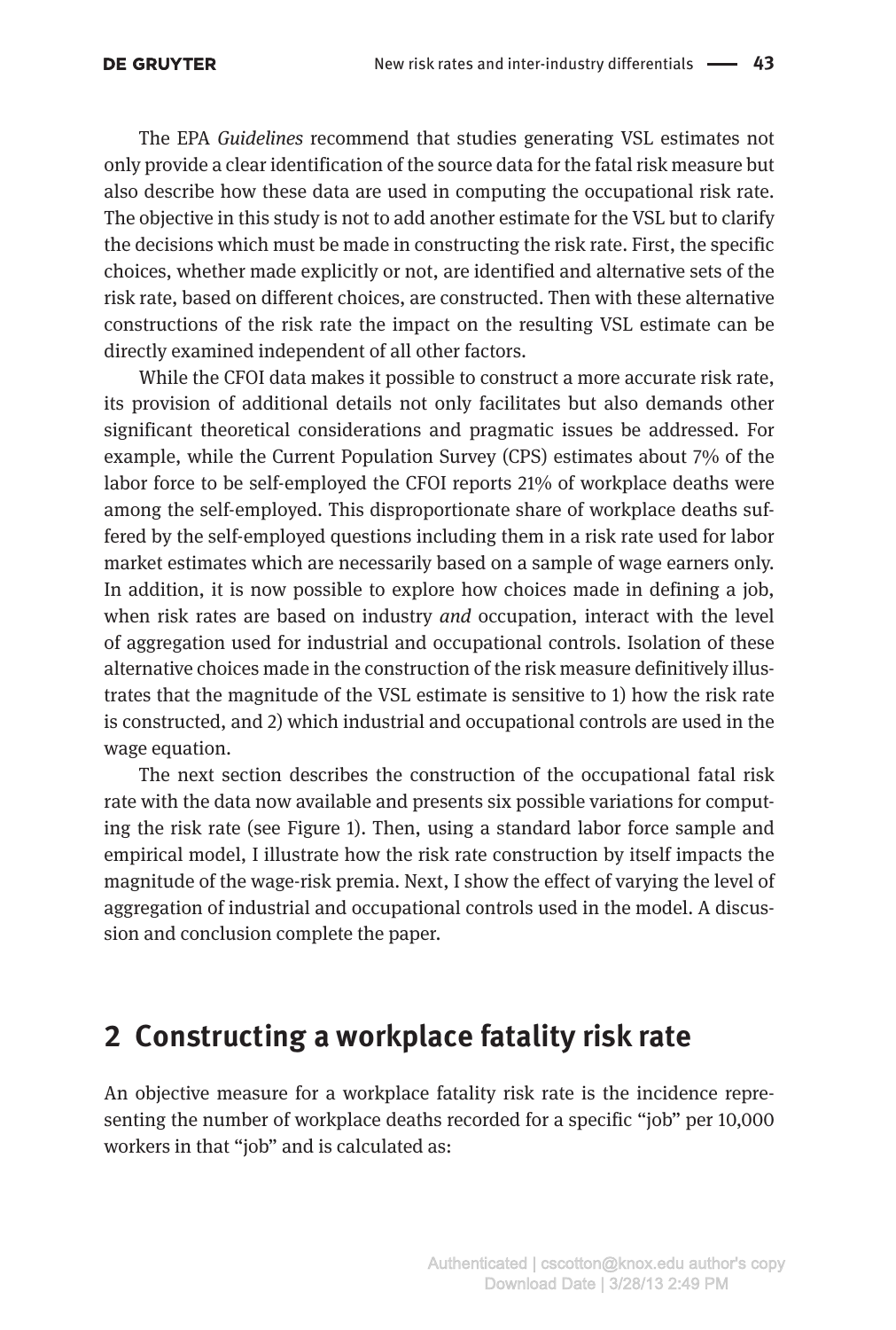44 - Carol R. Scotton

#### **DE GRUYTER**

$$
risk_{oi} = \frac{D_{oi}}{W_{oi}} \times 10,000
$$
 (1)

where *risk<sub>oi</sub>* is the risk rate for the "job" defined by occupation, *o*, and industry, *i* (an occupation/industry pair);  $D_{\alpha}$  is the annual average number of deaths in that occupation/industry pair; and  $W_{\alpha}$  is the annual average number of workers in the same occupation/industry pair.9 This equation, while seemingly very simple and straightforward, conceals critical choices embedded within it. The specifications for the count of  $D_{\alpha}$  and an estimate of  $W_{\alpha}$  require translating the available data representing a complex workforce in order to construct a discrete set of relative risk rates. Foremost is assuring compatibility of the information on occupation and industry among the data sources for  $D_{oi}$  and  $W_{oi}$  as well as with labor force data sets that could be used for VSL estimation. Three broad choices must be made.10 First, is establishing parameters for the matrix of occupation/ industry pairs which defines a set of jobs; next, is whether to include all classes of workers or only those earning wages and salary; and finally, is selecting which data source to use for estimating the denominator.<sup>11</sup> Each of these factors represents a systematic non-sampling error in the measure of the relative riskiness of the job. The size of this error, or the direction of the bias in a VSL estimate that uses these measures, is impossible to predict. What can be examined, nonetheless, is how decisions made in the construction of the risk rate impact the VSL estimate. This study constructs six versions of the workplace risk rate to make such a comparison.

**<sup>9</sup>** An annual average over a series of years for deaths and the size of the labor force is generally used to smooth out anomalies given the rarity of deaths and the freak, and unfortunate, occurrence of multiple deaths in a particular occupation/industry pair happening in one event.

**<sup>10</sup>** There are other choices that could be made to construct more specific rates, for example, by gender, by geographic region or by length of experience on the job (if it were possible to obtain valid estimates of  $W_{oi}$ ). In any case, decisions regarding the three factors considered in this study would have to be made; the finer distinctions would just make the task that much more challenging. Further, and more usefully, the risk rates can be constructed to differentiate the type of risk faced, such as transportation-related vs homicides [see, for example, Scotton and Taylor (2011) or Kochi and Taylor (2011)].

**<sup>11</sup>** Beginning in 2008, the BLS is computing fatal injury rates based on hours worked, rather than employment-based rates (Northwood, 2010). This changes how the denominator is calculated but does not resolve matters concerning the source of the denominator data. The BSL published rates are still computed only either by industry or by occupation, regardless if hours based or employment based. Because of data limitations across my comparisons, I only use employmentbased rates in this study.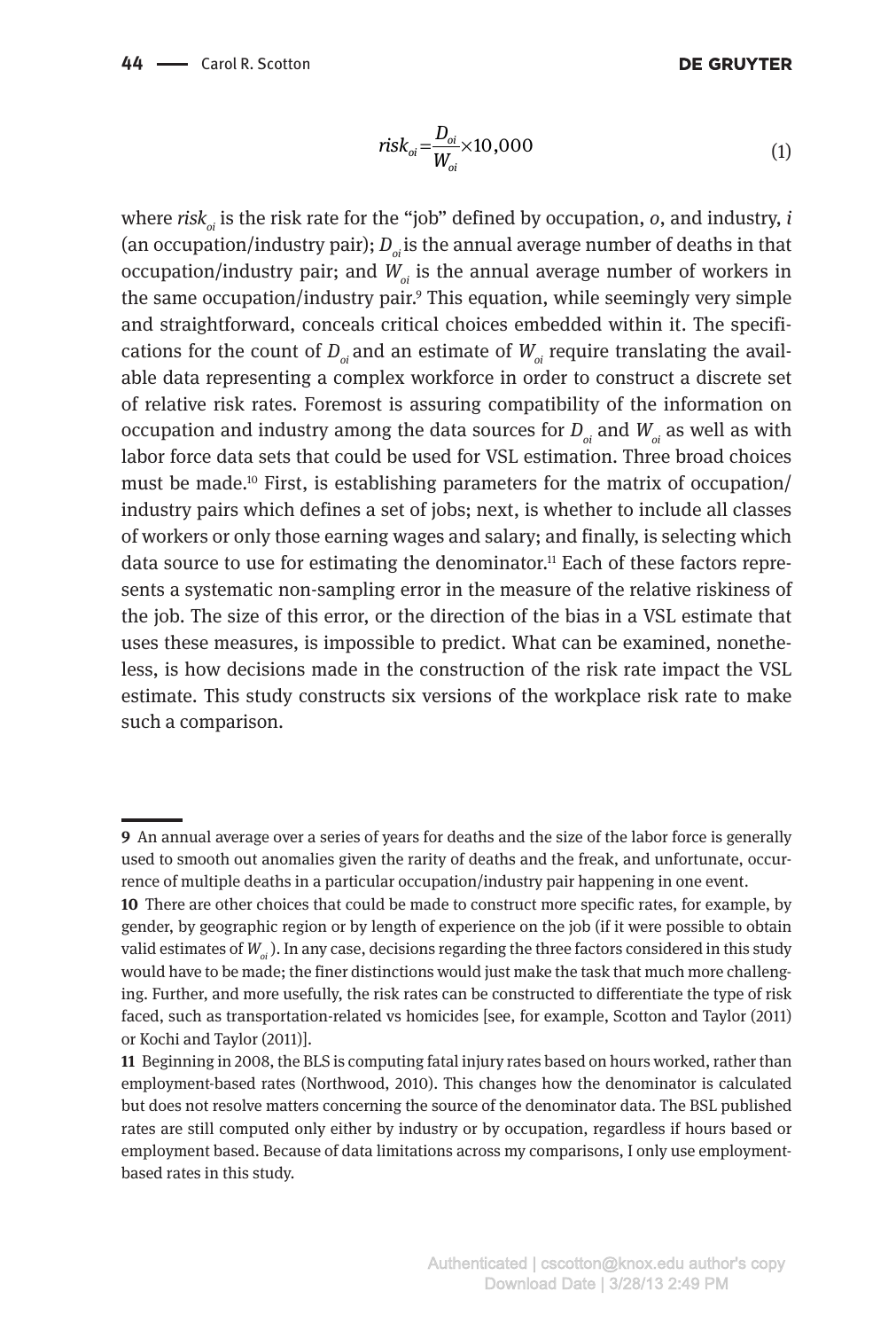### **2.1 Establishing the matrix of occupation and industry "job clusters"**

The relative riskiness of each job has to be established in order to assign a fatal risk rate to workers in a labor force sample. But there is no definitive catalog of jobs to refer to, nor does it seem possible to identify each and every manner of working for listing a complete set of discrete jobs. So it falls upon researchers to determine a specific configuration that reasonably represents a comprehensive set of "job clusters." To do this, labor related research relies on two separate sets of categories: one comprised of occupations and one of industries. Much research, including past VSL research, confine analysis to either occupation or industry. Now, however, with the advent of the CFOI, occupational categories can be paired with industrial categories to form a matrix of "job clusters" for identifying their relative risks. The number of job clusters – henceforth, more simply referred to as jobs – determine the number of possible different risk rates. Constructing a matrix of these occupation/industry pairs, however, proves to be a complex exercise involving numerous practical decisions. All the while, it must be kept in mind that two data sets are used to create the risk rate and the resulting rate must be coded in such a way as to conform to a third data set with the labor force observations.12 An exploration of some of the choices involved follows.

Robust matrices of occupation/industry pairs can be formed using two readily available classification systems: the North American Industrial Classification System (NAICS) and the Standard Occupational Codes (SOC). These classification systems, it should be noted, while not designed specifically to identify "jobs," are widely used in labor force studies and provide a useful proxy for our purpose.13 It is tempting to create a rate for every possible occupation within each industry. But the hierarchical character of the coding conventions used in these classification systems drill down to details that may lend very little to the task of differentiating job riskiness. While the number of deaths  $(D_{\alpha})$  in a particular occupation/industry pair is a count from the census, the corresponding estimate of the level of employment  $(W_{\alpha})$  at such detail would be based on very

addressed, which are not fully discussed here.

**<sup>12</sup>** Further, the accuracy and reliability of survey responders and coders producing the datasets are a factor. For example, Mellow and Sider (1983) and Mathiowetz (1992) show there is less correspondence in identifying the occupation and industry category between an employee and the firm as the coding is more detailed. This favors more aggregated industrial and occupational groups. **13** The CPS, the most common source for  $W_{\alpha}$ , uses census coding for industry and occupation. The CPS coding includes a mapping to the SOC and NAICS. This additional crosswalk on coding presents practical hurdles. When the CPS is used, for example in estimating the denominator for the risk rate or as the source for the labor market sample, some coding anomalies have to be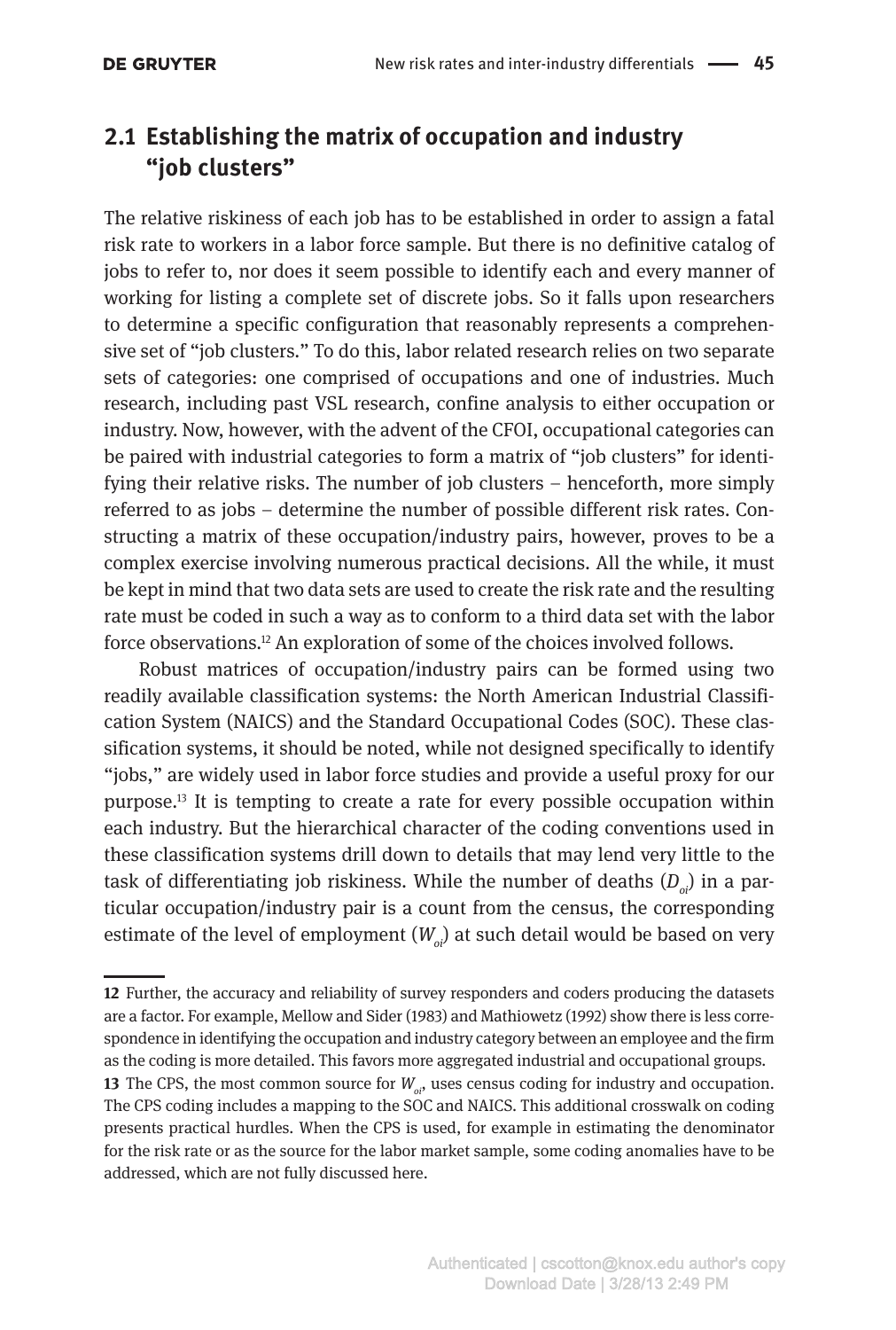small samples for many jobs (occupation/industry pairs). The resulting estimates of the relative riskiness among jobs using such fine toothed distinctions would be unreliable. Instead, the hierarchical coding system could be used to customize the distribution of jobs, calibrating the level of detail deemed appropriate for each occupation and industry category. In addition, there are well established aggregations of occupational and industrial groups, built into the systems as well as those developed by the CPS, for example, that are widely seen in the literature and in reports on labor market activities. While the rough outlines are known to many, closer scrutiny highlights some of the decisions a researcher faces in using these systems to create a matrix of jobs.

The SOC and NAICS start with highly aggregated major categories (the 2-digit level) which are then progressively disaggregated down to 6-digits of specificity. This presents possibilities of considerable variety whether collapsing or expanding an occupational group within a particular industry, or adjusting a grouping of industries to match up meaningfully across a group of related occupations. This flexibility, while useful in the main, can introduce some data irregularities as well if one is not mindful of limits the data itself places on which clusters can be created. For example, within a particular data set, counts (or estimates) available at the 3-digit detail may not add up to those available at the 2-digit detail. And, industry and occupation coding in the CPS data does not map perfectly in detail at the 3-digit level. Further, not all categories are represented according to expected patterns. The Utilities industry, for example, provides no greater detail at the 3-digit level than the 2-digit level; one must go to 4-digits to access further distinctions. The CPS (using census coding) does not disaggregate Construction industries at all, which matters if CPS data is used for the denominator of the risk rate or for the labor force sample. Choices must be made to minimize the impact of these irregularities.

The optimal construction of a matrix for VSL research is the one that best depicts how risk is distributed throughout the labor force. Jobs with little difference in risk require little distinction. Jobs characterized by greater differences in risk ought to be more delineated. Ideally, one would set up a process to review possible occupation groups for each industry group (or vice versa) based on similarity of job tasks and riskiness of the workplaces.14 This could be practical by working with the 2- and 3-digit level of detail. For example, an expected difference in risk would suggest putting certain categories of professionals, such as legal and computer specialists, into one group, while placing health care professionals into a separate group. Similarly, on the industry side, one could combine most retailers into a single group while distinguishing gas stations as

**<sup>14</sup>** The resulting matrix would have to account for the same level of detail in occupations across all industries. This does not mean that every occupation would be found in each industry.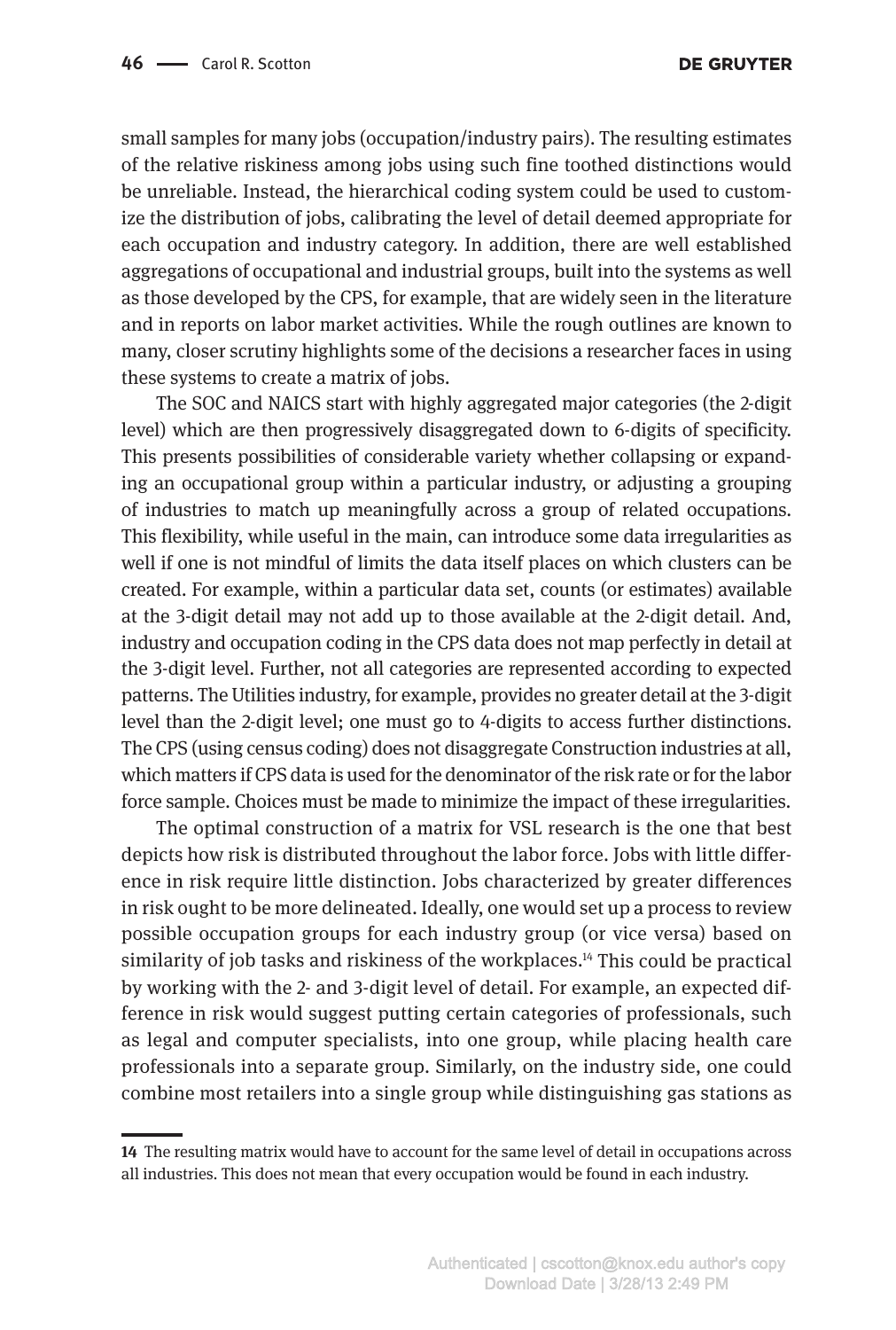#### **DE GRUYTER**

a separate group. Continuing in this fashion would create unique parings of occupations within industries optimized for VSL estimations. This, in effect, employs the hierarchical structures *carte blanche* without being restricted to pre-determined aggregated groups. The resulting matrix, annotated and transparent, could serve as a standard used by all VSL researchers; ideally, it would also be updated every few years so that the risk measure would continue to reflect current conditions.

This study, however, does not offer an independent construction of such a matrix. The need for constructing an optimal matrix is an institutional one, I believe, and requires an institutional resolution. Instead, I construct two variations following as closely as possible the configurations found in the current VSL literature<sup>15</sup> to illustrate that the choice of matrix design alone does play a role in the wage-risk estimate. Both matrices employ the NAICS and the SOC and define a robust set of jobs based upon common aggregation schemes as published in their coding books or by the CPS. Importantly, both use the same data for death counts and employment levels (the annual average over the 4 years, 2003–2006).<sup>16</sup> The only difference is in how the job matrices are configured. Appendix 1 shows the composition of each matrix, illustrating the different aggregations of occupations and industries used to create the job clusters.

One configuration results in an approximately square matrix consisting of 22 occupations across 20 industries such that all possible pairs are categorized into one of 419 distinct cells, each representing one job.<sup>17</sup> (This is similar to Scotton and Taylor's analysis.) The square matrix consists primarily of the 2-digit major groupings for both occupation and industry. The other one delineates 10 occupations across 76 industries (roughly the 3-digit NAICS) producing a long matrix of

**<sup>15</sup>** All studies to date using the CFOI data are constructed from death data prior to the year 2000. (This includes both Viscusi and Scotton and Taylor referenced in this study.) Over a period of years beginning in 21st century, industry coding in the US has changed from the Standard Industrial Code (SIC) to the NAICS. This coding change affects most all US labor force data. This study uses the new NAICS coding system and therefore uses the current data on deaths (from 2003–2006) and labor force composition. While new coding does not map exactly to the old, the data – and coding – used here will be comparable for studies going forward.

**<sup>16</sup>** Every effort was made to minimize any variation from the standard aggregation categories for each matrix while at the same time not losing available data. However, there are a few deaths in the CFOI (over this period) where industry coding was at the 2-digit level only. Consequently, the long matrix, with the industries at the 3-digit level, creates probabilities based on a total of 22,356, instead of the 22,421 deaths (over 4 years) in the square matrix.

**<sup>17</sup>** Since not all occupations are found in every industry, the number of distinct "job clusters" in a matrix is less than the matrices' dimensions would suggest. In other words, what drives the number of cells in a matrix is the denominator. There can be a job with zero risk (i.e., no deaths), but there is not a job if no one is employed in it.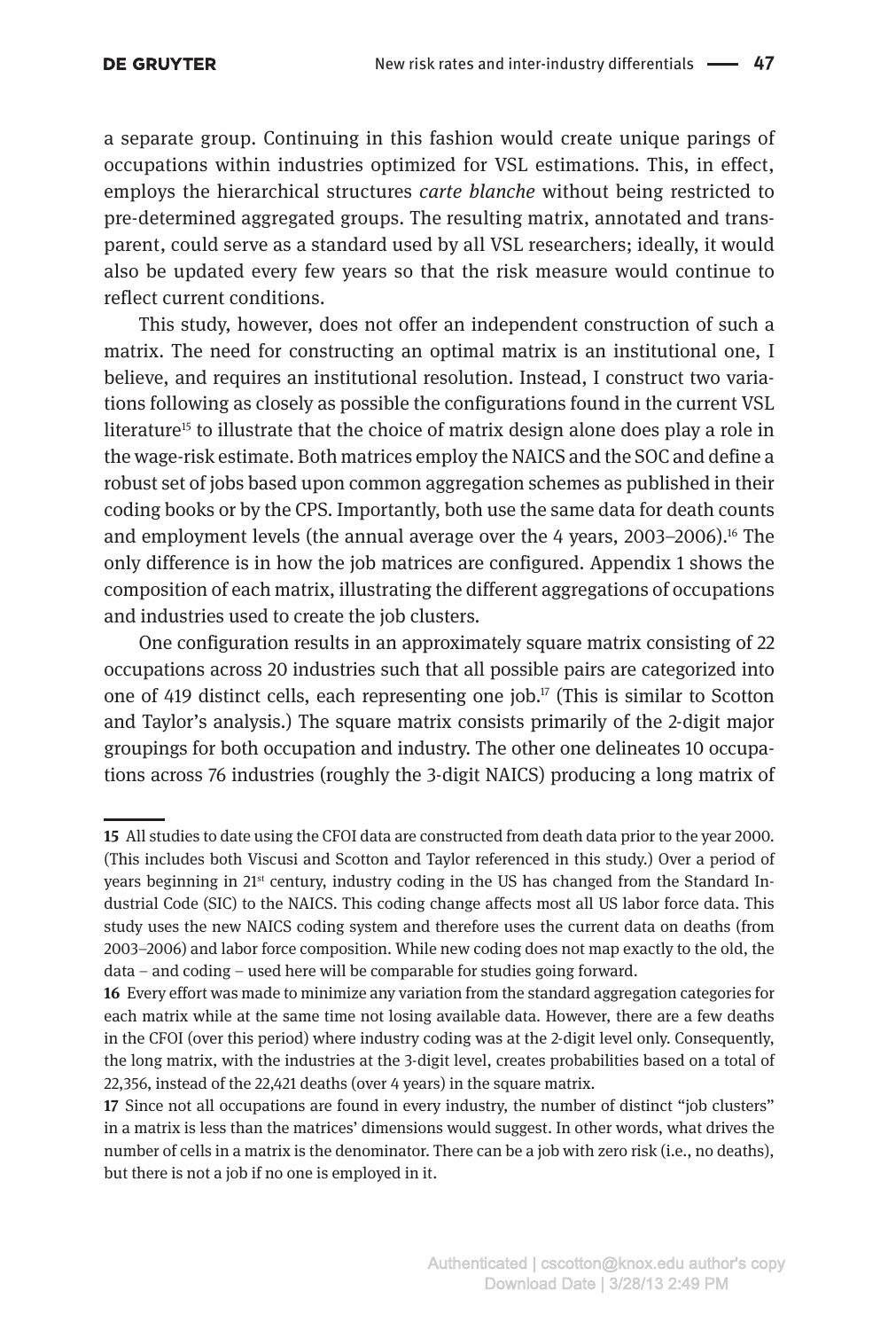714 distinct jobs. (This is similar to Viscusi's analysis.) These matrices define jobs differently and therefore assign risk differently. In the square matrix, for example, professional occupations are disaggregated while manufacturing industries are clustered into one. In the long matrix, on the other hand, professional occupations are more aggregated while manufacturing industries are more delineated. In some cases, such as the Utilities and Construction industries, there are no differences in the matrices; and, in both, seven of the occupational categories are the same.

Both approaches presuppose using the coding systems "intact" (to the extent possible), that is, keeping to the established aggregation schemes. While neither is an ideal matrix, these two configurations can illustrate that the matrix choices alone do influence the VSL estimate.

### **2.2 Determining the class of workers to include in the risk rate**

The CFOI research file is an annual census of work-related fatalities among the US labor force.<sup>18</sup> Since the CFOI data includes all deaths resulting from an injury "at work," regardless of worker status, the second decision to make when constructing a fatality risk measure is whether or not to count the deaths of self-employed workers in  $D_{oi}$ <sup>19</sup> The underlying theory posits compensating differentials to be the outcome of implicit negotiations between a worker and a firm, whereby firms can offer either more safety or higher wages. While the self-employed are likely making trade-offs regarding their earnings and the amount of risk they are willing to face, their earnings should not be considered wages derived from a negotiation. Clearly, the wages paid to the electrician employed by a construction company are determined by a very different process than those paid to the

**<sup>18</sup>** The CFOI has established work relationship criteria, including location on or off premises and work-related travel, and all cases are corroborated by two or more independent sources. Someone is "at work" while producing a (legal) product or result "in exchange for money, goods, services, profit or benefit" (US BLS, 2007a). For example, commuting to a job is not in scope; traveling required to do a job is in scope.

**<sup>19</sup>** With the CFOI, deaths among wage earners can be distinguished from those among the selfemployed. Personick and Windau (1995) find "several important differences in fatality patterns between the two" (pp. 25–26) Similarly, the CFOI identifies those deaths that are specifically work-related from suicides or deaths stemming from domestic violence or terrorism which also occur while someone is at work. Further, the CFOI research file provides variables on the mode and circumstances of the fatal injury. See Kochi and Taylor (2011) and Scotton and Taylor for a discussion of disaggregated risk rates, that is, rates based on the mode of death. These explorations of heterogeneity in risk are markedly different than considering differences in demographics.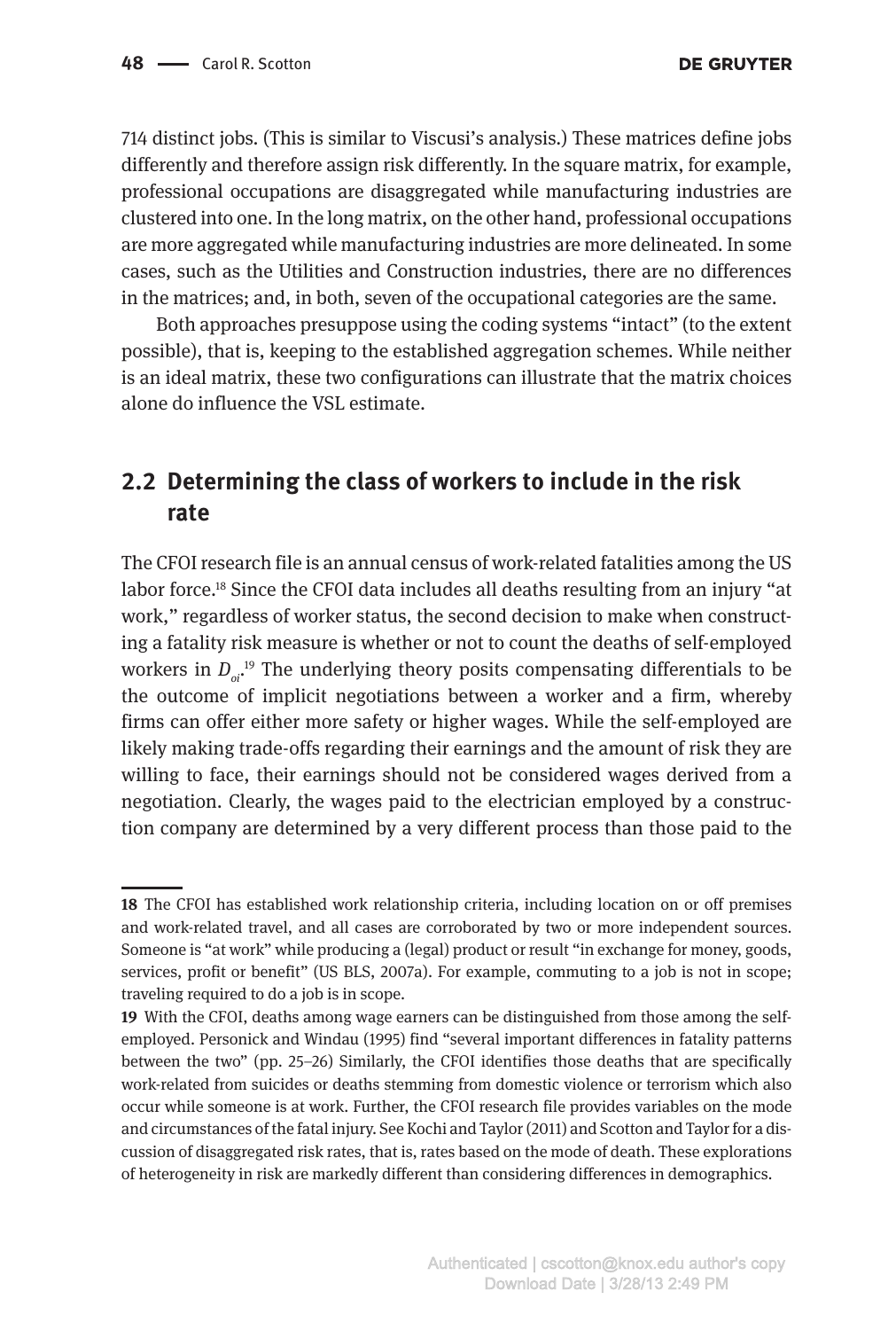self-employed electrician hired to install a 240W outlet for the clothes dryer in a residence. But both would be in the same occupation/industry pair. For this reason, self-employed workers are excluded from the labor market samples used in estimating compensating wages such as the wage-risk premium. Yet this study is the first time the effect of including the self-employed in the risk rate computation is being explored.

When deaths among the self-employed (and family workers or volunteers) are counted in the computation of the risk rate and there is a systematic difference in the risk faced for a specific job when someone is self-employed as compared to someone employed by a firm, then the computed relative riskiness for that job biases the estimate of the wage-risk premium. A risk rate computed based on all workers in the labor force may be lower or higher than the rate computed based on wage earners alone. There are likely non-random factors depending upon the type of job and whether or not a job might be found outside of the context of a firm. In some cases, the same job (represented by the same occupation/industry pair) may be done by a wage earner or the self-employed, such as electricians. But the risks a self-employed electrician may be exposed to could differ from those of a wage earner, for example, working in isolation, the nature or size of the worksite, etc. That is, the risk depends upon the worker status, not just the job category (the same occupation/industry pair). On the other hand, some jobs, such as steelworkers, are likely only held by employees of a firm. Risk measures ignoring these differences would distort the relative riskiness of various jobs in a labor market sample of wage earners. In the past, this was not a concern since the counts of workplace deaths were reported by firms (but there were many other problems with the counts). The more comprehensive census of deaths provided by the CFOI, however, now requires a conscious decision to either include or exclude non-wage earners in computing the risk rate. To examine the effect of this decision, I produce different risk rates for each of the two matrices of job clusters. One set includes all workers in the computation of the rate (similar to Viscusi) and the other counts only workers earning wages and salary (as in Scotton and Taylor).

### **2.3 Selecting the data source for the denominator of the risk rate**

Since the risk rate is the relative probability of death on the job, an estimate of the total number of workers in a particular job  $(W_{\alpha})$  is needed.<sup>20</sup> The third choice,

**<sup>20</sup>** This study does not distinguish full-time from part-time work, neither in the death counts or employment levels.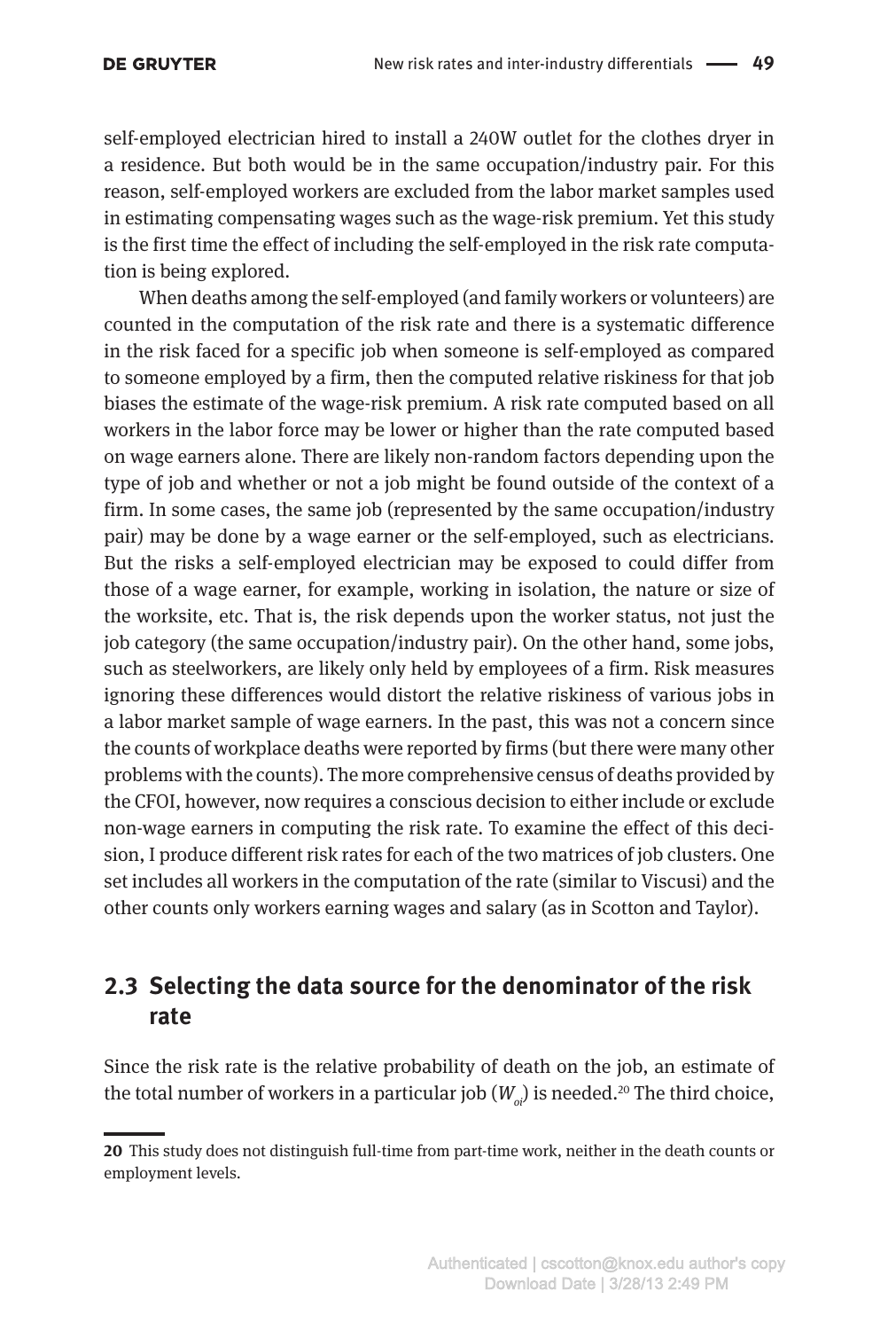then, is to select which data source can provide the most appropriate denominator for Equation  $1.^{21}$  I consider two plausible sources for estimates of the size of the labor force.<sup>22</sup> The CPS, a household survey, provides estimates based on the reported primary jobs of all workers and also indicates each worker's status, whether self-employed or working for wages. If a worker has more than one job, using the CPS for the denominator will undercount the number of workers in those secondary jobs.

The BLS also surveys firms for their employment numbers at each occupation through its Occupational Employment Survey (OES).23 In this survey, workers employed by multiple firms would be counted in each job they hold. Also, by design, the OES provides estimates only of workers employed at firms. Consequently the decision of which classes of workers to include in the fatality count (described above) also impacts the choice here concerning the source for the denominator. If all workers are to be included in the risk rate computation, the CPS would be the source for the estimate.

While both the CPS and the OES provide estimates of the wage earning labor force, these estimates will differ since the CPS counts only the primary job of each worker and the OES is counting all wage and salary workers in each job. Either estimate of the total number of wage-earners is subject to a great deal of error, both independent of and related to the other two factors described.24

In order to examine the consequences of including or excluding the self employed in the fatality counts and choosing one data source compared to the other, I first produce a set of risk rates for a job matrix including all workers using the CPS as the source data for the denominator. Then, restricted to wage and

**<sup>21</sup>** Ruser (1998) proposes the denominator ought to be based on hours worked rather than a count of workers. This is now how the BLS computes rates (Northwood, 2010); the estimates for the hours worked are from the CPS. However, since the necessary data for comparisons examined in this study are not available, I continue to use employment-based estimates. Another denominator possibility proposed by Gittleman and Pierce (2006) is to compute the relative risk in terms of output, that is, real GDP. Their direction for a relative risk measure for a VSL estimate would not be appropriate.

**<sup>22</sup>** Another important quality of the source for the denominator is the coding compatibility for occupations and industries with the CFOI data and the subsequent labor force data set used to estimate the VSL. This is addressed in Section 2.1.

**<sup>23</sup>** See the technical notes in USDL 07-0712 (US BLS, 2007b), for example, for a description of the OES survey (US BLS, 2007c).

**<sup>24</sup>** As reported in Appendix 2, there is a pronounced difference in the distribution of risk based on the choice of denominator, with greater variability from the OES estimates.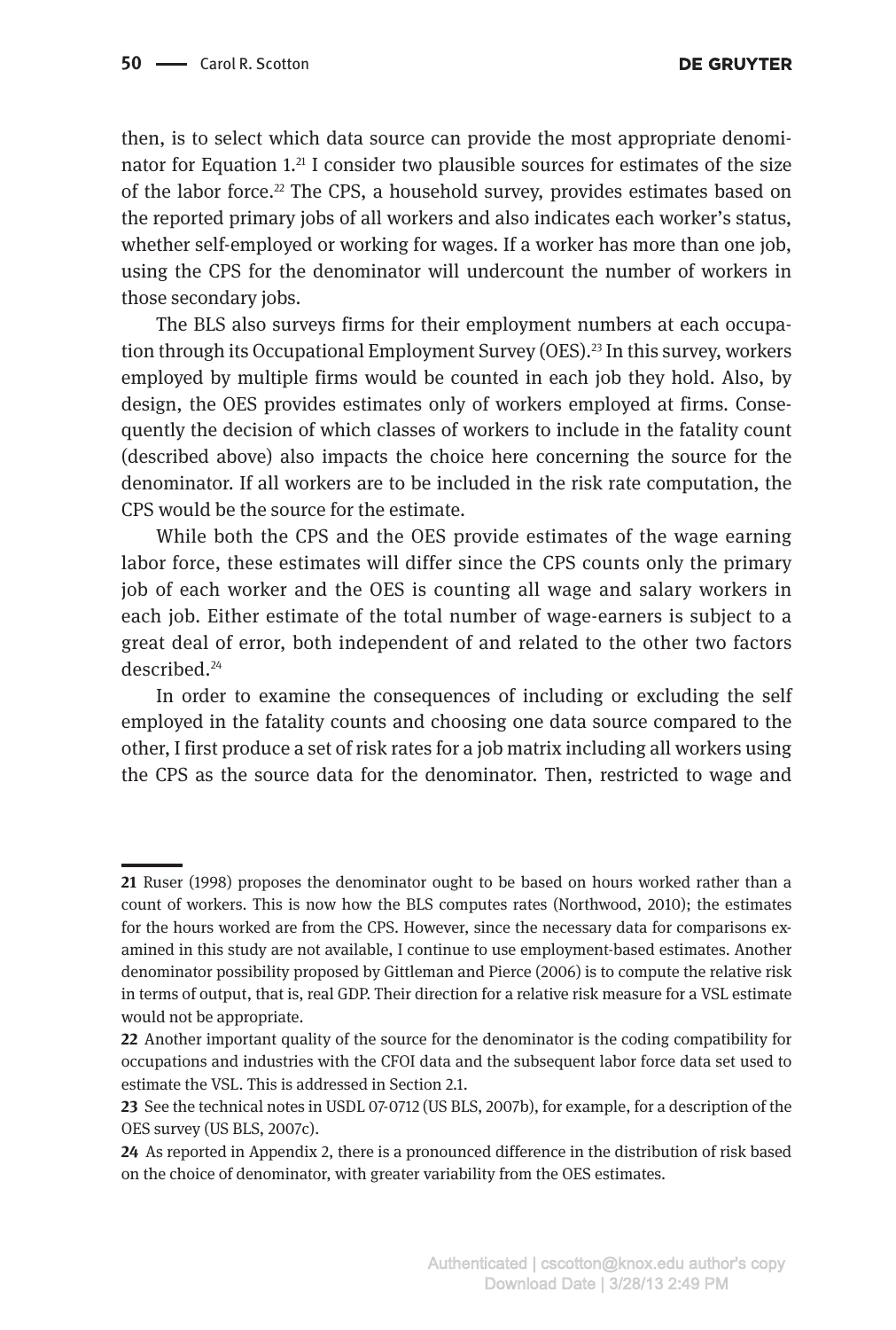salary workers, I create two additional sets of risk rates for each matrix: one with the CPS estimate for the denominator and the other with the OES estimate.

In sum, six measures (risk\*) for the fatal occupational risk rate are computed to accommodate the three distinct decisions described above.<sup>25</sup> For ease of exposition, the six measures are named to denote the job matrix, the class of worker included in the computation and the denominator source used. The names indicated in the last column of Figure 1 for each distinct risk\* are used in the rest of this paper when referring to a particular measure.<sup>26</sup> The top half of Figure 1 identifies the three measures defined by 419 distinct job clusters within the *square matrix* of occupation and industry pairs; in the bottom half are those defined by

| Job clusters                 |   | Class of workers<br>included                                            |   | Source for the<br>denominator |   | Name for risk<br>measure<br>$(risk*)b$ |
|------------------------------|---|-------------------------------------------------------------------------|---|-------------------------------|---|----------------------------------------|
| 22 occupations<br>across     | → | All workers,<br>including the<br>self-employed<br>and family<br>workers | → | <b>CPS</b>                    | → | Square All CPS                         |
| 20 industries<br>$n = 419a$  |   | Workers earning                                                         | → | <b>CPS</b>                    | → | Square Wage CPS                        |
|                              | → | wages and salary<br>only                                                | → | <b>OES</b>                    | → | Square Wage OES                        |
|                              |   |                                                                         |   |                               |   |                                        |
| 10 occupations<br>across     | → | All workers,<br>including the<br>self-employed<br>and family<br>workers | → | <b>CPS</b>                    | → | Long All CPS                           |
| 76 industries<br>$n = 714^a$ |   | Workers earning                                                         | → | <b>CPS</b>                    | → | Long Wage CPS                          |
|                              | → | wages and salary<br>only                                                | → | <b>OES</b>                    | → | Long Wage OES                          |

aSee Appendix 1 for a listing of industry and occupation groups.  $<sup>b</sup>$ This is Eq. (1)</sup> This is Eq. (1) <sup>×</sup>10,000. *Woi Doi riskoi* <sup>=</sup>

**<sup>25</sup>** All of the measures created are based on the annual average number of deaths – and level of employment—for the US labor force of 2003–2006. The six different sets of fatal risk measures can be made available upon request to the author and through an agreement with the BLS CFOI office after meeting confidentiality requirements.

**26** The *oi* designation show in Equation 1 has been dropped for ease of reference since all risk rates used in this study are computed for occupation within industry.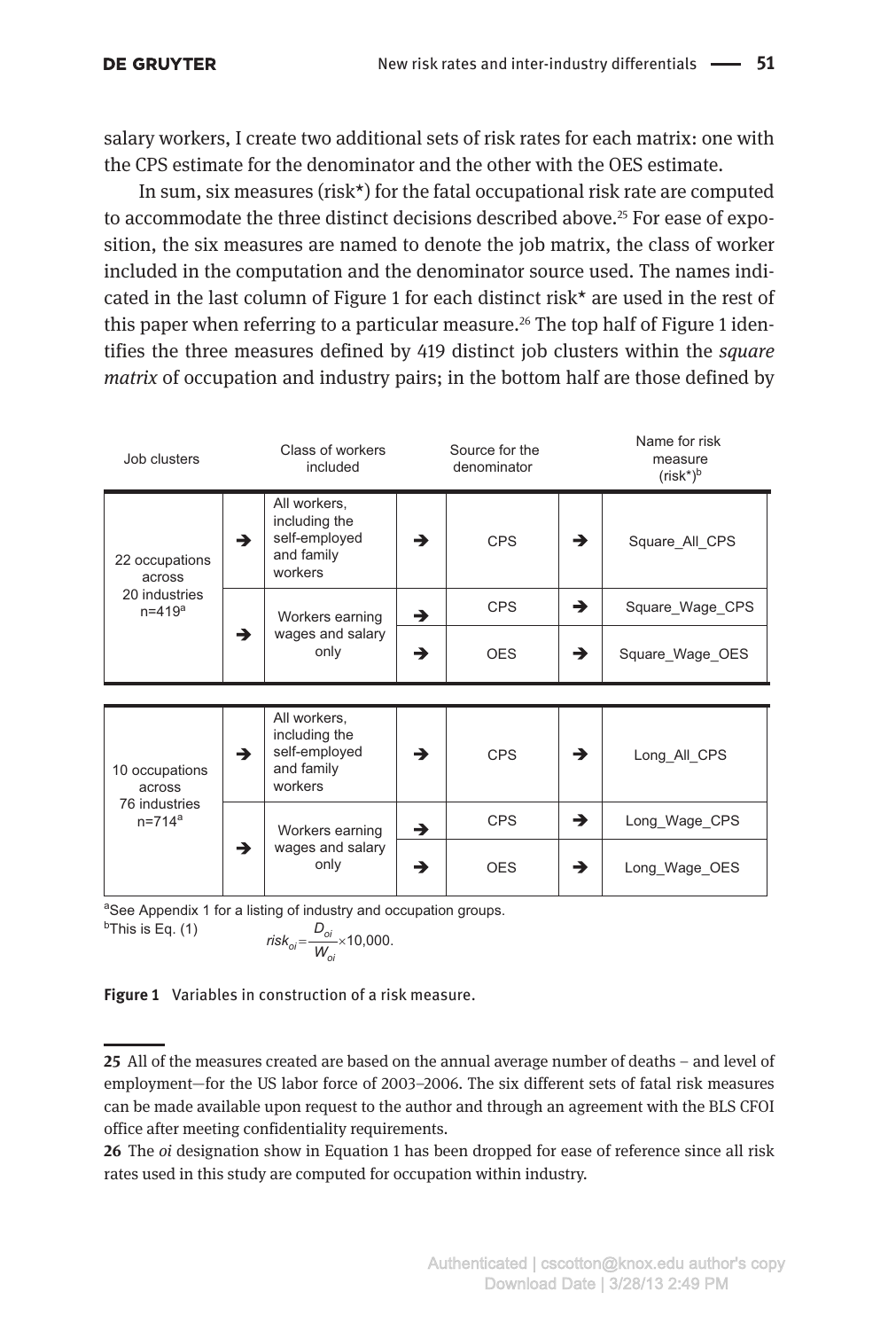714 distinct job clusters of the *long matrix*. As described earlier, a *job* refers to a particular occupation/industry pair representing a cluster of occupations within an industry group. *Square* and *long* refer to one or the other of the matrices. A comparison of the distribution of workplace risk for the set of jobs for each of the risk\* constructions is provided in Appendix 2. Now, given these different measures, each of which provides the relative risk of a complete set of jobs, a direct examination of what impact the choices made in constructing the risk rate have on the resulting wage-risk premium can be done.

## **3 The labor force sample used to estimate wage-risk premia**

The labor force sample is the National Bureau of Economic Research's Merged Outgoing Rotation Group (MORG) from the CPS for the year 2006. The summary statistics for the sample are described in Table 1 and are fairly representative of the full-time, nonfarm, payroll labor market for 16–72 year olds, with the mean age of 40, 46% female, just over 30% with a college degree and mean gross weekly earnings of about \$800 (\$41,600 per annum, YR2006\$). The distribution of the sample by major industry mirrors the current situation where the majority of the sample is employed in Health and Social Services, FIRE27 and the other service-type industries. About 37% of the workers are in management, professional and related occupations; about 25% in sales and office positions. The larger sample, of 121,608 workers as described in the right-hand columns in Table 1, is used for comparison purposes described in the next section.<sup>28</sup> To examine the effects of the industry and occupational controls, I restrict the sample to workers who report their wages to the CPS, resulting in a sample size of 84,336, as described in the left-hand columns in Table 1.<sup>29</sup> This restriction does not materially

**<sup>27</sup>** FIRE is Finance, Insurance and Real-Estate.

**<sup>28</sup>** No agricultural workers, as designated by the MORG, are in either sample. Also, both samples are restricted to workers in job clusters with annual average employment estimates of at least 1000 workers (as computed for the denominator for the risk rates). This restriction excludes very few workers.

**<sup>29</sup>** See Bollinger and Hirsch (2005) and Hirsch and Schumacher (2004) for a discussion on the use of earning imputation in the CPS. As noted in Table 1, the wage data for 31% of the larger sample has been imputed by the CPS. Bollinger (2001) shows that including workers with imputed wages biases estimates of compensating wage differentials. As a result, Hirsch (2008) suggests "the simplest approach, and not a bad one at that, is to omit imputed earners from the estimation sample" (p. 4). I follow this advice when I have finished making the comparison. This should make my results more relevant for future studies.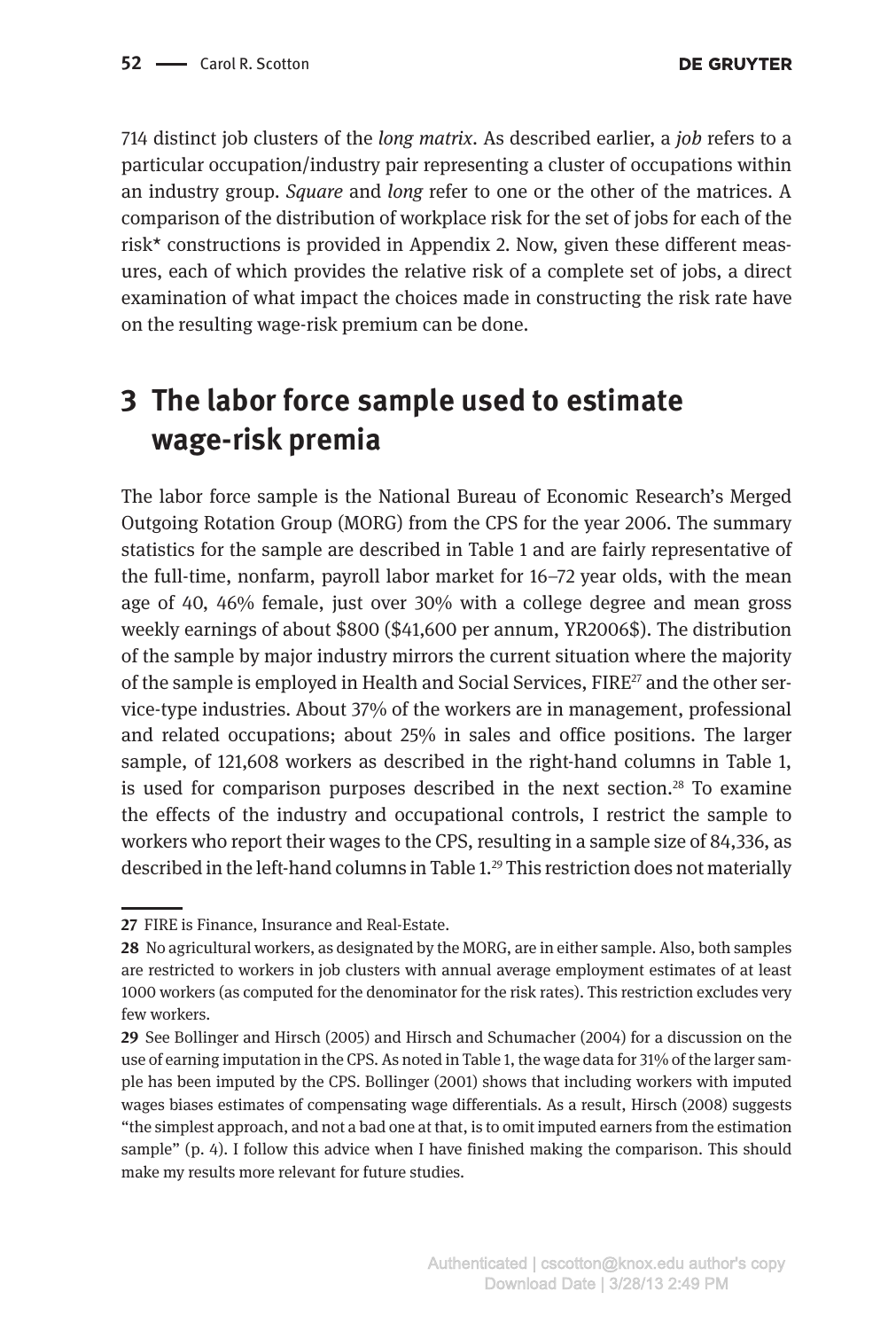|                     | 0.31               |                   | 0.32              | Collgrad (=1 if individual has at least a 4-year college degree)                                                                        |
|---------------------|--------------------|-------------------|-------------------|-----------------------------------------------------------------------------------------------------------------------------------------|
|                     | 0.29               |                   | 0.29              | Somecollege (=1 if individual attended college) <sup>b</sup>                                                                            |
|                     | 0.31               |                   | 0.30              | Hsgrad (=1 if individual graduated from high school)                                                                                    |
|                     | 0.09               |                   | 0.09              | Nohsgrad (=1 if individual did not complete high school)                                                                                |
|                     | 0.57               |                   | 0.56              | Hourlypaid (=1 if individual is paid by the hour)                                                                                       |
|                     | 0.07               |                   | 0.07              |                                                                                                                                         |
|                     | 0.09               |                   | 0.08              | White (=1 if individual is white) <sup>b</sup><br>Black (=1 if individual is black)<br>Othrace (=1 if individual is not black or white) |
|                     | 0.83               |                   | 0.85              |                                                                                                                                         |
|                     | 0.57               |                   | 0.58              |                                                                                                                                         |
|                     | 0.46               |                   | 0.46              |                                                                                                                                         |
| 12.12               | 40.75              | 11.99             | 40.50             | Age (regressions also include age <sup>2</sup> )<br>Female (=1 If individual is female)<br>Married (=1 If individual is married)        |
|                     |                    |                   |                   |                                                                                                                                         |
| 0.7803              | 0.4086             | 0.7749            | 0.4022            | Long_Wage_OES<br>Covariates:                                                                                                            |
| 0.6486              | 0.3437             | 0.6439            | 0.3388            | Long_Wage_CPS                                                                                                                           |
| 0.6463              | 0.3604             | 0.6424            | 0.3556            |                                                                                                                                         |
| 0.7226              | 0.4062             | 0.7163            | 0.3995            |                                                                                                                                         |
| 0.6036              | 0.3419             | 0.6010            | 0.3365            |                                                                                                                                         |
| 0.6043              | 0.3596             | 0.6021            | 0.3541            |                                                                                                                                         |
|                     |                    |                   |                   | workers: <sup>a</sup><br>Risk *, rate per 10,000 w<br>Square_All_CPS<br>Square_Wage_CPS<br>Square_Wage_OES<br>Square_Wage_OES           |
| 463.64              | 796.62             | 466.76            | 798.50            | Earnwke (gross weekly earnings)                                                                                                         |
| 10.36               | 18.75              | 10.38             | 18.71             |                                                                                                                                         |
| 0.51                | 2.80               | 0.52              | 2.79              |                                                                                                                                         |
| 0.54                | 6.53               | 0.55              | 6.53              | Ln weekly wage<br>Ln hourly wage<br>Hourly wage (earnwke / usual hours)                                                                 |
|                     |                    |                   |                   | Dependent:                                                                                                                              |
| Std. Dev. o         | Mean µ (n=121,608) | Std. Dev. o       | Mean µ (n=84,336) | Variables used in regressions                                                                                                           |
|                     | 0.31               |                   | $\circ$           | Proportion of sample with wages imputed by CPS                                                                                          |
| Unrestricted sample |                    | Restricted sample |                   |                                                                                                                                         |

**Table 1** MORG 2006 LF sample.

Table 1 MORG 2006 LF sample.

Authenticated | cscotton@knox.edu author's copy Download Date | 3/28/13 2:49 PM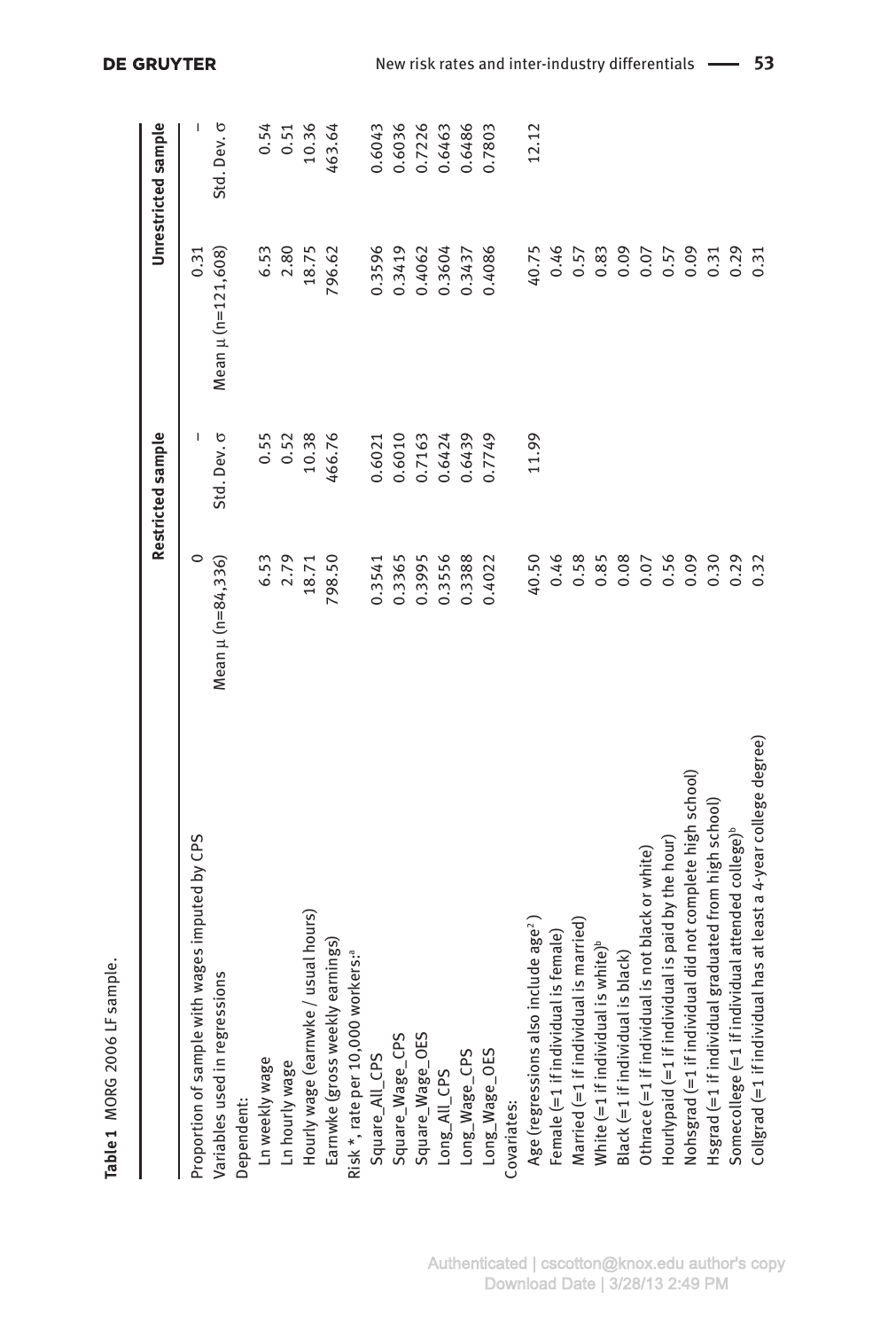| (Table 1 Continued)                                                                                                                              |                   |                         |
|--------------------------------------------------------------------------------------------------------------------------------------------------|-------------------|-------------------------|
|                                                                                                                                                  | Restricted sample | Unrestricted sample     |
| $NE (= 1$ if individual lives in the northeast region)                                                                                           | 0.19              | 0.20                    |
| South (=1 if individual lives in the southern region)                                                                                            | 0.30              | 0.31                    |
| West (=1 if individual lives in the western region)<br>Midwest (=1 if individual lives in the midwestern region) <sup>b</sup>                    | 0.25              |                         |
|                                                                                                                                                  | 0.25              | $0.24$<br>$0.24$        |
| Under union contract (=1 if individual is covered by a union<br>contract)                                                                        | 0.14              | 0.13                    |
| Bigcity (=1 If individual lives in an MSA with population<br>>1,000,000)                                                                         | 0.56              | 0.58                    |
| Distribution by industries and occupations                                                                                                       | Percent           | Percent                 |
| Major Industry                                                                                                                                   |                   |                         |
| Mining, Utilities and Construction                                                                                                               | 10%               | 10%                     |
|                                                                                                                                                  | 15%               |                         |
| Food Processing, Textiles and Equip Manufacturing<br>Retail and Transportation                                                                   | 19%               |                         |
| Publishing<br>FIRE, Telecoms and                                                                                                                 | $21\%$<br>$24\%$  | 15%<br>19%<br>21%<br>7% |
| Ed, Health and Social Services                                                                                                                   |                   |                         |
| Hotels<br>Entertainment and                                                                                                                      | 7%                |                         |
| Personal, Prof, Civic and Religious Services                                                                                                     | 4%                | 4%                      |
| Major Occupation                                                                                                                                 |                   |                         |
| Management, Professional and Related                                                                                                             | 37%               | 36%                     |
| Services                                                                                                                                         | 12%               | 12%                     |
| Sales and Office                                                                                                                                 | 24%               | 25%                     |
| Natural Resources, Construction and Maintenance                                                                                                  | 12%               | 12%                     |
| Production, Transportation, and Material Moving                                                                                                  | 15%               | 15%                     |
| All fatal injury rates were generated by the author with restricted access to the BLS CFOI microdata.<br><b>Excluded variable in regression.</b> |                   |                         |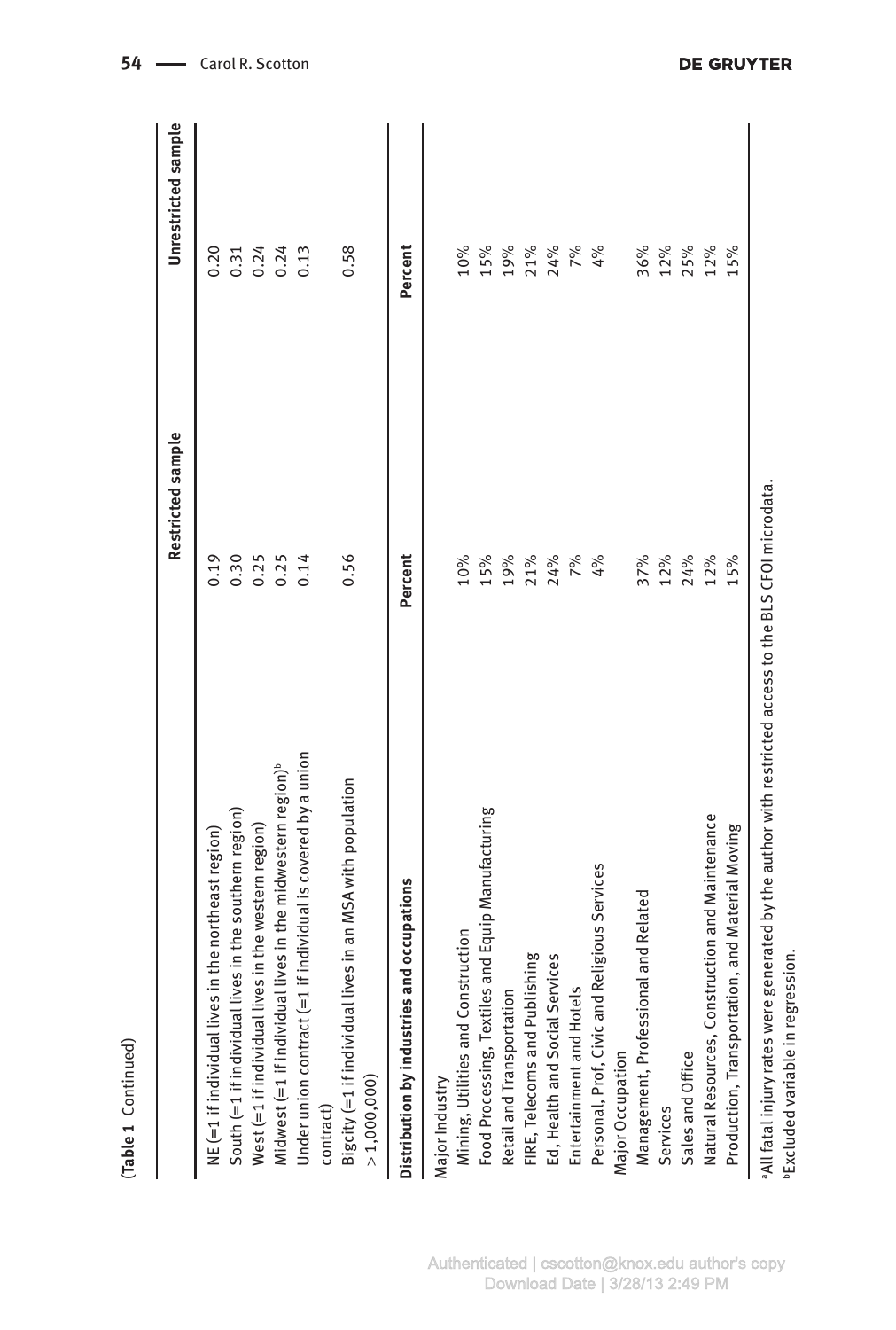alter the make-up of the sample as evident in comparing it to the unrestricted sample. The smaller sample represents 330 of the 419 possible jobs defined by the square matrix and 597 of the 714 jobs defined by the long matrix; the larger sample includes 337 jobs in the square matrix and 601 in the long. The mean risk<sup>\*</sup> is approximately  $0.4\times10^{-4}$ , or about 1 annual fatality per 25,000 workers, for both samples across all six sets of risk\*.

Appendix 2 provides more description on the distribution of each risk\*. For example, Panel B shows that more than two-thirds of labor force sample (between 68% and 75% depending upon how risk<sup>\*</sup> is constructed) have risk rates that are estimated to be greater than zero and <0.25×10-<sup>4</sup> . This indicates that most everyone is in a job that has had at least one work related death during the 4-year period. As expected, since workplace deaths are rare but some jobs are very risky, the risk\* are right-skewed in every construction; however, the extremes are different depending upon the matrix and the denominator, and therefore, also differ among all workers and the OES-based estimates for wage-earners only. Panels C and D in Appendix 2 provide details on each risk\*, un-weighted by a particular sample.

### **4 Empirical model**

The wage-risk premium used to produce a VSL estimate is estimated by an OLS regression on the hedonic wage equation:30

$$
wage_k = \alpha + \beta \ risk^*_{k} + \sum \lambda Z_k + \sum \gamma Y_j + \varepsilon
$$
 (2)

where *risk*\* is a measure of the fatal risk rate given for the kth person's industry and occupation (job).<sup>31</sup>  $Z_k$  represents the vector of worker characteristics and  $Y_j$ , represents job characteristics. The wage-risk premium is the coefficient on *risk\**, β.

### **4.1 Effect of construction of risk\*, alone, on the VSL estimate**

Using the different constructions for risk\*, as described above, can illustrate how the construction of the risk rate measure impacts the estimate of the VSL. To show

**<sup>30</sup>** The model and theory used here are well-documented. See reviews indentified in the introduction.

**<sup>31</sup>** None of the models described in this study include a non-fatal workplace injury measure because, currently, data on non-fatal injury and illness is only available either by industry or by occupation. Including one or both of these non-fatal rates along with the various industrial and occupational controls adds little and changes nothing about the results of this study. See note 46.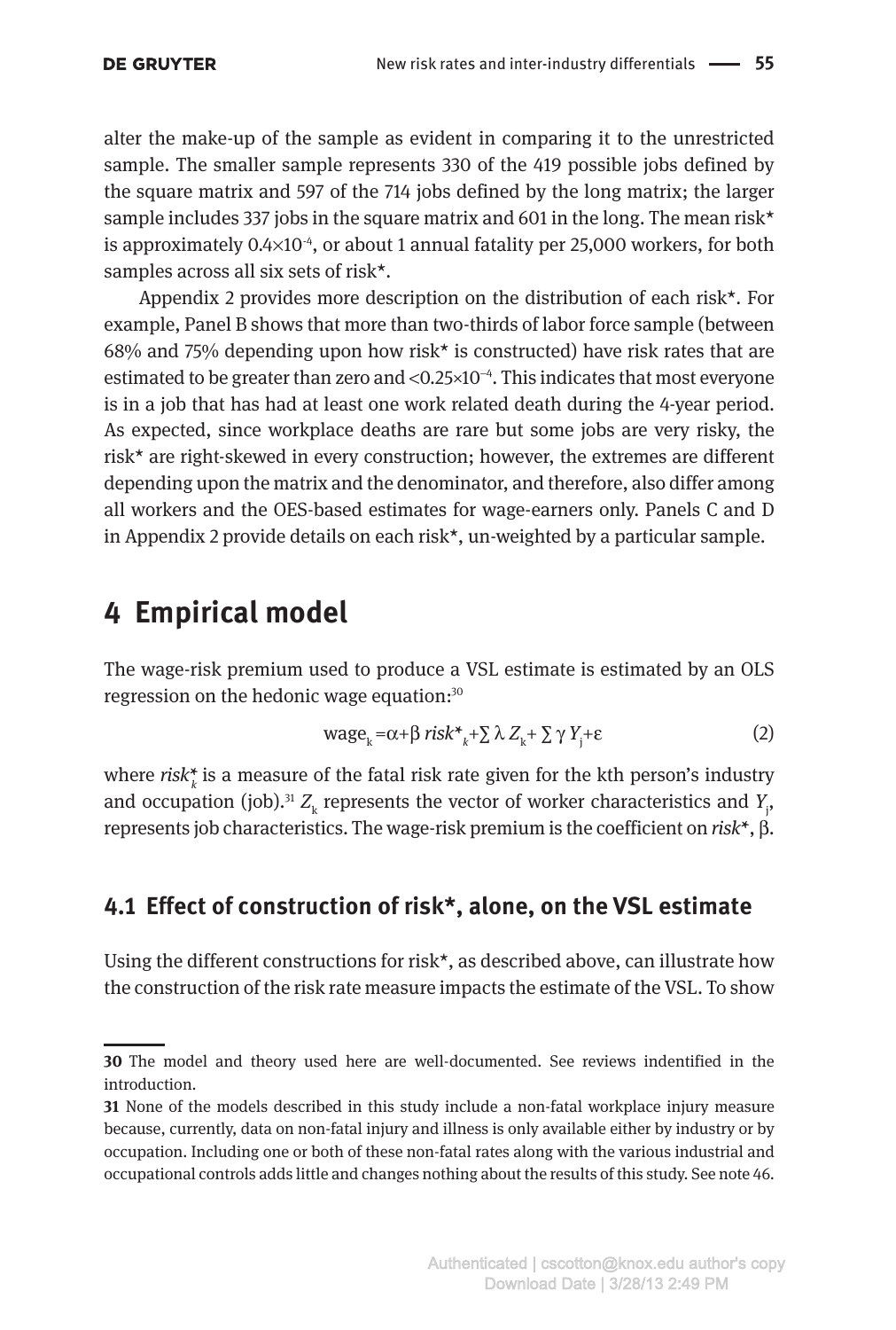how each particular risk\* construction compares to results found in the current literature, Viscusi's 2004 study is replicated. The Viscusi study reports on VSL estimates using a fatal workplace risk by occupation and industry, constructed with the CFOI data. His choices in the construction of the risk measure, as described in his study, are analogous to the measure referred to as Long\_All\_CPS in Figure  $1.^32$ With similar model and sample specifications (but using the 2006 labor force sample as described in Table 1), a wage-risk premium is estimated for each risk<sup>\*</sup> as described in Figure 1. The results are reported in Table 2. The dependent variable in the top panel is the natural log of hourly wages and in the lower panel it is the level of hourly wages. The coefficient estimates for β from the Viscusi study are recorded in the first column.

The remaining columns in Table 2 present the coefficient estimates for each risk\*. The other explanatory variables, not reported here, have the expected sign and magnitude.<sup>33</sup> The  $\mathbb{R}^2$  s are given on the Table and show that the construction of risk\*, and in particular whether using the square or the long matrix of jobs, has no effect on the explanatory power of the model. In every case, the coefficient on fatal risk is the expected sign and is statistically significant. (Standard errors for both studies account for heteroscedasticity because of clustering of the jobs into an occupation/industry matrix.<sup>34</sup>) However, the magnitudes of the coefficients *do* differ depending upon which construction of risk\* is used. As a reference point, I use F-tests for each risk\* against the estimate reported in Viscusi's study (reported in the bottom row of each panel in Table 2). For either dependent variable, the coefficients generated by the measures in the long matrix are a closer fit to the estimate he obtained. The F-tests reveal that for the log-linear model (top panel), Long\_All\_CPS is the closest match,  $(p \ge 0.8313)$ . For the model where the dependent variable is the level of wages (bottom panel), both Long\_All\_CPS and Long\_Wage\_OES are not statistically different from the estimate obtained by Viscusi ( $p \ge 0.93$ ). Given that the risk of death on the job has decreased from the mid 1990's, the period covered by Viscusi's measures, and 2003–2006, the period which the measures in this study represent, as well as expected differences in the labor market from 1997 to 2006, differences in the magnitude of the coefficient

**<sup>32</sup>** Note that Viscusi presents risks in terms per 100,000 workers, while this paper reports values per 10,000 workers. All references to the coefficients from Viscusi in this study are presented in terms per 10,000 workers. The decimal point for the coefficients, and their standard errors, has been moved one place. Also, note that the risks represented in Viscusi's 2004 study are based on workplace deaths during the period of 1992–1997. His MORG labor force sample is from 1997. See the notes at Table 2 for more information.

**<sup>33</sup>** The full regressions results are available at <http://faculty.knox.edu/cscotton/expcover.pdf>. **34** The number of clusters is the number of different jobs (i.e., the matrix for the risk rates) represented in the labor force sample. See notes at Tables 2 and 3.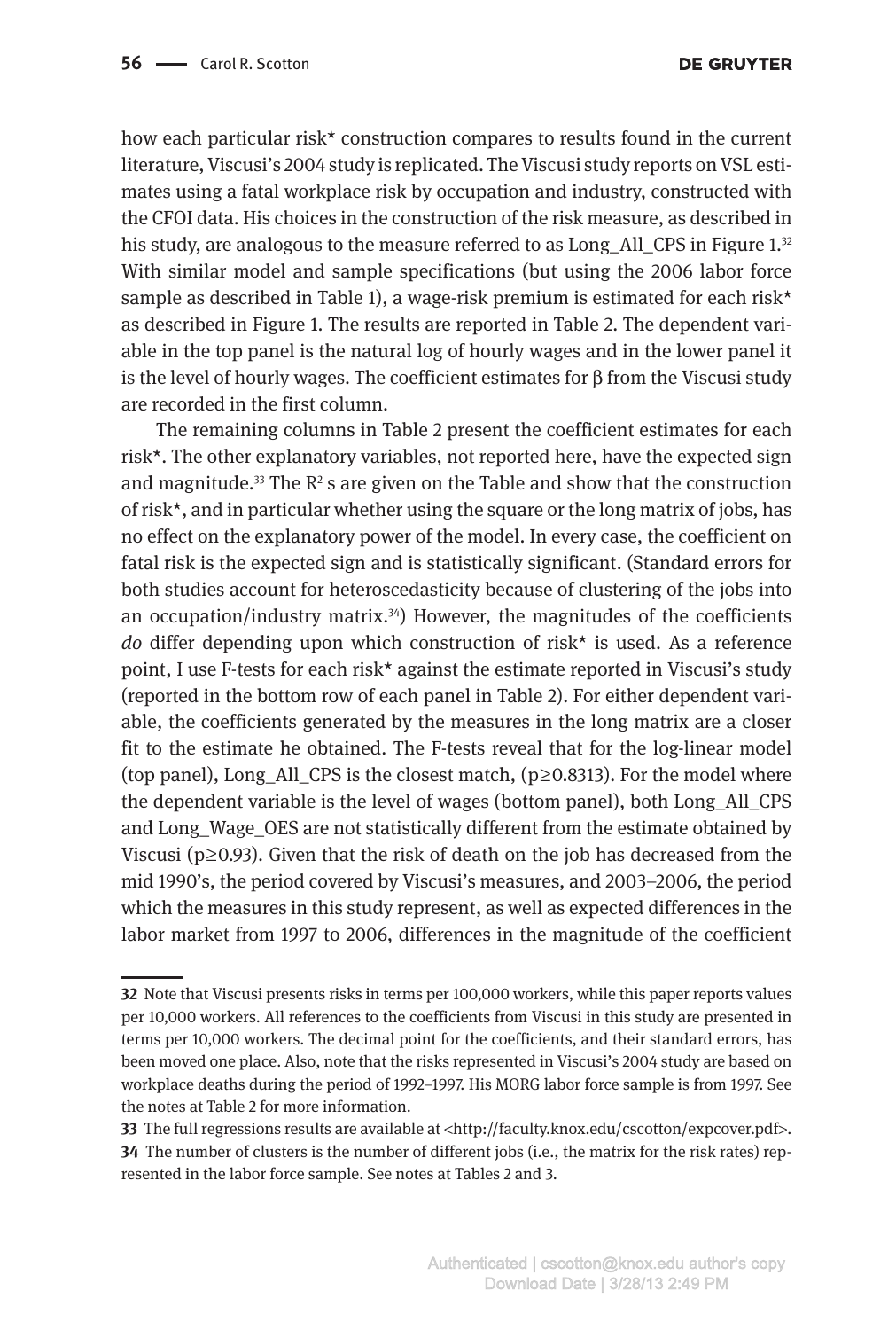|                                         | <b>Estimate</b><br>reported by<br>Viscusi                | Square _<br>All CPS | Square_     | Square_<br>Wage_CPS Wage_OES               | Long<br>All CPS                                                              | Long<br>Wage_CPS | $Long_$<br>Wage_OES |
|-----------------------------------------|----------------------------------------------------------|---------------------|-------------|--------------------------------------------|------------------------------------------------------------------------------|------------------|---------------------|
|                                         | Dependent variable = natural $log(hour wage)$ ; n=121608 |                     |             |                                            |                                                                              |                  |                     |
| $\widehat{\beta}$ risk*                 | 0.032 <sup>b</sup>                                       | $0.0431***$         | $0.0491***$ | $0.0364***$                                | $0.0307***$                                                                  | $0.0348***$      | $0.0302***$         |
| (se)                                    | (0.009)                                                  | (0.0104)            | (0.0100)    | (0.0121)                                   | (0.0082)                                                                     | (0.0086)         | (0.0079)            |
| R <sup>2</sup>                          |                                                          | 0.414               | 0.414       | 0.414                                      | 0.413                                                                        | 0.414            | 0.414               |
| Implied<br>$VSLd(\$)$                   |                                                          |                     |             |                                            | 11,840,000 15,947,000 18,167,000 13,468,000 11,359,000 12,876,000 11,174,000 |                  |                     |
| Test, $risk* = 0.032$ ,<br>$Prob > F =$ |                                                          | 0.3007              | 0.0959      | 0.7415                                     | 0.8313                                                                       | 0.7839           | 0.7818              |
|                                         | Dependent variable = hour wage; $n=121,608$              |                     |             |                                            |                                                                              |                  |                     |
| $\hat{\beta}$ risk*                     | 0.392c                                                   | $0.6236***$         | $0.7382***$ | $0.5283**$                                 | $0.4071**$                                                                   | $0.4821***$      | $0.4047**$          |
| (se)                                    | (0.112)                                                  | (0.2096)            | (0.1957)    | (0.2378)                                   | (0.1686)                                                                     | (0.1775)         | (0.1640)            |
| R <sup>2</sup>                          |                                                          | 0.367               | 0.367       | 0.367                                      | 0.366                                                                        | 0.367            | 0.367               |
| Implied<br>$VSLe(\$)$                   |                                                          |                     |             | 7,840,000 12,472,000 14,764,000 10,566,000 | 8,142,000                                                                    | 9,642,000        | 8,094,000           |
| Test, risk*=0.392,<br>$Prob > F =$      |                                                          | 0.2700              | 0.0778      | 0.5669                                     | 0.9288                                                                       | 0.6120           | 0.9381              |

**Table 2** Coefficient estimates for different constructions of risk\* using the identical model and labor force sample<sup>a</sup>.

Robust standard errors based on clusters of jobs in parentheses, for the 337 different jobs represented in the sample for the square matrix and the 601 different jobs represented in the sample for the long matrix.<sup>35</sup> \*\*\*  $p<0.01$ , \*\*  $p<0.05$ , \*  $p<0.1$ .

a The model and sample used in this study follow as closely as possible as reported in Viscusi. Both are a sample of full-time workers from the CPS MORG: for this study, from 2006; the LF sample in Viscusi is from 1997. See Table 1, right hand column, for descriptive statistics of the sample used in this study. Both samples include only civilian nonagricultural workers; exclude workers with wages below \$4.75 or those with more than 99 usual hours; and include workers with both reported and imputed wages. The same construction is used for the dependent variables. Both models include nine occupational controls and no industrial controls. However, the sample characteristics and model are somewhat different in a few respects which have no appreciable impact on the comparison.<sup>36</sup>

b Viscusi's Table 3 panel A, p. 39. Death risk coef. in model without non-fatal injury and illness rate or expected workers' compensation replacement rate, adjusted for a rate per 10,000.

c Viscusi's Table 3 panel B, p. 40. Death risk coef. in model without non-fatal injury and illness rate or expected workers' compensation replacement rate, adjusted for a rate per 10,000.

dImplied VSL computed as  $\hat{\beta}^{\text{risk}*} \times$  mean hour wage  $\times 2000 \times 10,000$ .

°Implied VSL computed as  $\beta^{\text{risk}*} \!\times$  2000 $\!\times$ 10,000.

**<sup>35</sup>** The standard errors reported here from Viscusi are also robust and clustered, but he does not report on the number of jobs (clusters) represented by his sample. His underlying job matrix has 707 cells, compared to a possible 714 in the long matrix in this study.

**<sup>36</sup>** Sample restrictions on age and level of education are slightly different. The Viscusi sample excludes the highest earners. The independent variables used here differ in that they include a control for hourly wage, more levels of education, fewer racial groups and regional controls and no control for public versus private industry. Also, the sample used in this study excludes any jobs, and therefore workers in those jobs, when the number of workers employed in that job are fewer than 1000 nation-wide for any of the matrices.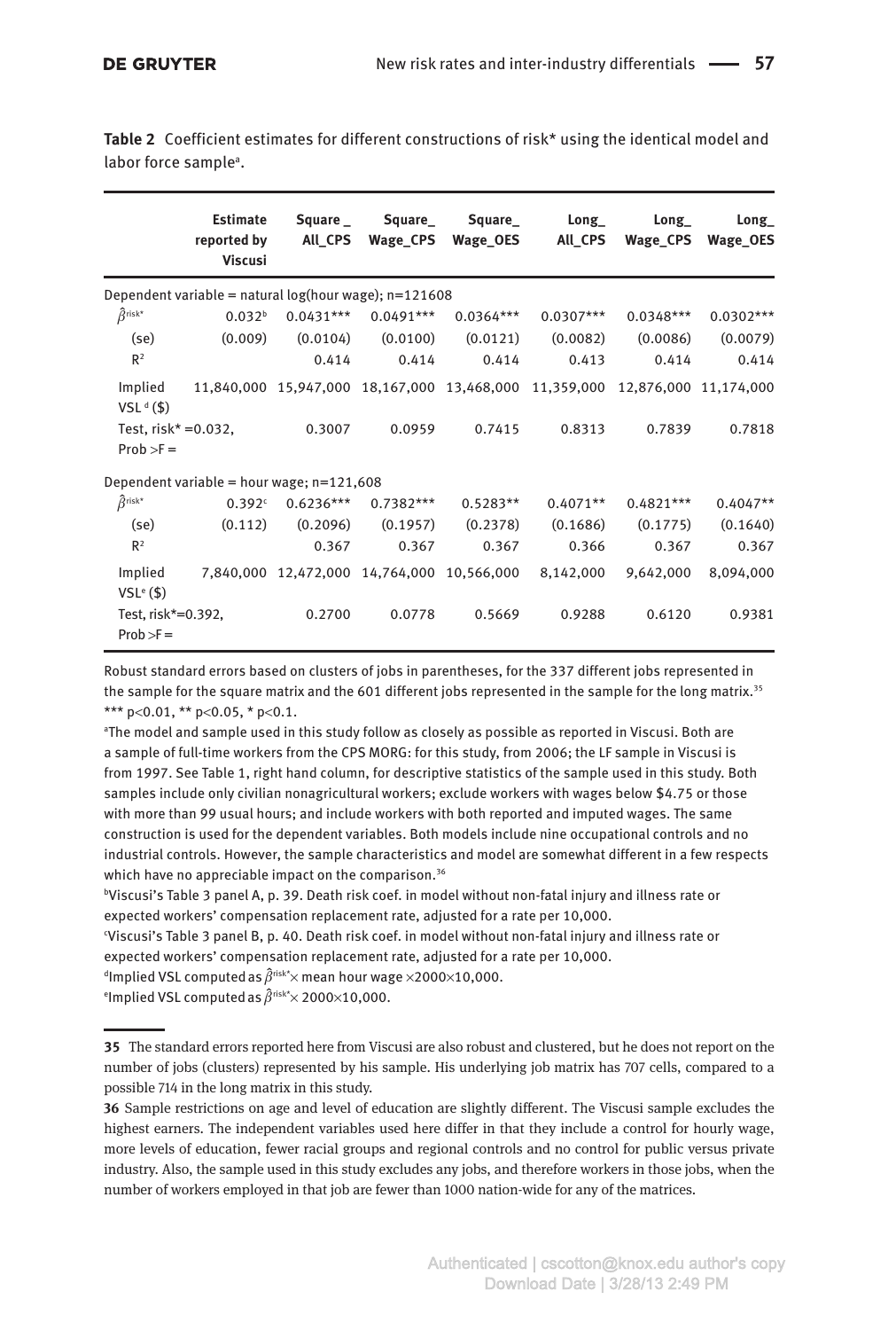might have been expected.<sup>37</sup> Yet, while the measures based on a construction similar to his produce nearly similar results to his, the alternate constructions, all else equal, produce *different* results. See, for example, the results for Square\_ Wage\_CPS, in the top panel, where prob >F=0.0959 (and in the bottom panel, prob >F=0.0778).

The practical significance here is that different constructions of the death risk variable produce wage-risk premia ranging from 41 cents an hour to 74 cents an hour (3% to 5% of hourly wages). Converting these to a VSL [computed as the wage-risk premium times 10,000 (workers) times 2000 (hours)] yields a range from approximately \$8 million to nearly \$15 million in bottom panel (or from \$11 to \$18 million in top panel). These differences are only attributable to the choices that had to be made in constructing the risk rates since modeling choices and sample characteristics are the same.

Note that the model reported on in Table 2 only controls for the worker's occupation.38 Turning to the long-standing concern about inter-industry differentials, I next examine how the various measures fare under specifications controlling for industry *and* occupation at various levels of aggregation.

### **4.2 Models including controls for the fixed effects of industry and occupation**

It is commonly expected that workers in different occupations would be compensated differently. Regardless of particular risks one might face on the job, wages are principally determined by the tasks and responsibilities of the job, varying according to skills, education required and length of experience. In addition to these differences based on occupation, there is evidence that wages also vary systematically by industry.39 What are known as inter-industry differentials describe the observation that establishments, grouped together as a type of industry, tend to pay all workers high (or low) wages across the board.<sup>40</sup> So, for example,

**<sup>37</sup>** Costa and Kahn (2002) argue that VSL estimates, in real terms, would not be constant over time. Their findings suggest that workplace risk rates need to be computed on current injury data for the workforce, rather than considering that an inflation adjustment is sufficient.

**<sup>38</sup>** The Viscusi study replicated here only reported on models with occupation controls. The replications presented in Table 2 also only use nine occupational controls.

**<sup>39</sup>** There are also intra-industry differentials as described in Fairris and Jonasson (2008).

**<sup>40</sup>** While this literature studies establishments, the phenomena is, nevertheless, characterized by industry groups (such as were described by the SIC and now by the NAICS), hence the term, inter-industry differentials. This interchange of the terms *industry* and *establishment* has deep roots, e.g., industrial goodwill and industrial relations.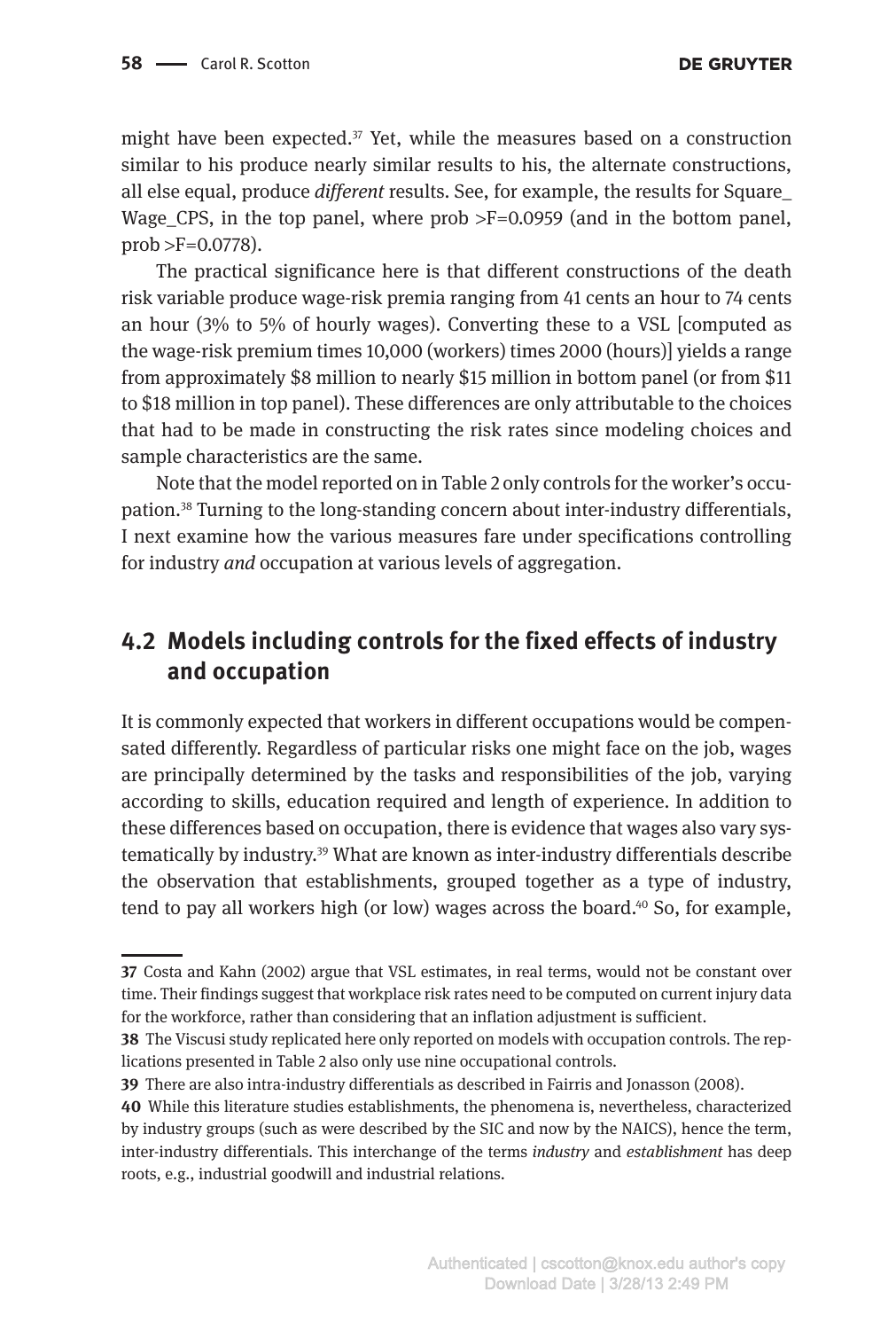accountants and janitors working in industry A, while earning wages differently because of their occupation, both earn more than their counterparts in industry B (Lane et al., 2007). These inter-industry differentials can be substantial, and are also present when other factors, including risk and working conditions, are taken into account (Dickens and Katz, 1987; Krueger and Summers, 1987; Thaler, 1989; Goux and Maurin, 1999; Osburn, 2000). These wage patterns reflect two sorts of things. One would be the work environment of the industry, which depends upon the nature of the product or the tools, machinery or materials used. The other would be related to the value of the product or the perceived values (or culture) of the industry. These industry characteristics play a role in wage determination for all occupations. And, like occupational characteristics, they are different from the risk of a fatal injury on the job.

The portions of wages determined by these occupation and industry effects have to be isolated to estimate an unbiased wage-risk premium.<sup>41</sup> The SOC, categorizing occupations by similar skill sets and job responsibilities, and the NAICS, classifying business establishments based on their activity generating their greatest revenue stream, are commonly used to control for these fixed effects in wage equations. However, as with the other factors that ought to be controlled for in a wage equation, there is no established standard or definitive guidance regarding the number of, or degree of aggregation for, these controls. Because this is an open question and the EPA Science Advisory Board (Cropper and Morgan, 2007) recommends that information on covariates such as industry and occupation controls be explained, this study next examines the impact on wage-risk premia by varying the number (and presence) of these controls.

These fixed effects can be controlled for in one of three ways. One way would be to use the exact (un-aggregated) industry and occupation codes as given in the labor force data set. However, the classifications may be unique to a particular labor force sample, making it hard to compare across studies.<sup>42</sup> Another approach might be to mirror the matrix structure used for the risk rates, but the categories of the occupation/industry pairs would not be appropriate for two reasons. First, using the "pairs" would not capture the independent differences for occupation separate from industry. The second, more important, reason is technical: there would be multicollinearity between the controls and the risk rates. However using

**<sup>41</sup>** Mrozek and Taylor's meta-analysis found that the presence of five or more industry controls significantly affects the VSL estimate.

**<sup>42</sup>** For example, the CPS uses census code classifications which are analogous to 3, 4, 5, and, in some cases, 6-digit NAICS or SOC codes. In the restricted sample described in Table 1, there are 240 industry categories and 480 occupation categories; in the unrestricted, 240 industries and 482 occupations.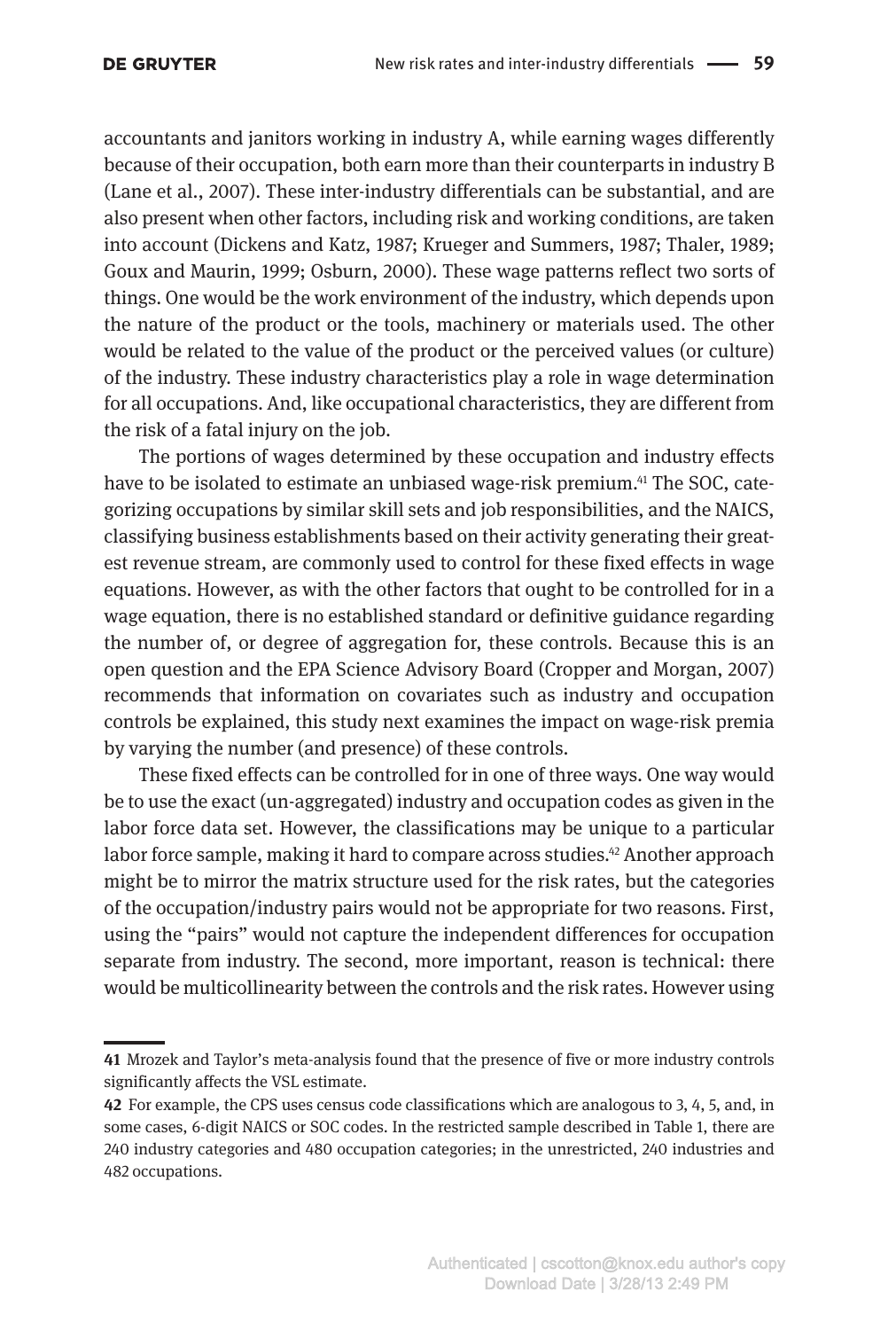the particular number and aggregation of occupations and industries separately is one possibility for the third approach. Basing the controls on established hierarchies gives two advantages. The constraints on aggregation discussed earlier $43$ when constructing the job matrix for the risk measures do not apply to creating these controls; it is a simple matter of creating indicators in the labor force data set. Further, using defined pre-established hierarchies would allow for consistency and comparison across studies. Industry can be aggregated at five levels of detail as defined in the CPS data dictionary and the NAICS code book, and occupation at three levels of detail as defined by the CPS and SOC documentation.<sup>44</sup>

To compare the effects of the possible choices, dummy variables were created for all these variations for controlling industry and occupation fixed effects. OLS regressions of Equation 2 were then estimated for each of the six constructions of the risk measure, risk\* for each variation.<sup>45</sup> In addition to the un-aggregated model including all industry and occupation classifications, this included models representing six levels of aggregation for industry controls (including none, seven, 11, 19, 46, and 73) and four levels for occupations (including none, five, nine, and 21). Models using each of the two matrix categories as controls were also estimated.46

For each model, an Akaike information criterion (AIC) and Bayesian information criterion (BIC) was computed (by STATA, version 12.0) post estimation. The AIC and BIC are used to provide an objective goodness-of-fit measure to compare

**<sup>43</sup>** Assuring compatibility between the data used for  $D_{\alpha}$  and  $W_{\alpha}$  requires careful fine tuning so that no data is lost.

**<sup>44</sup>** The NAICS sub-sectors (3-digit code) define the least aggregated industry groups. These 73 industry controls are primarily the same industry groups represented in the long matrix. Slightly more aggregated are the 52 CPS detailed industry recodes, followed by the 19 CPS intermediate groups (similar to industry groups in the square matrix). The CPS major industry groups (closely mapped to the NAICS sectors) are more highly aggregated, with 11 groups. The highest degree of aggregation is the seven 1-digit NAICS groups. For occupations, the most detail is the 21 occupation groups (the same occupation groups as in the square matrix) as defined by the 2-digit SOC major groups. The nine SOC intermediate aggregation groups (the same occupation groups used in the long matrix) are less detailed; these are also the CPS major occupational groups. Finally, the five SOC high-level aggregation groups provide the highest level of aggregation for the occupational controls.

**<sup>45</sup>** Models were estimated that also included non-fatal injury rates, which can only be computed by industry alone or by occupation alone (and have several other flaws), to assure nothing was lost or gained regarding control for industry or occupation. Further results from these models are not presented or discussed here since they yield no additional insight into the main issue on the construction of the fatal risk measure or the effect of industry-occupation controls.

**<sup>46</sup>** To avoid multicollinearity, these models were estimated as follows: When using risk\* from the square matrix, the long matrix categories are used as controls; when risk\* is from the long matrix, the square matrix categories are used as controls.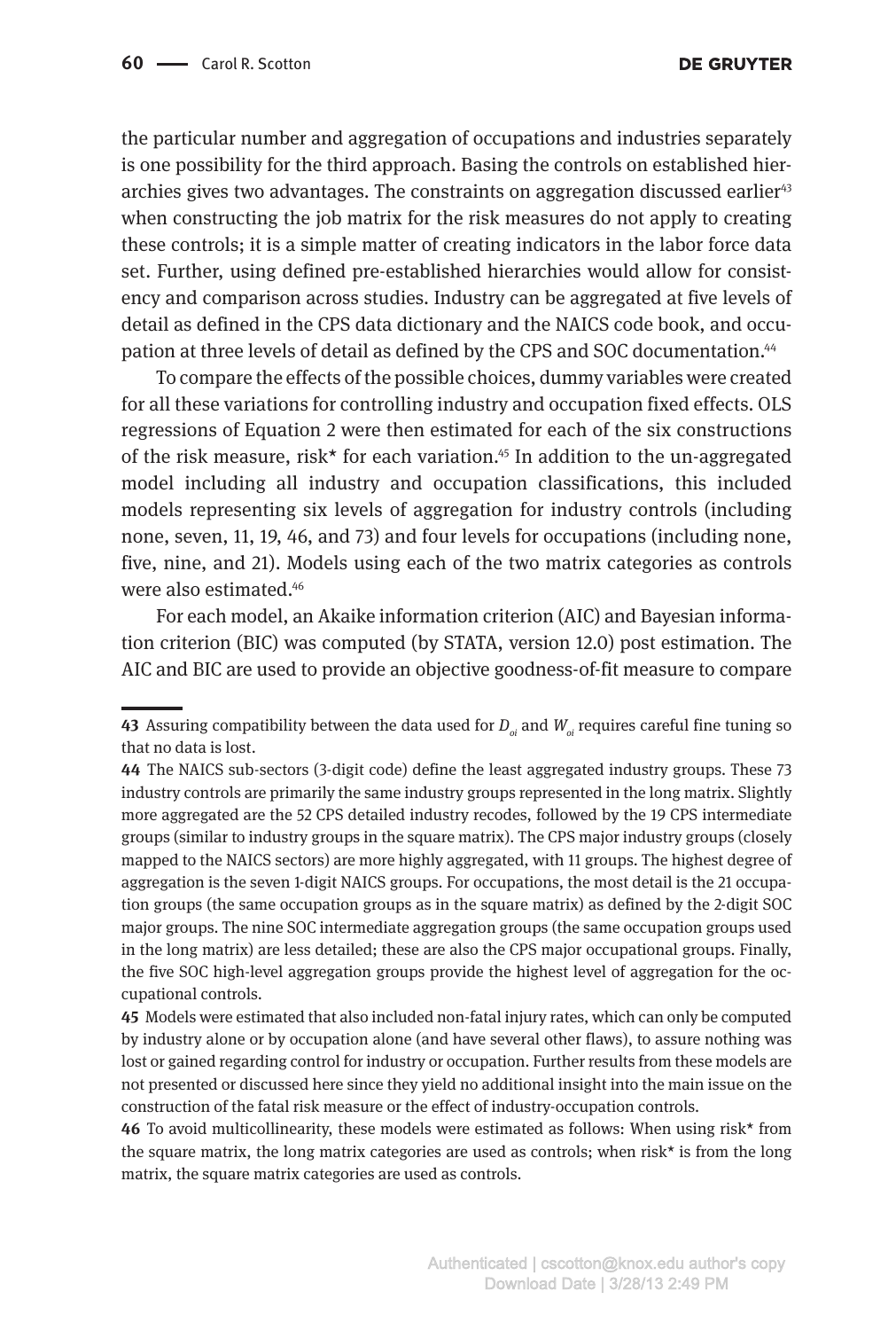these models which vary only by the industry and occupation controls used.<sup>47</sup> In addition, every model was estimated without a fatal risk measure to obtain coefficient estimates on the other regressors, particularly, the industry and occupational controls.

The other independent variables and sample specifications are as described previously and summarized in Table 1. Note, however, that the models, and sample, used to examine these fixed effects are different in two substantial ways from the Table 2 results discussed above. Now, the sample is restricted to those reporting their wages in the CPS<sup>48</sup> and the dependent variable is the natural log of the gross weekly wage.<sup>49</sup> These characteristics ought to make the results more comparable with future studies.

## **5 Results**

Industry and occupation do affect the magnitude of the wage-risk premium as well as the estimated coefficients on other covariates in a systematic manner. First, consider the covariates. The wage differences for gender and race (consistently significantly negative) get steadily smaller as more details on occupation are included. This makes sense that the more carefully defined the skill set is, the closer the wages, all else equal. The differential for education also decreases with more occupation controls, except for a slight rise when 21 controls are used. For all three of these regressors, the coefficient estimates decrease with the minimal number of industry controls (seven) but then are stable with more industry controls added. The coefficients on these are smallest in the presence of both the maximum occupation and industry controls, that is, the disaggregated set. There is also a clear pattern, but a different one, for the estimate of the wage-risk premium.

**<sup>47</sup>** Burnham and Anderson (2004) propose pooling the information from multiple model variations. In this study, the AIC and BIC are used only to compare the effects of the various combinations of industry and occupation controls.

**<sup>48</sup>** Restricting the sample to reported, rather than imputed, wages is discussed in note 29.

**<sup>49</sup>** The weekly wage as dependent variable is likely to be a more consistent estimate than hourly wage for a sample of both salary and hourly workers. Studies using hourly wages from the CPS data convert weekly wages for those earning a salary into hourly wages by dividing the weekly wage by the usual number of hours worked per week. For salaried workers, the usual hours reported is difficult to interpret and over 40% of the sample are paid a salary rather than an hourly wage. On the other hand, the gross weekly wage for hourly workers is hourly wages times the reported usual hours. I follow the recommendation of Thaler and Rosen (1976) and use the weekly wage.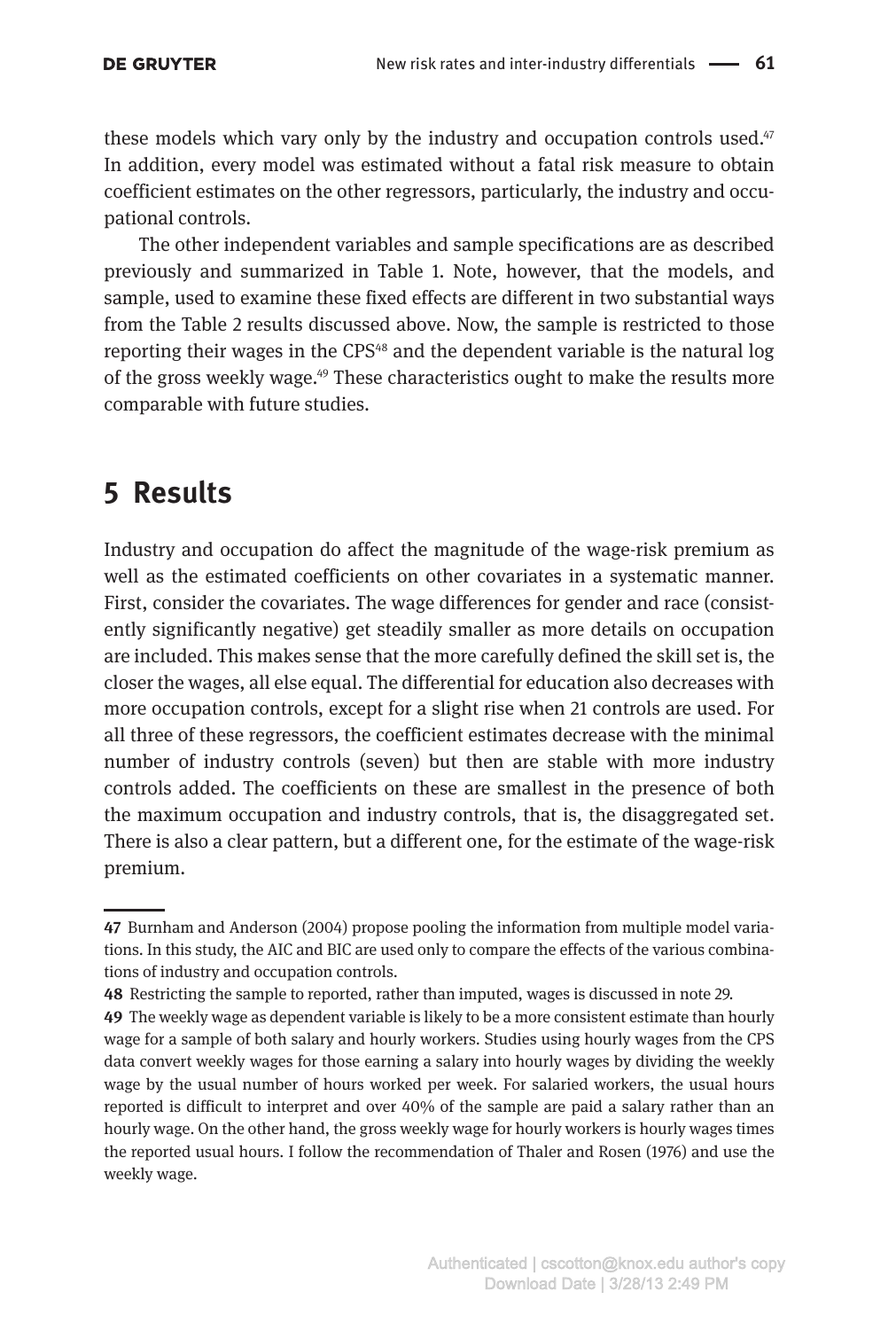Table 3 presents the coefficient estimates on risk\* for four of the models.<sup>50</sup> Panel A compares the square and long matrices for risk measures constructed from data on all workers using the CPS as the denominator source. Panel B compares measures based on data for wage and salary workers only, using the CPS as the denominator source. Panel C also reports on measures constructed from data on wage and salary workers only now with the denominator from the OES.

There is a pattern of dramatic differences in the estimates of β, the wagerisk premium, due to model variations (reading across) with only slight differences due to how risk is measured (reading down). When neither industry nor occupational controls are included, (Model 1, the first column in each panel), the estimated coefficients for all six measures are similar in magnitude and are statistically significant ( $p<0.05$ ). In the second column, Model 2 (73 industry controls and no occupational controls), the coefficient is smaller (and sometimes <0) than the corresponding value from Model 1 regardless of how risk is measured and is not statistically significant. Whatever premium might be attributed to the difference in riskiness of the job appears to be absorbed into the differences in wages based solely on the industry. This is not unexpected, considering the literature on industry wage differentials discussed above.  $51$  The attenuation of the coefficient on risk\* in the presence of industry controls is found even with few industry controls (beginning with seven, highest level of aggregation). This result indicates that without including industry fixed effects in the wage equation, the estimate for the coefficient on risk\* includes wage effects due to inter-industry differences.

Occupation controls have an opposite effect. See the third column for Model 3, with 21 occupation and no industry controls, where for every risk\* measure, the coefficient is larger, and the standard error smaller, compared to the no control

**<sup>50</sup>** The results for all models for each of the 6 measures can be found at <http://faculty.knox. edu/cscotton/expcover.pdf>. For all models, regressors have the expected sign and are stable with respect to risk\*. The results for the model used in the comparison described on Table 2, with no industry controls and nine occupational controls, are included there. The coefficients, however, are not comparable with those on Table 2 because the dependent variables and sample are different. Models with hour wage, or ln (hour wage), as the dependent variable and the sample restricted to those reporting wages only do yield the same pattern of results. Consistent with Bollinger (2001) and Hirsh (2008), the coefficient estimates on death risk are larger in the restricted sample while most of the other regressors are slightly smaller.

**<sup>51</sup>** Not reported on the table but worth noting is that all but eight of the 72 industry controls are statistically different from zero ( $p<0.1$  or less) when the risk measure is from the square matrix. This is robust across all risk\* and regardless of the number of occupational controls. When the risk measure is from the long matrix – defined by more detailed industries – only as many as 10 industries may be no different from zero. The excluded industry is oil and gas extraction. Similar results are found when no risk measure is included. The magnitude, and the level of significance, of the inter-industry wage differential is influenced by the use of occupational controls.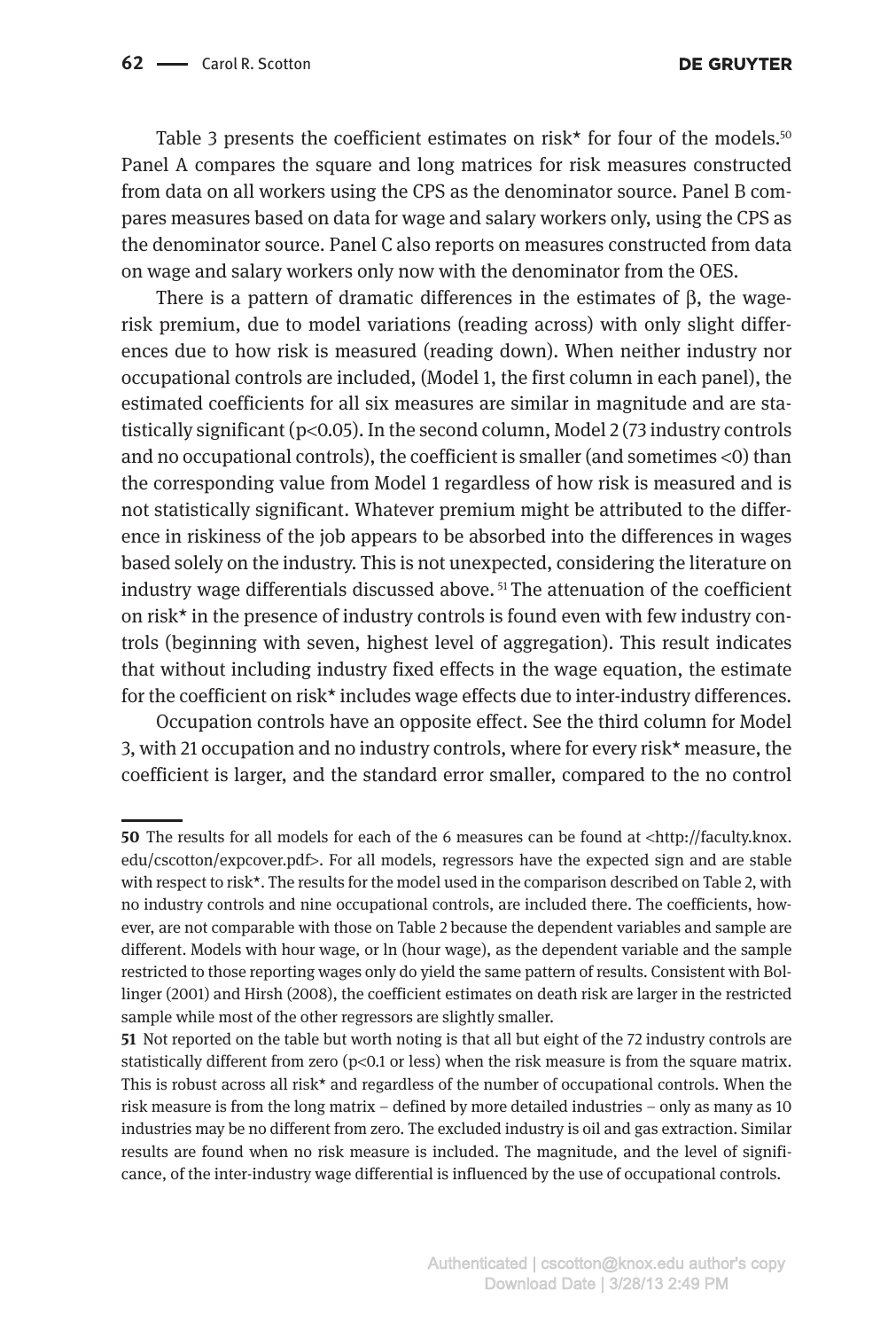|                                                                                          |                                          |                                              |                                              | Model                                        |
|------------------------------------------------------------------------------------------|------------------------------------------|----------------------------------------------|----------------------------------------------|----------------------------------------------|
|                                                                                          | 1                                        | $\overline{2}$                               | 3                                            | 4                                            |
|                                                                                          | No industry<br>or occupation<br>controls | 73 industry and<br>no occupation<br>controls | No industry and<br>21 occupation<br>controls | 73 industry and<br>21 occupation<br>controls |
| Panel A: Fatal risk construction includes all workers and CPS estimates for denominator. |                                          |                                              |                                              |                                              |
| Square_All_CPS                                                                           | $0.0555**$                               | $-0.0172$                                    | $0.0929***$                                  | 0.0393***                                    |
| (se)                                                                                     | (0.0232)                                 | (0.0149)                                     | (0.0125)                                     | (0.0113)                                     |
| R <sup>2</sup>                                                                           | 0.420                                    | 0.489                                        | 0.499                                        | 0.529                                        |
| <b>AIC</b>                                                                               | 93,144.57                                | 82,492.03                                    | 80,698.37                                    | 75,560.80                                    |
| <b>BIC</b>                                                                               | 93,303.39                                | 82,650.85                                    | 80,857.19                                    | 75,906.48                                    |
| Long_All_CPS                                                                             | $0.0526***$                              | $-0.0076$                                    | $0.0799***$                                  | $0.0407***$                                  |
| (se)                                                                                     | (0.0165)                                 | (0.0110)                                     | (0.0098)                                     | (0.0079)                                     |
| R <sup>2</sup>                                                                           | 0.420                                    | 0.489                                        | 0.468                                        | 0.529                                        |
| <b>AIC</b>                                                                               | 93,127.86                                | 82,508.42                                    | 80,695.25                                    | 75,534.80                                    |
| <b>BIC</b>                                                                               | 93,286.68                                | 82,667.24                                    | 80,854.07                                    | 75,880.48                                    |
| Panel B: Fatal risk construction includes only WS workers with CPS denominator.          |                                          |                                              |                                              |                                              |
| Square_<br>Wage_CPS                                                                      | $0.0574**$                               | $-0.0232$                                    | $0.1015***$                                  | $0.0443***$                                  |
| (se)                                                                                     | (0.0232)                                 | (0.0157)                                     | (0.0119)                                     | (0.0111)                                     |
| R <sup>2</sup>                                                                           | 0.420                                    | 0.489                                        | 0.500                                        | 0.529                                        |
| <b>AIC</b>                                                                               | 93,116.64                                | 82,475.25                                    | 80,605.58                                    | 75,548.83                                    |
| <b>BIC</b>                                                                               | 93,275.47                                | 82,634.07                                    | 80,764.40                                    | 75,894.51                                    |
| Long_Wage_CPS                                                                            | $0.0543***$                              | $-0.0120$                                    | $0.0861***$                                  | $0.0456***$                                  |
| (se)                                                                                     | (0.0165)                                 | (0.0119)                                     | (0.0094)                                     | (0.0078)                                     |
| R <sup>2</sup>                                                                           | 0.420                                    | 0.489                                        | 0.500                                        | 0.529                                        |
| <b>AIC</b>                                                                               | 93,095.78                                | 82,501.59                                    | 80,607.69                                    | 75,518.94                                    |
| <b>BIC</b>                                                                               | 93,254.60                                | 82,660.41                                    | 80,766.51                                    | 75,864.61                                    |
| Panel C: Fatal risk construction includes only WS workers with OES denominator.          |                                          |                                              |                                              |                                              |
| Square_<br>Wage_OES                                                                      | $0.0588***$                              | $-0.0018$                                    | $0.0774***$                                  | $0.0336***$                                  |
| (se)                                                                                     | (0.0214)                                 | (0.0124)                                     | (0.0137)                                     | (0.0106)                                     |
| R <sup>2</sup>                                                                           | 0.422                                    | 0.488                                        | 0.500                                        | 0.529                                        |
| <b>AIC</b>                                                                               | 92,873.01                                | 82,512.71                                    | 80,630.91                                    | 75,550.75                                    |
| <b>BIC</b>                                                                               | 93,031.83                                | 82,671.53                                    | 80,789.74                                    | 75,896.43                                    |
| Long_Wage_OES                                                                            | $0.0551***$                              | 0.0038                                       | $0.0689***$                                  | $0.0371***$                                  |
| (se)                                                                                     | (0.0151)                                 | (0.0098)                                     | (0.0081)                                     | (0.0065)                                     |
| R <sup>2</sup>                                                                           | 0.422                                    | 0.488                                        | 0.500                                        | 0.529                                        |
| <b>AIC</b>                                                                               | 92,845.31                                | 82,511.49                                    | 80,599.03                                    | 75,518.48                                    |
| <b>BIC</b>                                                                               | 93,004.14                                | 82,670.32                                    | 80,757.85                                    | 75,864.15                                    |

**Table 3** Coefficient estimates on risk\* [dependent variable = ln (gross weekly earnings); LF sample n=84,336].

Robust standard errors in parentheses based on clusters: for square matrix = 330; for long matrix = 597. \*\*\*  $p < 0.01$ , \*\* $p < 0.05$ , \* $p < 0.1$ .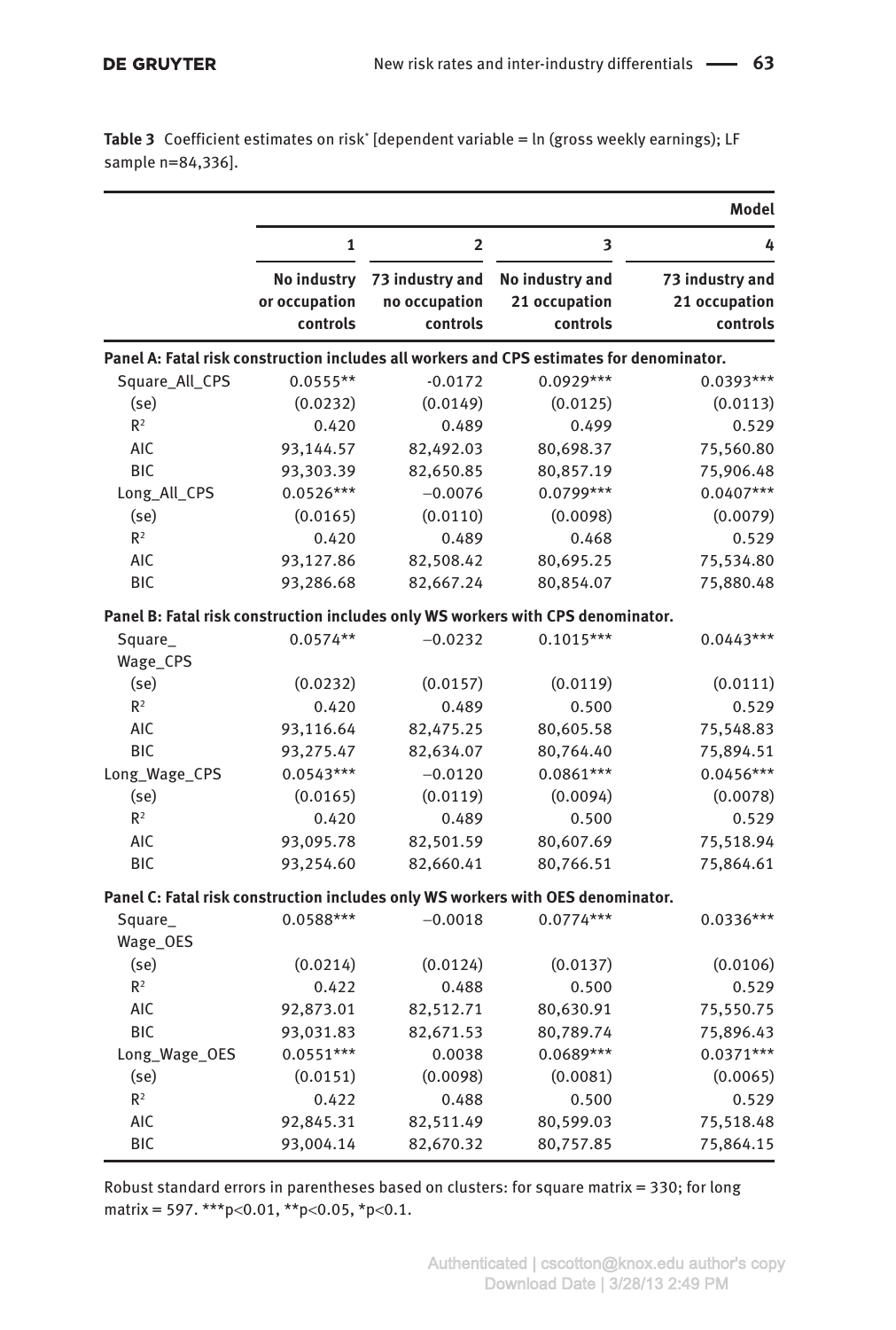case of Model 1.52 Indeed, using any set of occupational controls in combination with any industrial controls increases the estimate of β. When both the least aggregated industry (73) and occupation (21) controls are employed as shown in the last column, Model 4, the coefficient estimates are smaller than when no controls are used.53 Not shown is the model using the 19 industry and 21 occupation controls (similar to the aggregation in the square matrix) or the one using 73 industry controls and nine occupation controls (similar to the aggregation of the long matrix) since these not appreciably different from Model 4.

The coefficients are smaller yet, but remain statistically significant (at least  $p<0.1$ ), when industry and occupation controls are at the most detailed level available in the labor force data as reported in Table 4. The strong consistent patterns demonstrated here illustrate the sensitivity of the magnitude of the wage-risk premium to the presence of industry and occupational controls while stable depending upon how the measure is constructed. This suggests the fatal risk measure, based on industry *and* occupation, no matter how constructed, is robust when controlling for *both* the industry and occupation fixed effects.

Similar to the finding reported on Table 2, the  $\mathbb{R}^2$  changes little depending upon risk\*; and it varies as expected by the number of industry and occupational controls used. While  $\mathbb{R}^2$  necessarily reflects the number of explanatory variables, the AIC and BIC values measure how well the additional variables fit. "Given two models fit on the same data, the model with the smaller value of the information criterion is considered to be better" (STATA base reference PDF, p. 158). These measures, reported on Table 3, decrease as more controls are used. They are smallest when the maximum industry and occupation controls are used as shown on Table 4. Both the AIC and BIC also indicate a better fit, a consistently lower value, when risk\* is constructed based on wage earners only. The information criteria slightly favor those models using risk measured by the long matrix of jobs.

The standard errors of the coefficients show a similar pattern. When risk is measured by the long matrix of jobs, the standard error on risk\* is smaller than with the square matrix of jobs. However, with no controls, or with occupational controls alone, the coefficient is greater in magnitude. Yet, this pattern goes away when both controls are employed.

**<sup>52</sup>** With or without a fatal risk measure in Model 3 (with no industry controls, 21 occupational controls), 18 of the 20 occupational controls are statistically different from zero  $(p<0.01)$ . There is no appreciable effect on the statistical significance of the occupational controls themselves as compared to the model with no fatal risk measure.

**<sup>53</sup>** The pattern found with industry and occupational controls, individually or combined, holds with just a few categories of either. The estimates are much more sensitive to few controls, suggesting that industry differentials are very predominate and specific to how the industries are aggregated.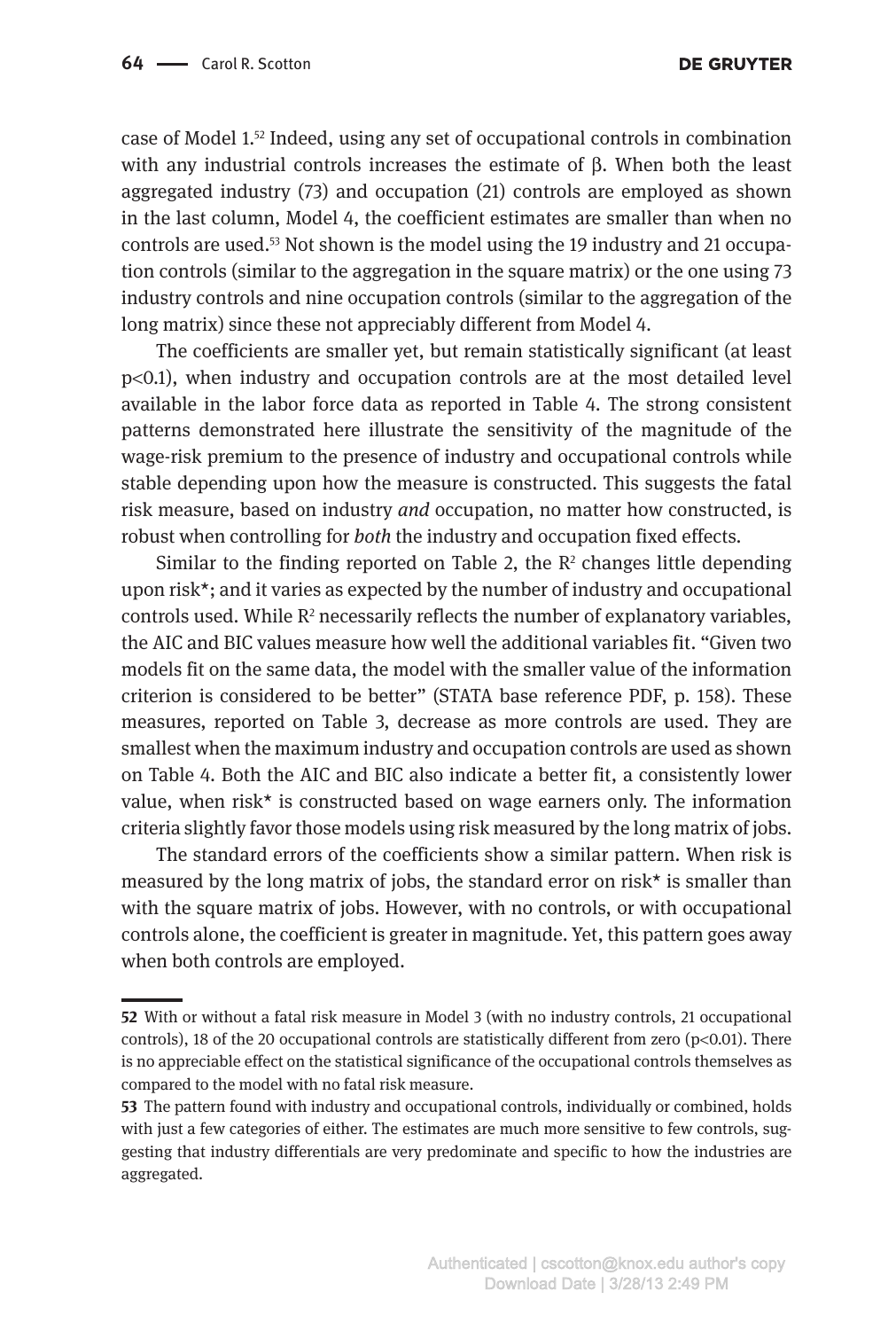|                | Square<br>All CPS | Square<br>Wage_CPS | Square<br>Wage_OES | Long<br>All CPS | Long<br><b>Wage CPS</b> | Long<br>Wage_OES |
|----------------|-------------------|--------------------|--------------------|-----------------|-------------------------|------------------|
| $Risk*$        | $0.0147*$         | $0.0161**$         | $0.0209***$        | $0.0176***$     | $0.0202***$             | $0.0217***$      |
| (se)           | (0.0079)          | (0.0079)           | (0.0063)           | (0.0067)        | (0.0067)                | (0.0049)         |
| R <sup>2</sup> | 0.578             | 0.578              | 0.578              | 0.578           | 0.578                   | 0.579            |
| AIC            | 66,684.2          | 66,683.3           | 66,671.68          | 66,677.97       | 66,674.71               | 66,660.49        |
| <b>BIC</b>     | 69,066.55         | 69,065.65          | 69,054.04          | 69,060.32       | 69,057.07               | 69,042.84        |

**Table 4** Coefficient estimates on risk\* with 240 industry and 480 occupation controls.

Robust standard errors in parentheses; \*p<0.1, \*\*p<0.05, \*\*\*p<0.01.

### **6 Discussion**

The intent of this study is not to posit a particular value for the VSL; rather, it is to demonstrate how the construction of the fatal risk rate measure impacts the magnitude of the VSL estimate. Clearly, different constructions of the fatal risk rate produce different estimates of the wage-risk premium, all else equal, as demonstrated on Table 2. Further, the rows in Table 3 indicate that the same construction of the risk measure will yield a widely varying estimate of the wage-risk premium depending only on differences in industry and occupational controls. The industry and occupation controls work together, but differently, in influencing the magnitude and precision of the estimate. Regardless of decisions in the construction of the measure, the fixed effects of the worker's industry and occupation do determine the size of the wage-risk premium. The fact that industry controls can be included in the wage equation along with occupational controls resolves concerns about the fatal-risk rate based on industry and occupation being able to "stand up" to inter-industry differentials. Since industry or occupation alone, regardless of risk, significantly determine the wage clearly more, rather than fewer, controls for industry *and* occupation ought to be employed when estimating a wage-risk premium. The least aggregated of the established hierarchies would seem to be the most appropriate choice to assure consistency across studies.

It is clear, too, that construction choices do matter. Measures including all workers in the risk rate produce estimates slightly smaller than measures based on wage and salary workers only.<sup>54</sup> The measures constructed based on wage

Authenticated | cscotton@knox.edu author's copy Download Date | 3/28/13 2:49 PM

**<sup>54</sup>** See Table 4 with the maximum number of controls. The results are mixed depending upon the denominator and as the number of controls vary as shown in Table 3 Panels B and C compared to Panel A.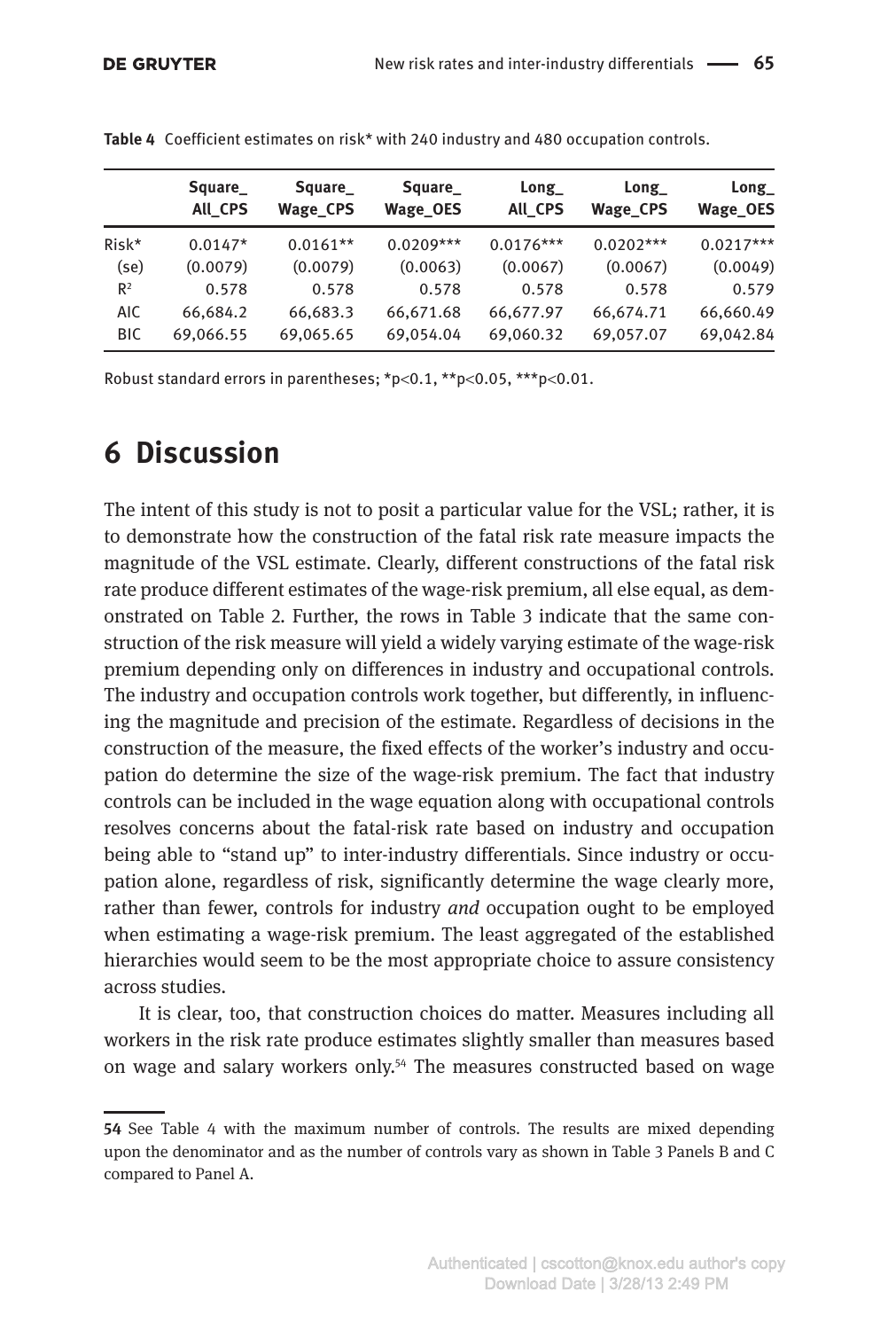earners only have a greater variability than those for all workers, signifying greater differences in the relative riskiness of the jobs in the payroll labor market (see Appendix 2). In general, self-employed workers face different risks and have different work environments (Pegula, 2004). This may be attributable to differing attitudes toward following safety standards and in taking risks or because of inherent dangers of working in isolation. In the case of automobile mechanics for example, (regardless of industry) approximately 16% are self-employed but they account for over 30% of automobile mechanic fatalities (Smith, 2007).<sup>55</sup> While overall deaths are disproportionally high among the self-employed, their work environment in some respects may be considered safer. For example, selfemployed electricians, and other skilled tradesmen, are more likely to be on smaller worksites without the greater risks faced by electricians working at industrial construction sites.

These cases suggest other factors impacting risk which are wholly distinct from the specific assignment into a job cluster. If such differences are not random, but systematic, lumping the self-employed with the wage earners to produce a single measure for on-the-job risk would bias the wage-risk premium estimate. These differences are likely to be magnified when methods are employed to address issues such as endogeneity or heterogeneity of risk, which are not dealt with in this study.

Furthermore, including the self-employed in measures of relative risk invites a higher likelihood for error in the data itself. To be counted in the CFOI the injury must have happened while "on-duty". But, many of the self-employed work from home or are frequently in transit where work-related and personal chores are less definitively separable than is the case for wage earners. The additional human judgment required to determine whether a fatality is work related could be expected to introduce a possible systematic mis-measurement to the numerator. Finally, selfemployed workers tend to wear a variety of different hats to accommodate their activities to the shifting needs of the market place. While coding in the CFOI does indicate the circumstances surrounding the fatal incident, this does not impact the coding for the worker's industry and occupation. Subsequent assignments into a particular job cluster will be arbitrary in some cases. To be consistent with theory, and because the data are available, the risk rates used in estimating a wage-risk premium ought to be derived from counts of deaths among wage earners only.

**<sup>55</sup>** Indeed, how one dies is also an issue for consideration not dealt with in this study. Consider, for example that "nearly half (45.8%) of the self-inflicted fatalities [among mechanics] were by self-employed mechanics, although only 16% of mechanics are self-employed". (Smith 2007). See also Scotton and Taylor for an illustration of how the risk rate can be disaggregated to better reflect how to value the type of risk faced or being reduced.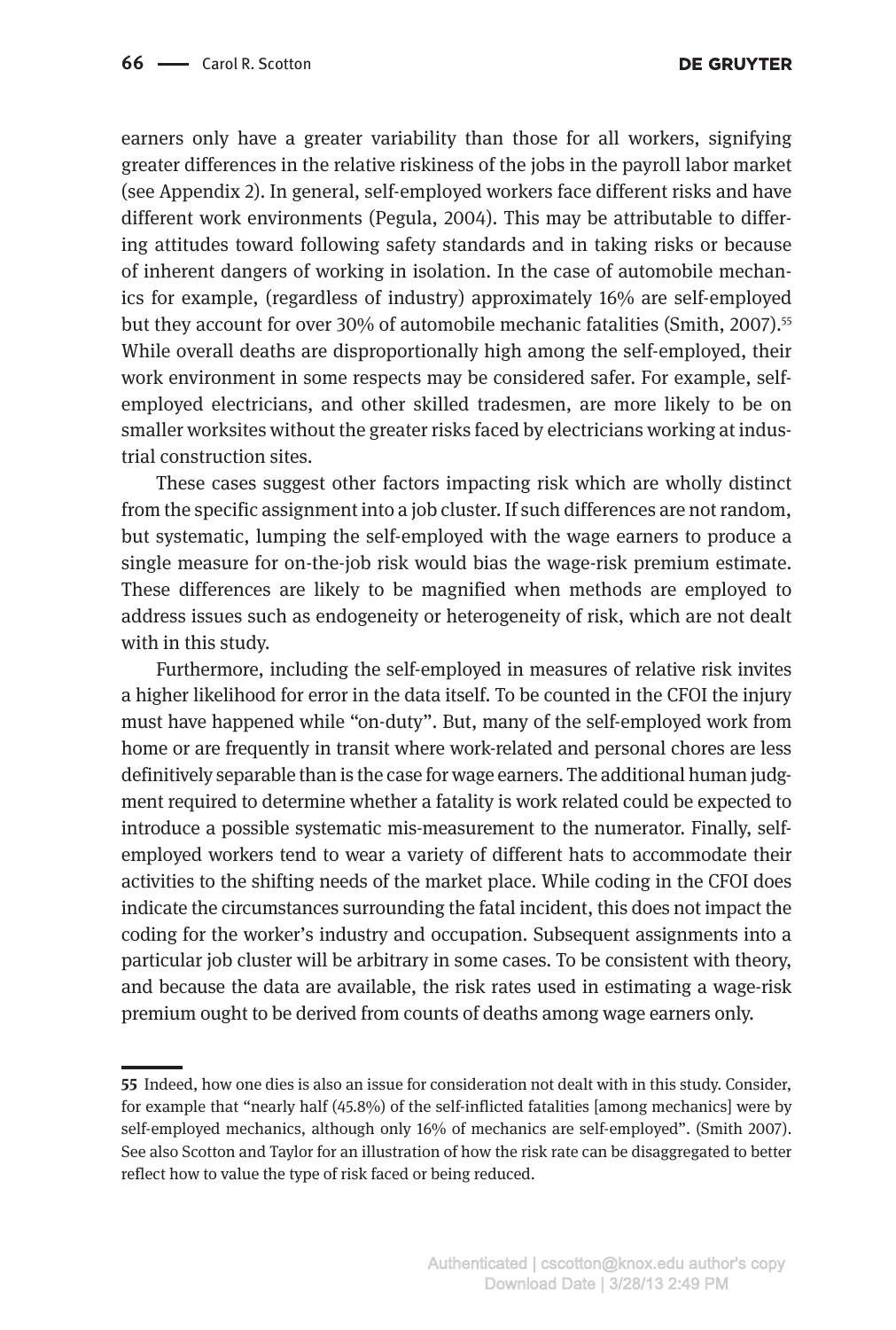Whether to use the square or long matrix (the configuration of the job clusters underlying the fatal risk measure) to construct the risk rate is not as clear. Comparing the risk rates assigned to workers in a labor force sample illustrates the variations between, or better said, the limitations of, these two matrices. Table 5 provides the risk rates for a few select jobs from both matrices. It shows a worker in the Transportation and Material Moving (TMM) occupation in the Construction industry is assigned the same rate  $(2.4209)^{56}$  in both the square and the long matrix because there is no difference in the aggregation of this occupation/ industry pair between the two matrices.<sup>57</sup> But there are many jobs where the rates will be very different for the *same* worker depending upon which matrix is used for risk rate assignment. While TMM occupations are aggregated in both matrices, the long matrix disaggregates most industry groups, while the square matrix does not. One example is the Hotel and Restaurant (H&R) industries. These are not disaggregated in the square matrix, so any TMM worker in H&R would be assigned the rate of 1.0142, regardless of the specific industry. The long matrix, though, distinguishes two separate sub industries within H&R. This means the TMM worker in the Hotel Accommodations industry would be assigned a rate of just 0.6198 in the long matrix, but a rate of 1.0142 when using the square.

Consider now the effect of disaggregating Service occupations in the square matrix, but not the long. Within the Construction industry, the risk in these occupations ranges from 0.8772 to 4.5083 when computed using the square matrix configuration, which distinguishes up to five service occupations. (Table 5 shows two of the Service occupations. The particular rates are not reported because of BLS confidentiality requirements.) But any Service worker in "Construction" would be assigned the rate of 1.6164 when using the long matrix where Service workers remain clustered into a single occupational group. In the long matrix, Service workers are certain to have their relative risk under or over estimated in an undetermined but non-random way.

The difference in rate assignment depending upon the matrix choice is more complex, for example, for Service workers in the H&R industry. In the square matrix, the risk rate varies (from 0 to 3.1433)<sup>58</sup> depending upon which of the five service occupations the worker is in but does not vary for any of the two sub industries. When the long matrix is used, regardless of one's Service occupation, the risk varies only by which of the two sub industries the worker is in. A few examples will illustrate. Protective service workers in the hotel accommodations industry (or any H&R industry) are assigned the rate of 3.1333 in the square

**<sup>56</sup>** All risk rates are per 10,000 workers.

**<sup>57</sup>** Appendix 1 shows the industries and occupations in each matrix.

**<sup>58</sup>** At least one of the service occupations has zero risk in this industry group.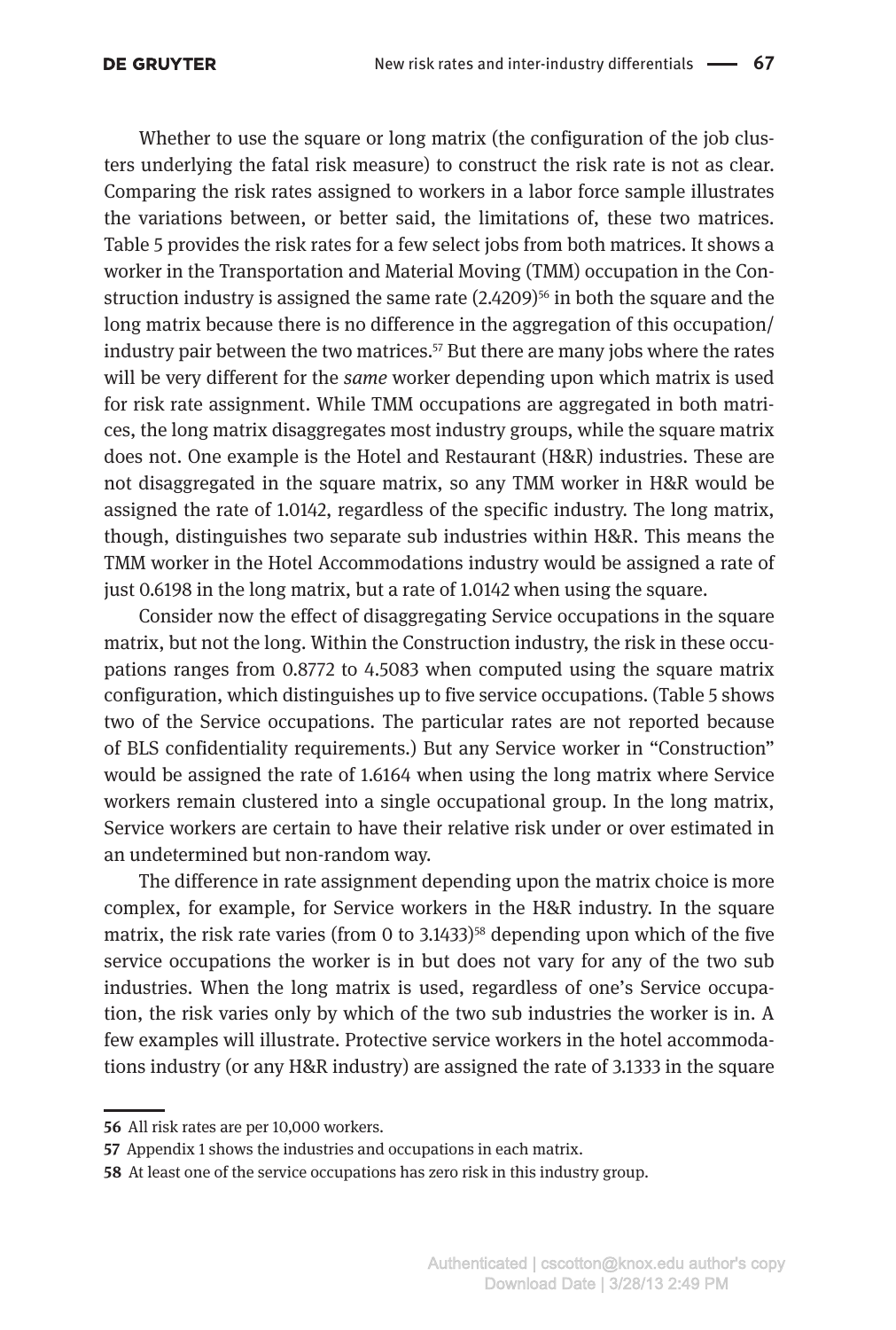|                                                                                                                                                                                                                                                                                                                                                              |                                                                                                                                                                                                                                                                                                                                                                                                                                   |              |        |                                                         |             |                      |               | Industries           |
|--------------------------------------------------------------------------------------------------------------------------------------------------------------------------------------------------------------------------------------------------------------------------------------------------------------------------------------------------------------|-----------------------------------------------------------------------------------------------------------------------------------------------------------------------------------------------------------------------------------------------------------------------------------------------------------------------------------------------------------------------------------------------------------------------------------|--------------|--------|---------------------------------------------------------|-------------|----------------------|---------------|----------------------|
|                                                                                                                                                                                                                                                                                                                                                              |                                                                                                                                                                                                                                                                                                                                                                                                                                   | Construction |        | Hotel and restaurant                                    |             | Hotel accommodations |               | Restaurants and bars |
| <b>Occupations</b>                                                                                                                                                                                                                                                                                                                                           |                                                                                                                                                                                                                                                                                                                                                                                                                                   | Square Long  | Square |                                                         | Long Square |                      | Long Square   | Long                 |
| Transportation and Material Moving                                                                                                                                                                                                                                                                                                                           |                                                                                                                                                                                                                                                                                                                                                                                                                                   |              |        | 2.4209 2.4209 1.0142 0.6198-1.0546 1.0142               |             | 0.6198 1.0142        |               | 1.0546               |
| Service                                                                                                                                                                                                                                                                                                                                                      |                                                                                                                                                                                                                                                                                                                                                                                                                                   |              |        | $0.8772 - 4.5083$ $1.6164$ $0-3.1433$ $0.1171 - 0.1419$ |             |                      |               |                      |
| Protective Services                                                                                                                                                                                                                                                                                                                                          |                                                                                                                                                                                                                                                                                                                                                                                                                                   |              | 3.1433 |                                                         | 3.1433      |                      | 0.1419 3.1433 | 0.1171               |
| Food Prep and Serving                                                                                                                                                                                                                                                                                                                                        |                                                                                                                                                                                                                                                                                                                                                                                                                                   |              | 0.0915 |                                                         | 0.0915      |                      | 0.1419 0.0915 | 0.1171               |
| $\begin{bmatrix} 1 & 1 & 1 \\ 1 & 1 & 1 \\ 1 & 1 & 1 \\ 1 & 1 & 1 \\ 1 & 1 & 1 \\ 1 & 1 & 1 \\ 1 & 1 & 1 \\ 1 & 1 & 1 \\ 1 & 1 & 1 \\ 1 & 1 & 1 \\ 1 & 1 & 1 \\ 1 & 1 & 1 \\ 1 & 1 & 1 \\ 1 & 1 & 1 \\ 1 & 1 & 1 & 1 \\ 1 & 1 & 1 & 1 \\ 1 & 1 & 1 & 1 \\ 1 & 1 & 1 & 1 \\ 1 & 1 & 1 & 1 \\ 1 & 1 & 1 & 1 \\ 1 & 1 & 1 & 1 \\ 1 & $<br>Risk measure is deatl | hs per 10,000 workers, based on all workers (defined in Figure 1 as Square_All_CPS or Long_All_CPS). All fatal injury rates were<br>$\frac{1}{2}$ and $\frac{1}{2}$ and $\frac{1}{2}$ and $\frac{1}{2}$ and $\frac{1}{2}$ and $\frac{1}{2}$ and $\frac{1}{2}$ and $\frac{1}{2}$ and $\frac{1}{2}$ and $\frac{1}{2}$ and $\frac{1}{2}$ and $\frac{1}{2}$ and $\frac{1}{2}$ and $\frac{1}{2}$ and $\frac{1}{2}$ and $\frac{1}{2}$ a |              |        |                                                         |             |                      |               |                      |

**Table 5** Comparison of risk ratesa from square and long matrix for selected job clusters.

Table 5 Comparison of risk rates<sup>®</sup> from square and long matrix for selected job clusters.

generated by the author with restricted access to the BLS CFOI microdata. generated by the author with restricted access to the BLS CFOI microdata.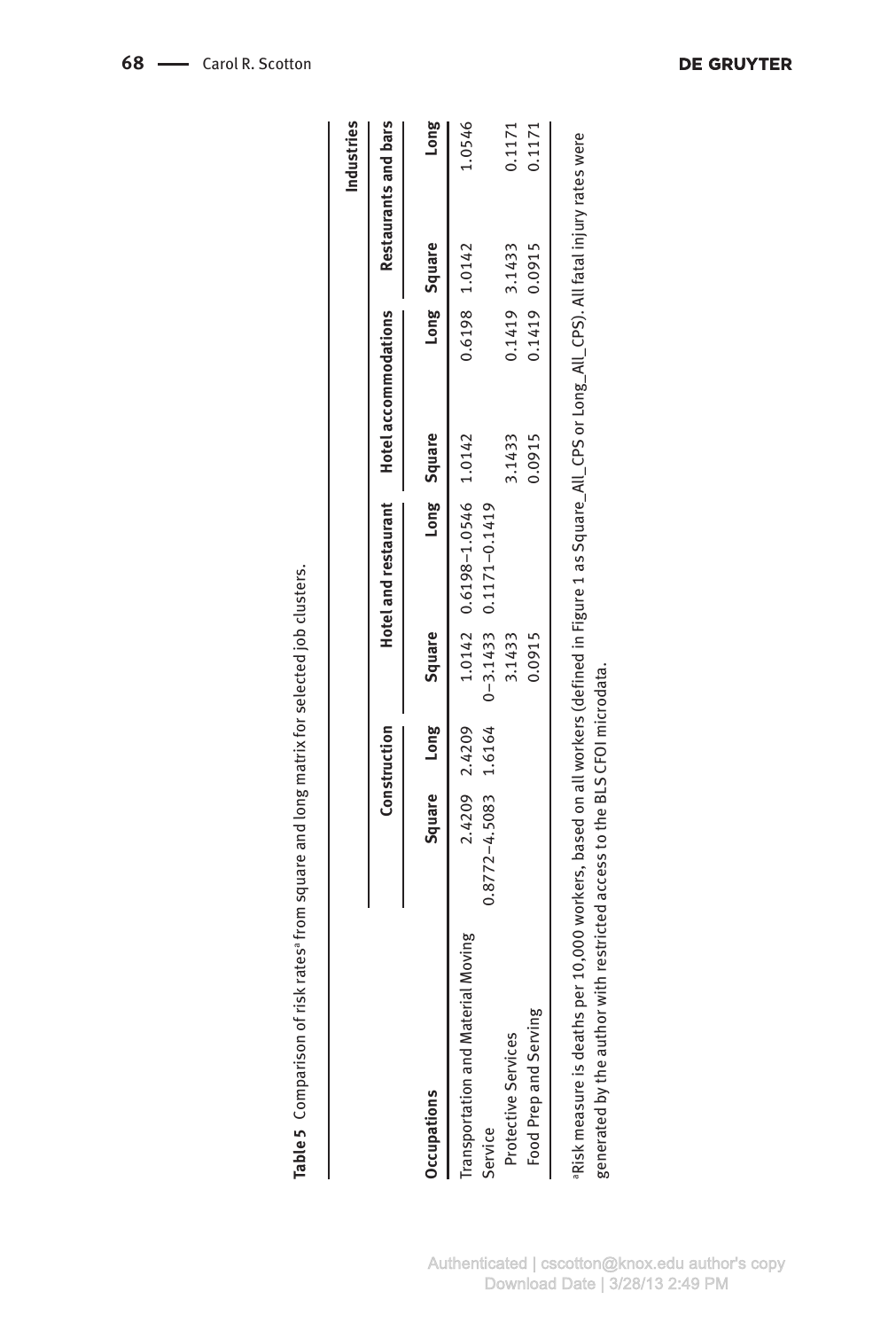matrix. While that worker (or any Service occupation worker in "Hotel Accommodations") is assigned the rate of 0.1419 in the long matrix. As the Table shows, by using the long matrix it appears working in "Hotel Accommodations" is relatively more risky for service occupations than working in "Restaurants & Bars." On the other hand, those in Protective Service occupations face relatively more risk, in the H&R industry as a whole, than Food Prep workers if risk is assigned by the square matrix, but the long matrix assigns them the same risk.

Actually, none of the measures shown in Table 5 (created by either the square or long matrix) represent the "true risk" of the Protective Service worker in "Hotel Accommodations" versus "Restaurants & Bars." The rate is either for all service workers in the sub industry (long matrix) or for all Protective Service workers in both sub industries (square matrix). This leaves the question of whether the expected wage-risk premium is based on the difference between working at a hotel versus a restaurant or between working as a bouncer versus waiting tables. In the case of the TMM worker, the long matrix does differentiate the risk between working in "Hotels" versus in "Restaurants" only because there is no disaggregation for the particular occupations within this category.<sup>59</sup> (Among other possible distinctions at the 3-digit SOC for TMM one could isolate drivers, for instance, from all other TMM workers.) These examples illustrate how the matrix construction changes the relative risk for a particular worker (observation) in the labor force data set used to estimate the wage-risk premium, while at the same time they indicate how neither the square nor long matrix can be said to be the better or the correct matrix for our purposes in VSL estimation. Both have strengths; but for people in most jobs, neither represents the true (objective) relative risk.

The two configurations do, however, serve the purpose of illustrating that the matrix choice does matter in the estimation of a wage-risk premium because determining how to configure the job matrix determines how risk is assigned. Clearly, either of the two matrices, following a "canned" hierarchy, provides a better set of relative risk rates than available previously when rates were created based only on industry or only by occupation. So, we have solved the secretary and coal miner problem. Now, since the data are available, a better matrix could be developed, one that drills down to an appropriate level of detail by both industry and occupation to capture significant relative risk across jobs. It may not be relevant, practical, or possible<sup>60</sup> to disaggregate every occupation group and every industry group, but

**<sup>59</sup>** It would be possible to disaggregate TMM occupations up to seven sub groups at the 3-digit SOC level.

**<sup>60</sup>** With any disaggregation beyond the square matrix, the matching and merging of data needed for *D<sub>oi</sub>* and *W<sub>o</sub>* becomes more problematic. And, the rate produced must be able to be matched to a labor force data set.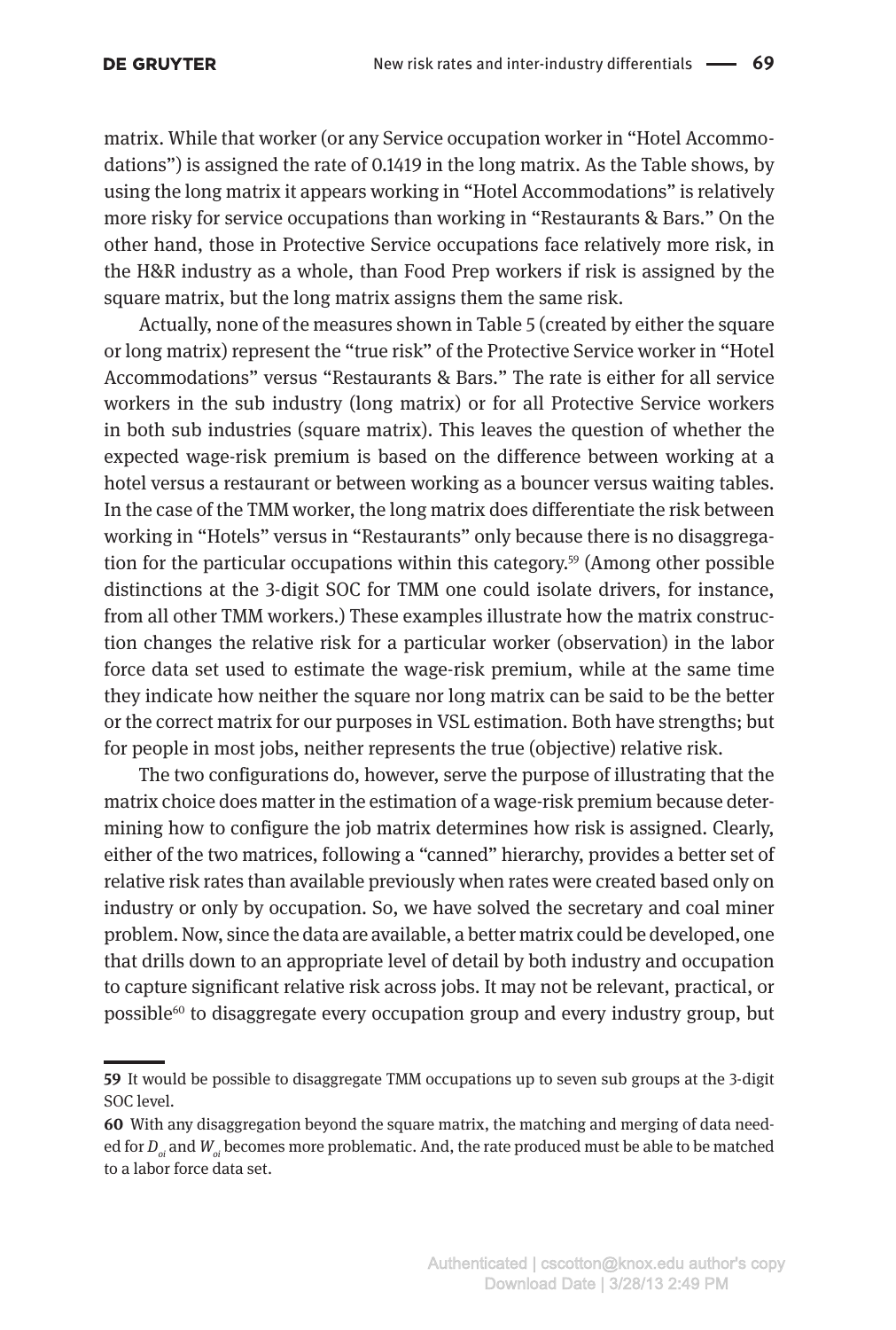**DE GRUYTER** 

a systematic development of relevant clusters for VSL estimation overriding the default hierarchies in the coding books now needs to be addressed.

A final factor related to the construction of the measure illuminated by this study, but not fully resolved, is the source of the denominator. The effects when using the CPS versus the OES for estimates of the employment level when risk rates are constructed from counts among wage earners only can be directly compared. (Compare *wage\_CPS* to *wage\_OES* on Tables 3 and 4.) Estimates for the wage-risk premium are more sensitive to the presence of greater industry and occupation controls using the CPS estimates and the AIC and BIC are smallest using the OES estimates with the greatest number of controls. These results favor the OES. The OES would also enable greater disaggregation in industries such as "Construction," which the CPS does not.61 In addition, the OES estimates, coming from firms (rather than the CPS household survey) may be more accurate, or at least more consistent, for estimates of employment levels for wage earners. On the other hand, OES estimates may not reflect employment well in firms with few employees, resulting in under counts of employment levels. In all, a better case can be made for using the OES as a source for employment levels. Problems remain, however, with any choice for the denominator. Further study of the effects of various options (including, for example, using hours worked) is needed.

What this study illustrates clearly is that the greater impact on the risk premium results from varying the fixed effects of the workers' industry and occupation rather than the construction of risk measure itself, at least with the two matrices used here. Industry controls, whether risk is based on jobs defined by the square or long matrix, in effect attenuate the wage-risk premium. Including occupation controls, on the other hand, increases the magnitude of the estimate as well as reduces the standard error. Smaller standard errors on the risk coefficient result when both industry and occupational controls are used in the model. While the problem with the matrix choice appears to be ameliorated when controlling for both industry and occupation in the estimation, it is still worthwhile to create a more appropriate job matrix to improve the measure of the relative risk.

## **7 Conclusion**

Two critical conclusions can be drawn from these findings which should figure prominently in estimating the VSL. First, using fatal workplace risk rates when

**<sup>61</sup>** If the CPS is used for the labor force sample where workers are not distinguished by type of Construction industry this would have no advantage.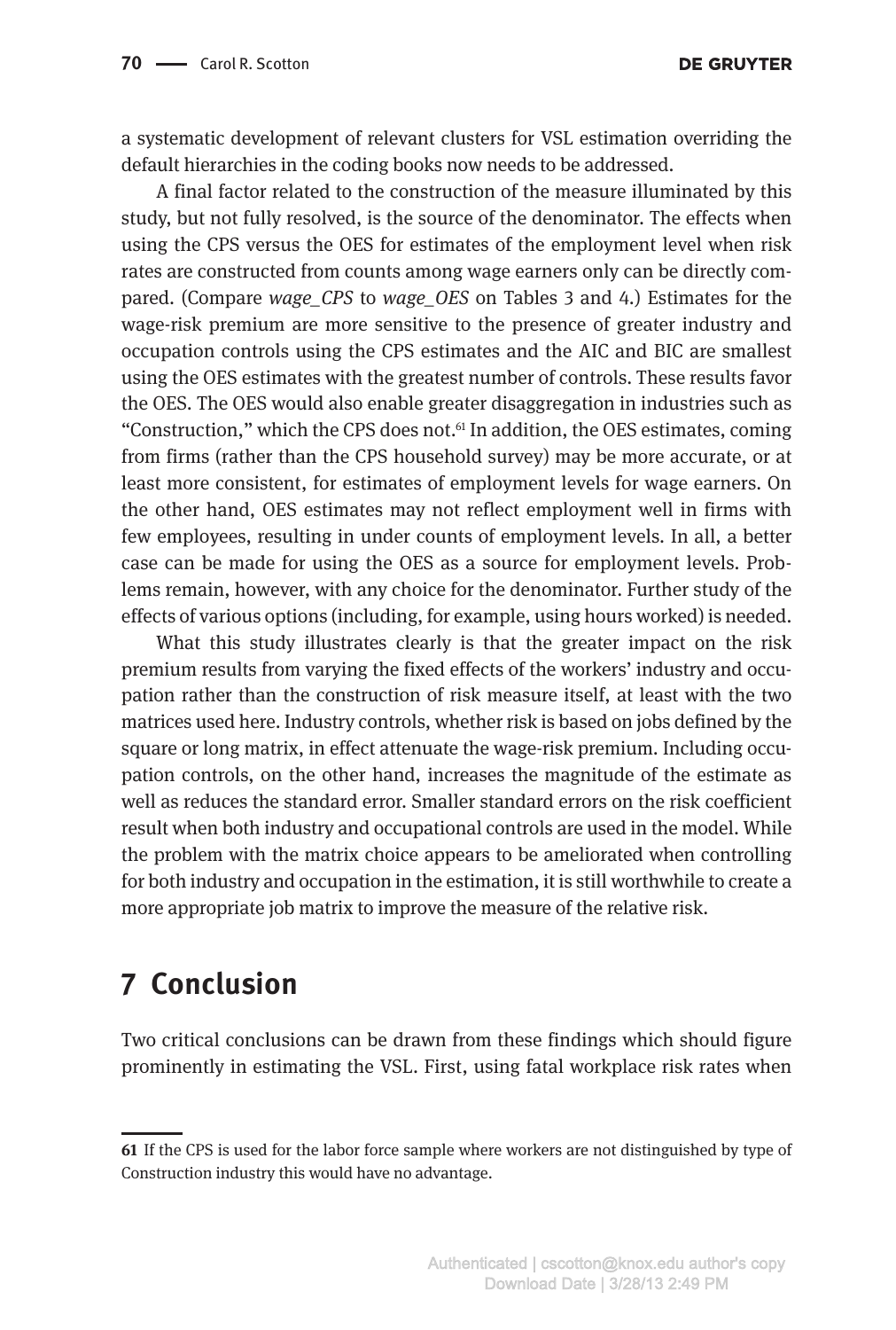based on a worker's occupation within a particular industry group, and also controlling for the worker's occupation and industry, do yield a positive and statistically significant wage-risk premium. This confirms long standing theory on compensating wage differentials and shows that an objective measure of the probability of death on the job plays a role in determining wages independent of other differences in wages due to occupation or industry. Most importantly, models not controlling for both industry *and* occupation, regardless of the risk measured used, do bias the estimate of the wage-risk premium, resulting in an arbitrary estimate of the VSL.

Secondly, the magnitude of wage-risk premium is highly sensitive to the particular level of aggregation used in controlling for industry and occupation. This sensitivity, in combination with decisions made in the construction of the measure, can account for estimates of the wage-risk premium ranging between 2% and 10% of gross weekly wages (as shown on Table 3), corresponding to a range in the VSL estimate from less than \$8 million to more than \$40 million.

While this paper addresses some key modeling issues, there are other modeling decisions (and many remaining criticisms) to be addressed. This study shows that using a VSL estimate from any particular labor market study is problematic given the range demonstrated here under controlled conditions. This range in the estimates of the wage-risk premium also highlights the futility of combining results from diverse studies without taking the construction details of the measure, as well as modeling and sample factors, into consideration. These unknown inputs could skew the estimate in unknown directions. Unless studies use common metrics for the measure, estimates from various studies will remain difficult to compare let alone combine. The results from this study affirm the Science Advisory Board's recommendation to the EPA for greater consistency and transparency in studies estimating a VSL.

Thaler and Rosen's first efforts to estimate a VSL were based on actuarial data of differences in death rates depending upon one's occupation but unrelated to the workplace. Soon after, data on workplace deaths by industry alone were used; later, rates were also developed based on occupation only. These earlier estimates were rightly criticized for not capturing the relative riskiness of particular jobs. Now that attention has become focused on constructing measures for occupations within industries a new set of concerns arises. The necessary choices identified, tested and compared within this study had heretofore not been explicitly declared and thus were not accessible for review. The richness of the CFOI data, along with clear evidence that an objective measure of fatal occupational risk is robust in the presence of industry and occupational controls, enables a more theoretically consistent measure to be constructed and used in the estimation of the VSL. Developing standard criteria for a sound measure of workplace risk, not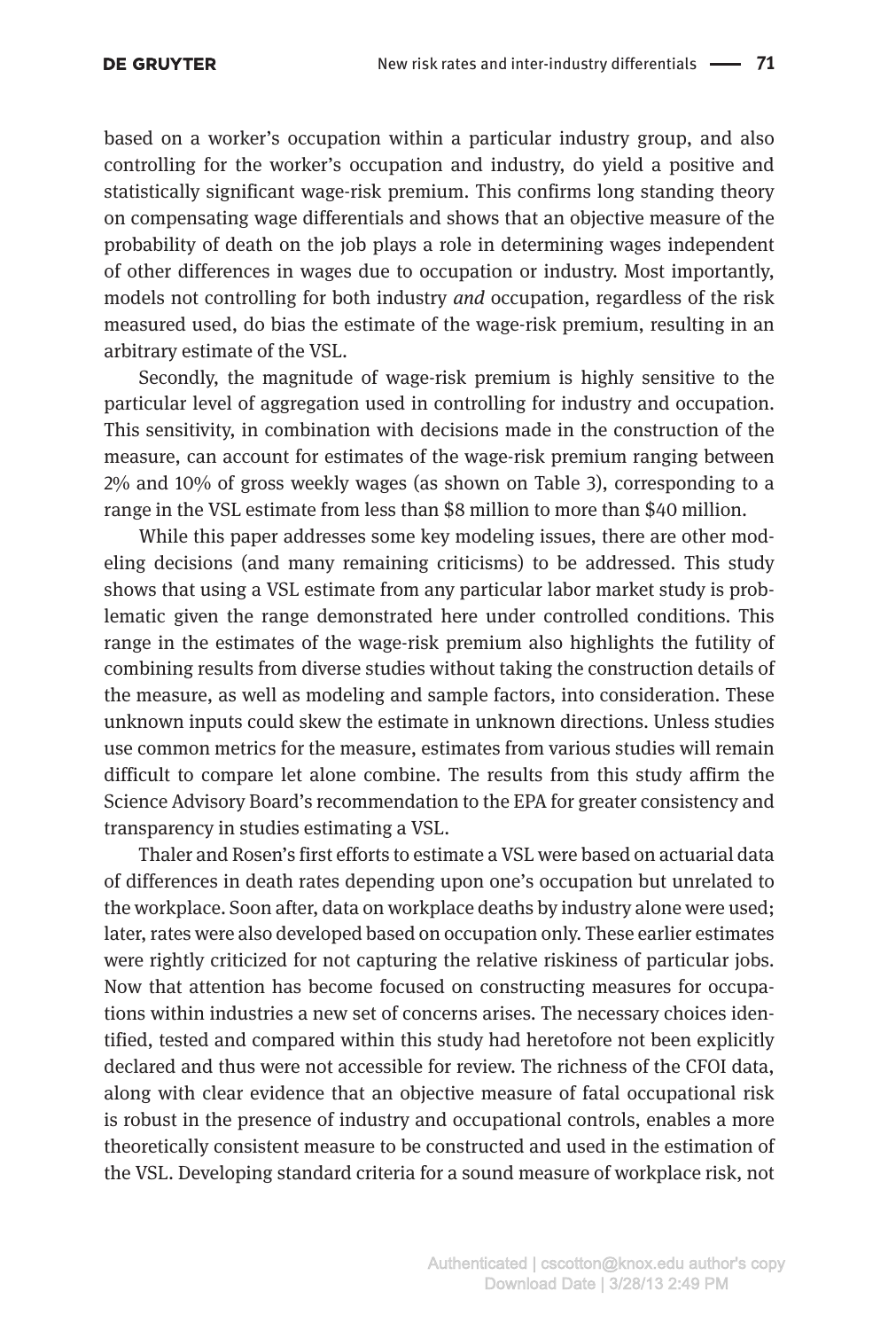subject to private, possibly arbitrary (or unrecognized) choices, remains a necessary step to convince decision makers of the legitimacy of using labor market data to estimate specific values of the costs and benefits of reducing risk.

**Acknowledgement:** This research was conducted with restricted access to Bureau of Labor Statistics (BLS) data. The views expressed here do not necessarily reflect the views of the BLS. The project benefited by Professor Richard Stout's consultation and critical insights. Discussants and conference participants at the Southern Economic Association annual meeting, Western Economic Association International Conference, and Midwest Economics Association Conference commented on early drafts. Sam Flanders, Sean Frohling, Boram Lee, Steven Major, and Sharon Clayton provided assistance with the research. Two anonymous referees provided valuable comments which improved this paper.

## **Appendix 1**

Occupational groups.

| In the square<br>matrix $(n=22)$        | within the<br>occupation | Number of In the long<br>industries matrix (n=10) | Number of<br><b>industries</b><br>within the<br>occupation |
|-----------------------------------------|--------------------------|---------------------------------------------------|------------------------------------------------------------|
| Management                              | 20                       | Management, Business and                          | 76                                                         |
| <b>Business and Finance</b>             | 20                       | Finance                                           |                                                            |
| <b>Computer and Math</b>                |                          | 20 Professional and Related                       | 76                                                         |
| Architecture and Engineering            | 20                       |                                                   |                                                            |
| Life, Physical and Social Science       | 20                       |                                                   |                                                            |
| <b>Community and Social Service</b>     | 14                       |                                                   |                                                            |
| Legal Work                              | 17                       |                                                   |                                                            |
| <b>Education and Library</b>            | 18                       |                                                   |                                                            |
| Arts, Entertainment, Media              | 20                       |                                                   |                                                            |
| <b>Healthcare Providers</b>             | 20                       |                                                   |                                                            |
| <b>Healthcare Support</b>               | 15                       | Service                                           | 75                                                         |
| <b>Protective Services</b>              | 20                       |                                                   |                                                            |
| Food Prep and Serving                   | 19                       |                                                   |                                                            |
| <b>Building and Grounds Maintenance</b> | 20                       |                                                   |                                                            |
| <b>Personal Care and Service</b>        | 18                       |                                                   |                                                            |
| <b>Sales and Related</b>                | 20                       | <b>Sales and Related</b>                          | 76                                                         |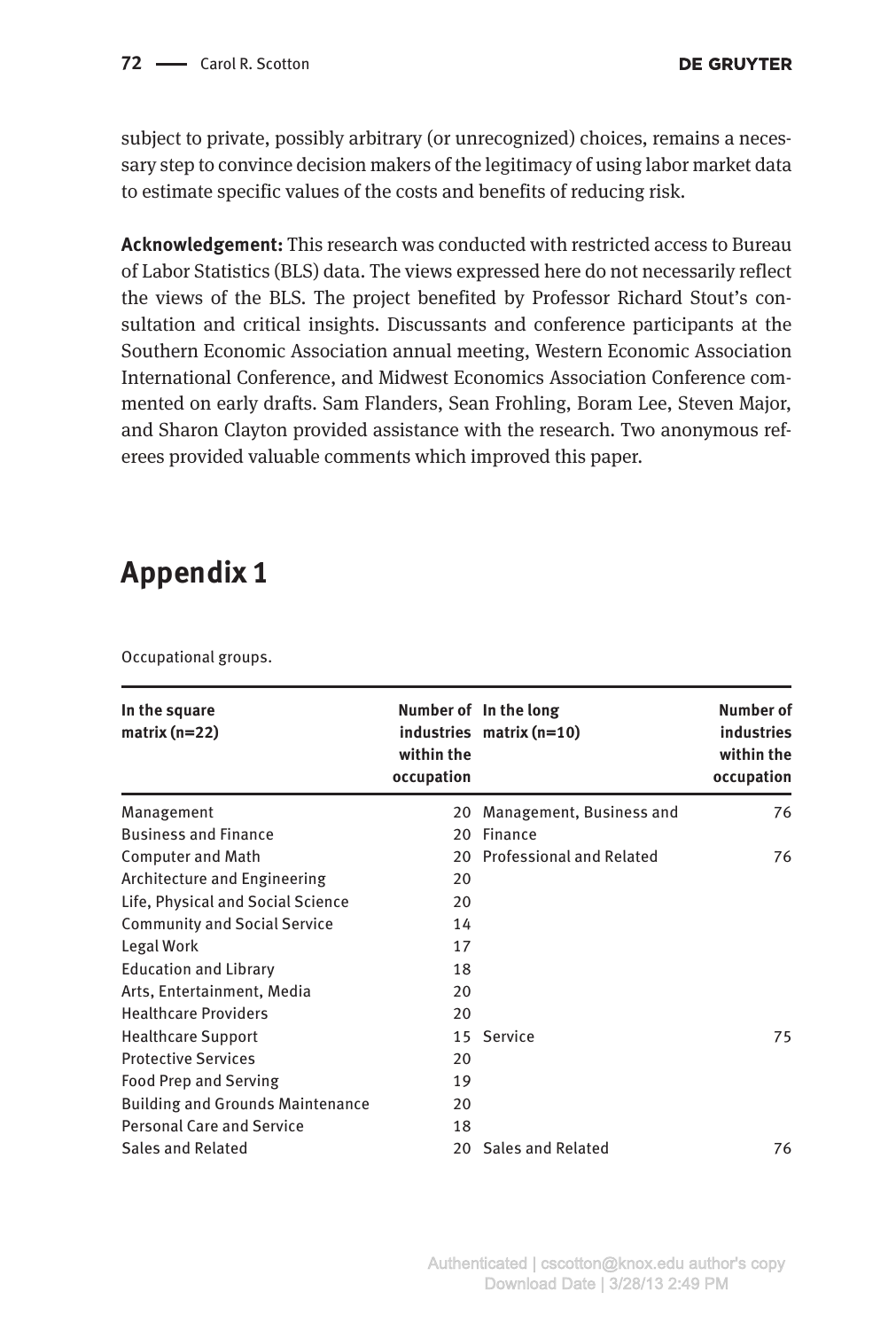| (Appendix 1 Continued) |  |
|------------------------|--|
|------------------------|--|

| In the square<br>matrix ( $n=22$ ) | within the<br>occupation | Number of In the long<br>industries matrix (n=10) | Number of<br><b>industries</b><br>within the<br>occupation |
|------------------------------------|--------------------------|---------------------------------------------------|------------------------------------------------------------|
| Office and Administration Support  |                          | 20 Office and Administration<br>Support           | 76                                                         |
| Farming, Fishing and Forestry      |                          | 18 Farming, Fishing and Forestry                  | 42                                                         |
| <b>Construction and Extraction</b> |                          | 20 Construction and Extraction                    | 68                                                         |
| Installation, Maintenance and      |                          | 20 Installation, Maintenance                      | 76                                                         |
| Repair                             |                          | and Repair                                        |                                                            |
| Production                         |                          | 20 Production                                     | 74                                                         |
| <b>Transportation and Material</b> |                          | 20 Transportation and Material                    | 75                                                         |
| Moving                             |                          | Moving                                            |                                                            |
| Total                              |                          | 419 Total                                         | 714                                                        |
| Industry groups.                   |                          |                                                   |                                                            |
| In the square                      |                          | Number of In the long                             | Number of                                                  |
| matrix $(n=20)$                    | within the<br>industry   | occupations matrix (n=76)                         | occupations<br>within the<br>industry                      |
|                                    |                          |                                                   |                                                            |
| Agriculture, Forestry, Fishing and |                          | 19 Forestry and Logging                           | 10                                                         |
| Hunting                            |                          | <b>Support Activities for Agricul-</b>            | 10                                                         |
|                                    |                          | ture and Forestry                                 |                                                            |
| Mining                             |                          | 18 Oil and Gas Extraction                         | 9                                                          |
|                                    |                          | Mining (except oil and gas)                       | 10                                                         |
|                                    |                          | <b>Support Activities for Mining</b>              | 10                                                         |
| <b>Utilities</b><br>Construction   |                          | 18 Utilities<br>20 Construction                   | 10<br>10                                                   |
|                                    |                          | 21 Food Manuf                                     |                                                            |
| Manufacturing                      |                          |                                                   | 10<br>10                                                   |
|                                    |                          | Beverage and Tobacco<br><b>Product Manuf</b>      |                                                            |
|                                    |                          | <b>Textile Mills/Apparel Manuf</b>                | 9                                                          |
|                                    |                          | <b>Textile Product Mills</b>                      | 9                                                          |
|                                    |                          | <b>Leather and Allied Product</b>                 | 8                                                          |
|                                    |                          | Manuf                                             |                                                            |
|                                    |                          | <b>Wood Product Manuf</b>                         | 10                                                         |
|                                    |                          | Paper Manuf                                       | 10                                                         |
|                                    |                          | <b>Printing and Related Support</b>               | 9                                                          |
|                                    |                          | <b>Activities</b>                                 |                                                            |
|                                    |                          | <b>Petroleum and Coal Products</b>                | 9                                                          |
|                                    |                          | Manuf                                             |                                                            |
|                                    |                          | <b>Chemical Manuf</b>                             | 10                                                         |
|                                    |                          | <b>Plastic and Rubber Products</b>                | 9                                                          |
|                                    |                          | Manuf                                             |                                                            |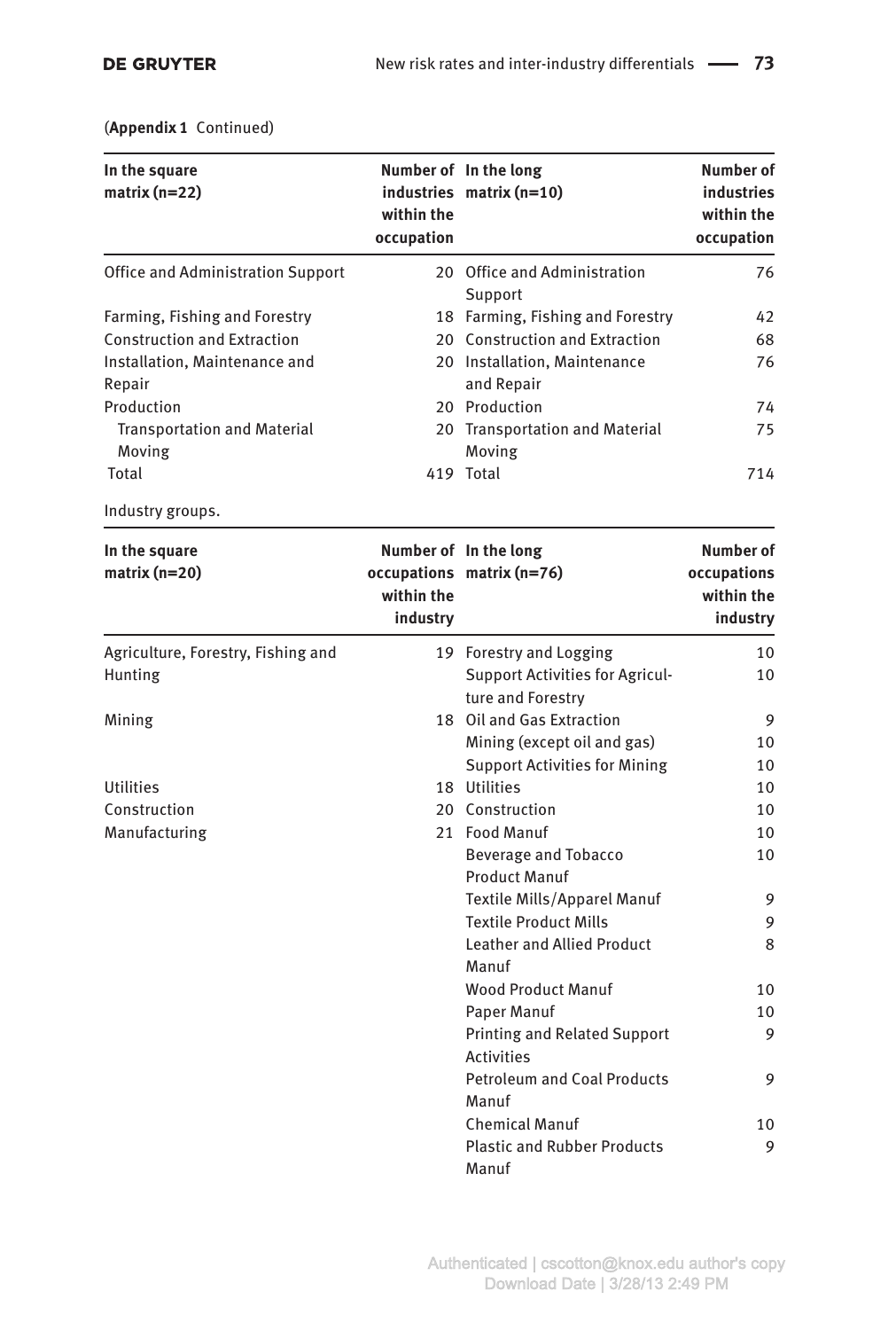#### (**Appendix 1** Continued)

| In the square<br>$matrix(n=20)$ | within the<br>industry | Number of In the long<br>occupations matrix (n=76) | <b>Number of</b><br>occupations<br>within the<br>industry |
|---------------------------------|------------------------|----------------------------------------------------|-----------------------------------------------------------|
|                                 |                        | Nonmetallic Mineral Manuf                          | 10                                                        |
|                                 |                        | <b>Primary Metal Manuf</b>                         | 9                                                         |
|                                 |                        | <b>Fabricated Metal Manuf</b>                      | 9                                                         |
|                                 |                        | <b>Machinery Manuf</b>                             | 10                                                        |
|                                 |                        | <b>Computer and Electronics</b><br>Manuf           | 9                                                         |
|                                 |                        | Electrical Equip, Appliance<br>and Component       | 9                                                         |
|                                 |                        | <b>Transportation Equip Manuf</b>                  | 9                                                         |
|                                 |                        | <b>Furniture Related Manuf</b>                     | 10                                                        |
|                                 |                        | Miscellaneous Manuf                                | 10                                                        |
| <b>Wholesale Trade</b>          |                        | 22 Durable Goods Wholesalers                       | 10                                                        |
|                                 |                        | Nondurable Goods Whole-<br>salers                  | 10                                                        |
|                                 |                        | <b>Wholesale Electronic Mrkts</b>                  | 9                                                         |
| <b>Retail Trade</b>             |                        | 22 Motor Veh and Parts Dealers                     | 9                                                         |
|                                 |                        | <b>Furniture and Home Furnishing</b>               | 9                                                         |
|                                 |                        | <b>Electronic and Appliance</b>                    | 10                                                        |
|                                 |                        | Stores, Sporting                                   |                                                           |
|                                 |                        | <b>Building Material and Garden</b>                | 10                                                        |
|                                 |                        | <b>Equip Dealer</b>                                |                                                           |
|                                 |                        | <b>Food and Bev Stores</b>                         | 10                                                        |
|                                 |                        | <b>Health and Personal Care</b><br><b>Stores</b>   | 9                                                         |
|                                 |                        | <b>Gas Stations</b>                                | 9                                                         |
|                                 |                        | <b>Clothing and Accessories</b><br><b>Stores</b>   | 8                                                         |
|                                 |                        | <b>General Merchandise Stores</b>                  | 10                                                        |
|                                 |                        | <b>Miscellaneous Store Retailers</b>               | 10                                                        |
|                                 |                        | Non-store Retailers                                | 9                                                         |
| Transportation                  |                        | 21 Air transport                                   | 8                                                         |
|                                 |                        | <b>Rail Transport</b>                              | 9                                                         |
|                                 |                        | <b>Water Transport</b>                             | 9                                                         |
|                                 |                        | <b>Truck Transport</b>                             | 10                                                        |
|                                 |                        | Transit and Ground Passen-<br>ger Transport        | 9                                                         |
|                                 |                        | <b>Pipeline Transport</b>                          | 9                                                         |
|                                 |                        | <b>Scenic and Sightseeing</b><br>Transport         | 9                                                         |
|                                 |                        | <b>Transport Support</b>                           | 9                                                         |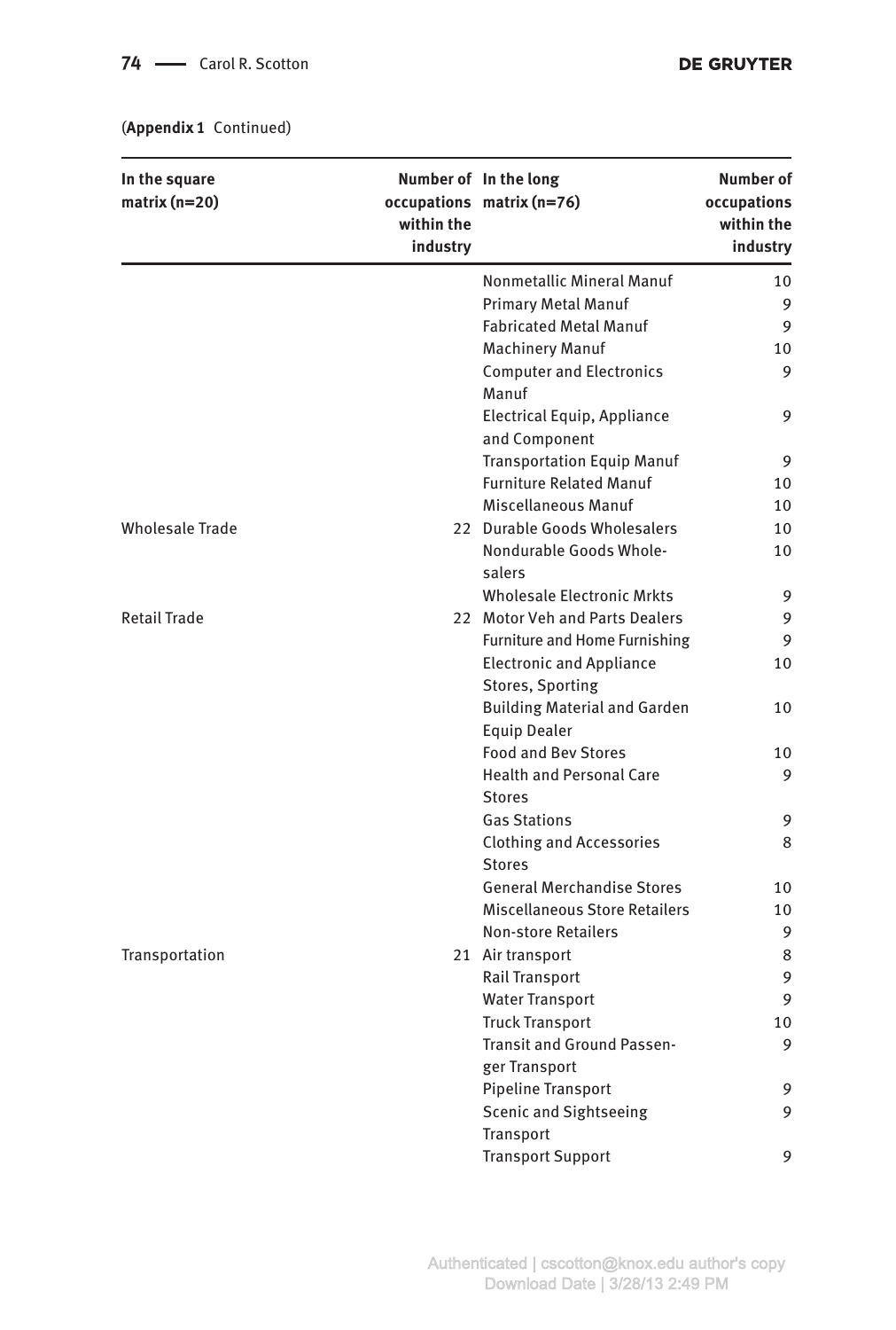#### (**Appendix 1** Continued)

| In the square<br>$matrix(n=20)$                   | within the<br>industry | Number of In the long<br>occupations matrix (n=76)                         | <b>Number of</b><br>occupations<br>within the<br>industry |
|---------------------------------------------------|------------------------|----------------------------------------------------------------------------|-----------------------------------------------------------|
| Couriers and Warehousing, except                  |                        | 20 Couriers and Messengers                                                 | 8                                                         |
| Postal                                            |                        | <b>Warehouse and Storage</b>                                               | 10                                                        |
| Information                                       |                        | 21 Publishing, Except Internet                                             | 9                                                         |
|                                                   |                        | Movie and Recording                                                        | 9                                                         |
|                                                   |                        | <b>Broadcasting and Telecoms</b>                                           | 9                                                         |
|                                                   |                        | <b>Internet Broadcast and</b><br>Publish                                   | 5                                                         |
|                                                   |                        | <b>Internet Service Providers</b><br>and Search Portals                    | 8                                                         |
|                                                   |                        | <b>Other Info Services</b>                                                 | 8                                                         |
| <b>Finance and Insurance</b>                      |                        | 22 Finance and Insurance                                                   | 10                                                        |
| <b>Real Estate</b>                                |                        | 22 Real Estate and Leasing                                                 | 10                                                        |
| <b>Professional and Technical Service</b>         |                        | 22 Professional Scientific Tech-<br>nical Services                         | 10                                                        |
| Management                                        |                        | 20 Management of Enterprises                                               | 9                                                         |
| Admin Support, Waste<br>Management                |                        | 22 Admin and Support Services                                              | 10                                                        |
|                                                   |                        | Waste Manag and Remedia-                                                   | 10                                                        |
|                                                   |                        | tion Services                                                              |                                                           |
| Education                                         |                        | 22 Education                                                               | 10                                                        |
| <b>Healthcare and Social Services</b>             |                        | 22 Ambulatory Health Services                                              | 9                                                         |
|                                                   |                        | Hospitals                                                                  | 9                                                         |
|                                                   |                        | Nursing and Resid Care<br><b>Facilities</b>                                | 10                                                        |
|                                                   |                        | <b>Social Services</b>                                                     | 10                                                        |
| Arts, Entertainment and Recreation                |                        | 22 Performing Arts and Specta-<br>tor Sports                               | 10                                                        |
|                                                   |                        | <b>Museums and Historic Sites</b>                                          | 10                                                        |
|                                                   |                        | <b>Amusement and Gambling</b>                                              | 10                                                        |
| <b>Hotel and Restaurant</b>                       |                        | 21 Hotel Accommodation                                                     | 10                                                        |
|                                                   |                        | <b>Restaurants and Bars</b>                                                | 10                                                        |
| Other Services, except Public                     |                        | 22 Repair and Maintenance                                                  | 10                                                        |
| <b>Administration and Private House-</b><br>holds |                        | Personal and Laundry<br><b>Services</b>                                    | 10                                                        |
|                                                   |                        | Religious, Grant Making,<br><b>Civic and Professional</b><br>Organizations | 10                                                        |
| Total                                             |                        | 419 Total                                                                  | 714                                                       |
|                                                   |                        |                                                                            |                                                           |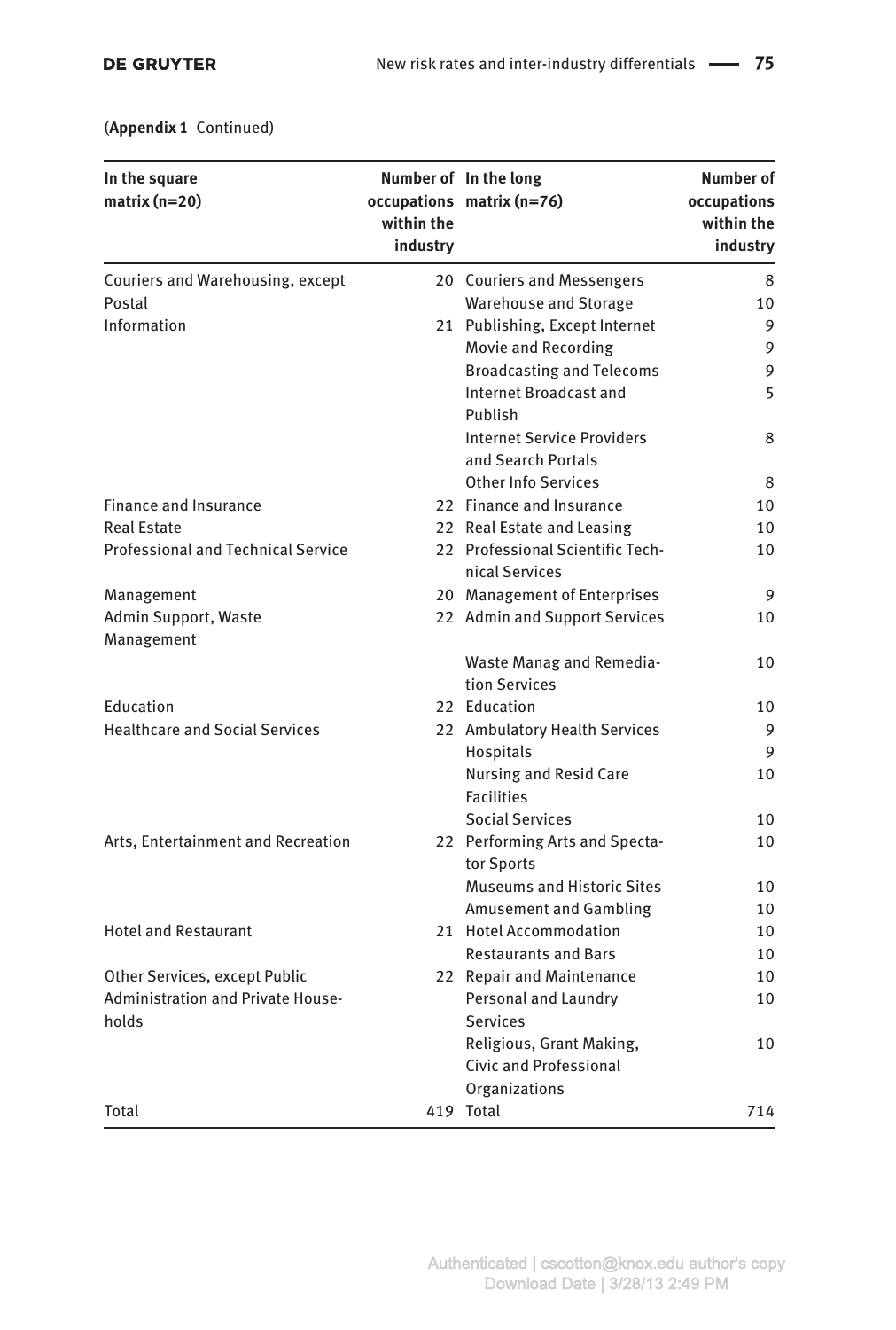# **Appendix 262**

Distribution of risk\*.

|                                                                                              | Square_<br>All CPS | Square_<br>Wage_CPS | Square_<br>Wage_OES | $Long-$<br>All_CPS   | $Long_$                                                             | $Long-$<br>Wage_CPS Wage_OES |  |  |
|----------------------------------------------------------------------------------------------|--------------------|---------------------|---------------------|----------------------|---------------------------------------------------------------------|------------------------------|--|--|
| Panel A: Weighted distribution of risk rates, fatalities per 10,000 workers.                 |                    |                     |                     |                      |                                                                     |                              |  |  |
| Mean                                                                                         | 0.3541             | 0.3365              | 0.3995              | 0.3556               | 0.3388                                                              | 0.4022                       |  |  |
| Robust estimate                                                                              | 0.1165             | 0.0969              | 0.1225              | 0.0999               | 0.0843                                                              | 0.1010                       |  |  |
| of mean                                                                                      |                    |                     |                     |                      |                                                                     |                              |  |  |
| p <sub>5</sub>                                                                               | 0.0239             | 0.0222              | 0.0200              | 0.0220               | 0.0205                                                              | 0.0192                       |  |  |
| p10                                                                                          | 0.0300             | 0.0256              | 0.0246              | 0.0369               | 0.0336                                                              | 0.0289                       |  |  |
| p25                                                                                          | 0.0459             | 0.0449              | 0.0486              | 0.0449               | 0.0427                                                              | 0.0475                       |  |  |
| p50                                                                                          | 0.1138             | 0.0978              | 0.1437              | 0.1128               | 0.0918                                                              | 0.1079                       |  |  |
| p75                                                                                          | 0.2581             | 0.2411              | 0.2697              | 0.3221               | 0.2450                                                              | 0.3293                       |  |  |
| p90                                                                                          | 1.2330             | 1.1949              | 1.1456              | 1.2642               | 1.2535                                                              | 1.3976                       |  |  |
| p99                                                                                          | 2.8754             | 2.8593              | 3.5445              | 3.4277               | 3.5785                                                              | 4.4357                       |  |  |
| Max                                                                                          | 4.7712             | 4.6974              | 13.3971             | 9.2138               | 9.3637                                                              | 7.7207                       |  |  |
| Panel B: n=84,336, number of workers in LF sample. Number (%) of workers in the sample with: |                    |                     |                     |                      |                                                                     |                              |  |  |
| Rate=0                                                                                       | 1365 (2%)          | 1592 (2%)           | 1592 (2%)           | 1684 (2%)            | 1739 (2%)                                                           | 1739 (2%)                    |  |  |
| Rate>0 & ≤0.25                                                                               | 60,840             | 63,322              | 59,049              | 58,793               | 62,225                                                              | 57,422                       |  |  |
|                                                                                              | (72%)              | (75%)               | (70%)               | (70%)                | (74%)                                                               | (68%)                        |  |  |
| Rate $>0.25$                                                                                 | 5545 (7%)          | 3464(4%)            |                     | 5055 (6%) 8331 (10%) |                                                                     | 5139(6%) 8283 (10%)          |  |  |
| & 50.50                                                                                      |                    |                     |                     |                      |                                                                     |                              |  |  |
| Rate > 0.50                                                                                  | 7008 (8%)          | 6741 (8%)           | 9575 (11%)          | 5301 (6%)            |                                                                     | 5318 (6%) 7132 (8%)          |  |  |
| & 51.0                                                                                       |                    |                     |                     |                      |                                                                     |                              |  |  |
| Rate > 1                                                                                     |                    |                     |                     |                      | 9578 (11%) 9217 (11%) 9065 (11%) 10,227 (12%) 9915 (12%) 9760 (12%) |                              |  |  |
| Panel C: Un-weighted distribution of risk rates, fatalities per 10,000 workers.              |                    |                     |                     |                      |                                                                     |                              |  |  |
| $n =$                                                                                        | 419                | 419                 | 419                 | 714                  | 714                                                                 | 714                          |  |  |
| mean                                                                                         | 0.4863             | 0.4547              | 1.1187              | 0.6656               | 0.6214                                                              | 1.5673                       |  |  |
| Robust estimate                                                                              | 0.0941             | 0.0858              | 0.0989              | 0.1857               | 0.1474                                                              | 0.2086                       |  |  |
| of mean                                                                                      |                    |                     |                     |                      |                                                                     |                              |  |  |
| p25                                                                                          | 0                  | 0                   | $\mathbf 0$         | 0.0282               | 0.0149                                                              | 0.0134                       |  |  |
| p50                                                                                          | 0.0973             | 0.0941              | 0.1085              | 0.1713               | 0.1389                                                              | 0.1903                       |  |  |
| p75                                                                                          | 0.4139             | 0.3901              | 0.5577              | 0.6332               | 0.6193                                                              | 0.7193                       |  |  |
| p90                                                                                          | 1.0696             | 1.0000              | 1.5198              | 1.5286               | 1.4813                                                              | 2.0607                       |  |  |
| p99                                                                                          | 4.7712             | 4.6974              | 19.0840             | 9.2138               | 7.9612                                                              | 13.2979                      |  |  |
| Max                                                                                          | 17.0068            | 17.0068             | 125.0000            | 17.3611              | 17.3611                                                             | 375.0000                     |  |  |

**62** All fatal injury rates were generated by the author with restricted access to the BLS CFOI microdata.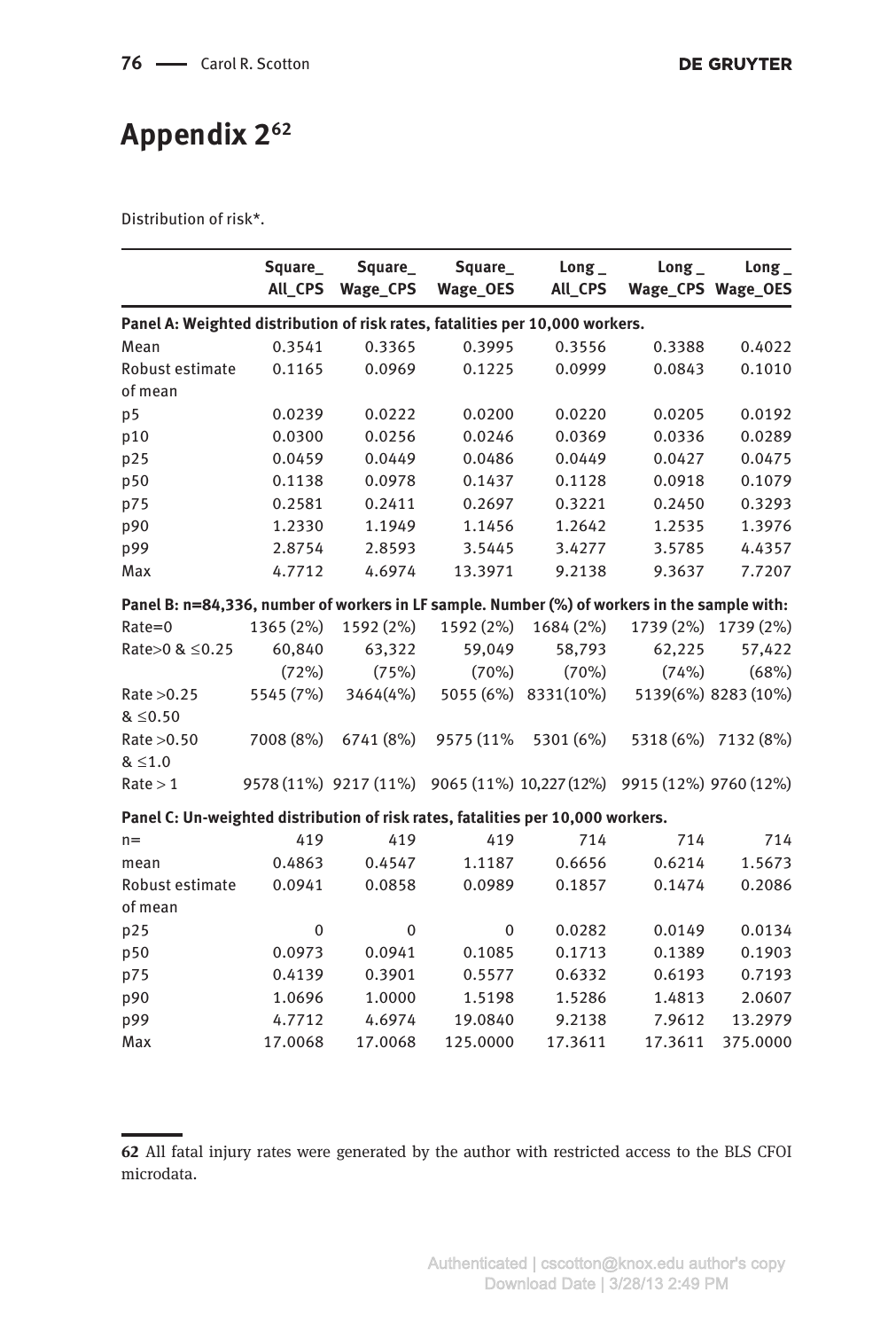|                                                     | $Square_$<br>All CPS | Square<br>Wage_CPS | Square<br>Wage_OES | $Long_$<br>All_CPS | $Long_$<br>Wage_CPS Wage_OES | $Long_$             |  |  |
|-----------------------------------------------------|----------------------|--------------------|--------------------|--------------------|------------------------------|---------------------|--|--|
| Panel D: n=number of jobs. Number (%) of jobs with: |                      |                    |                    |                    |                              |                     |  |  |
| Rate =0                                             | 131 (31%)            | 138 (33%)          | 138 (33%)          | 168 (24%)          |                              | 176 (25%) 176 (25%) |  |  |
| Rate >0 & ≤0.25                                     | 147 (35%)            | 148 (35%)          | 126 (30%)          | 239 (33%)          |                              | 255 (36%) 215 (30%) |  |  |
| Rate > 0.25                                         | 46 (11%)             | 42 (10%)           | 41 (10%)           | 97(14%)            | 82 (11%)                     | 90 (13%)            |  |  |
| & 50.50                                             |                      |                    |                    |                    |                              |                     |  |  |
| Rate > 0.50                                         | 47 (11%)             | 50 (12%)           | 53 (13%)           | 89 (12%)           | 89 (12%)                     | 103 (18%)           |  |  |
| $&$ $\leq$ 1.0                                      |                      |                    |                    |                    |                              |                     |  |  |
| Rate > 1                                            | 48 (11%)             | 41 (10%)           | 61 (15%)           | 121 (17%)          |                              | 112 (16%) 130 (18%) |  |  |

(**Appendix 2** Continued)

### **References**

- Ashenfelter, O. (2006). *Measuring the value of a statistical life: problems and prospects*. [Discussion Paper No. 1911]. Bonn, Germany: IZA.
- Ashenfelter, O., & Greenstone, M. (2004). Estimating the value of a statistical life: the importance of omitted variables and publication bias. *The American Economic Review 94,* 454–460.
- Black, D. A., & Kniesner, T. J. (2003). On the measurement of job risk in hedonic wage models. *Journal of Risk and Uncertainty 27,* 205–220. DOI: 10.1023/A:1025889125822.
- Bollinger, C. R. (2001). Response error and the union wage differential. *Southern Economic Journal 68*, 60.
- Bollinger, C. R., & Hirsch, B. T. (2005). *Match bias from earnings imputation in the current population survey: the case of imperfect matching*. [Discussion Paper No. 1846]. Bonn, Germany: IZA.
- Burnham, K. P., & Anderson, D. R. (2004). Multimodel inference: Understanding AIC and BIC in model selection. *Sociological Methods & Research 33*, 261–304. DOI: 10.1177/0049124104268644.
- Cameron, T. A. (2010). Euthanizing the value of a statistical life. *Review of Environmental Economics and Policy 4*, 161–178. DOI: 10.1093/reep/req010.
- Colbert Report, The word segment (priceless). July 14, 2008. Available at: http://www. colbertnation.com/the-colbert-report-videos/176175/july-14-2008/the-word-- priceless?videoId=176175. Accessed on November 14, 2008.
- Costa, D. L., & Kahn, M. E. (2002). *Changes in the value of life, 1940–1980*. [Working Paper 9396]. Cambridge, MA: National Bureau of Economic Research.
- Cropper, M., & Morgan, G. M. (2007). SAB advisory on EPA's issues in valuing mortality risk reduction. [Letter to EPA Administrator Stephen L. Johnson. Doc no. EPA-SAB-08-001]. Washington, DC: EPA.
- Dickens, W. T., & Katz, L. F. (1987). Inter-Industry wage differentials and industry characteristics. In: K. Lang & J. S. Leonard (Eds.), *Unemployment and the Structure of Labor Markets* (pp. 48–89). New York: Basil Blackwell.
- Drudi, D. (1995). The evolution of occupational fatality statistics in the United States. *Compensation and Working Conditions 47*, 1–5.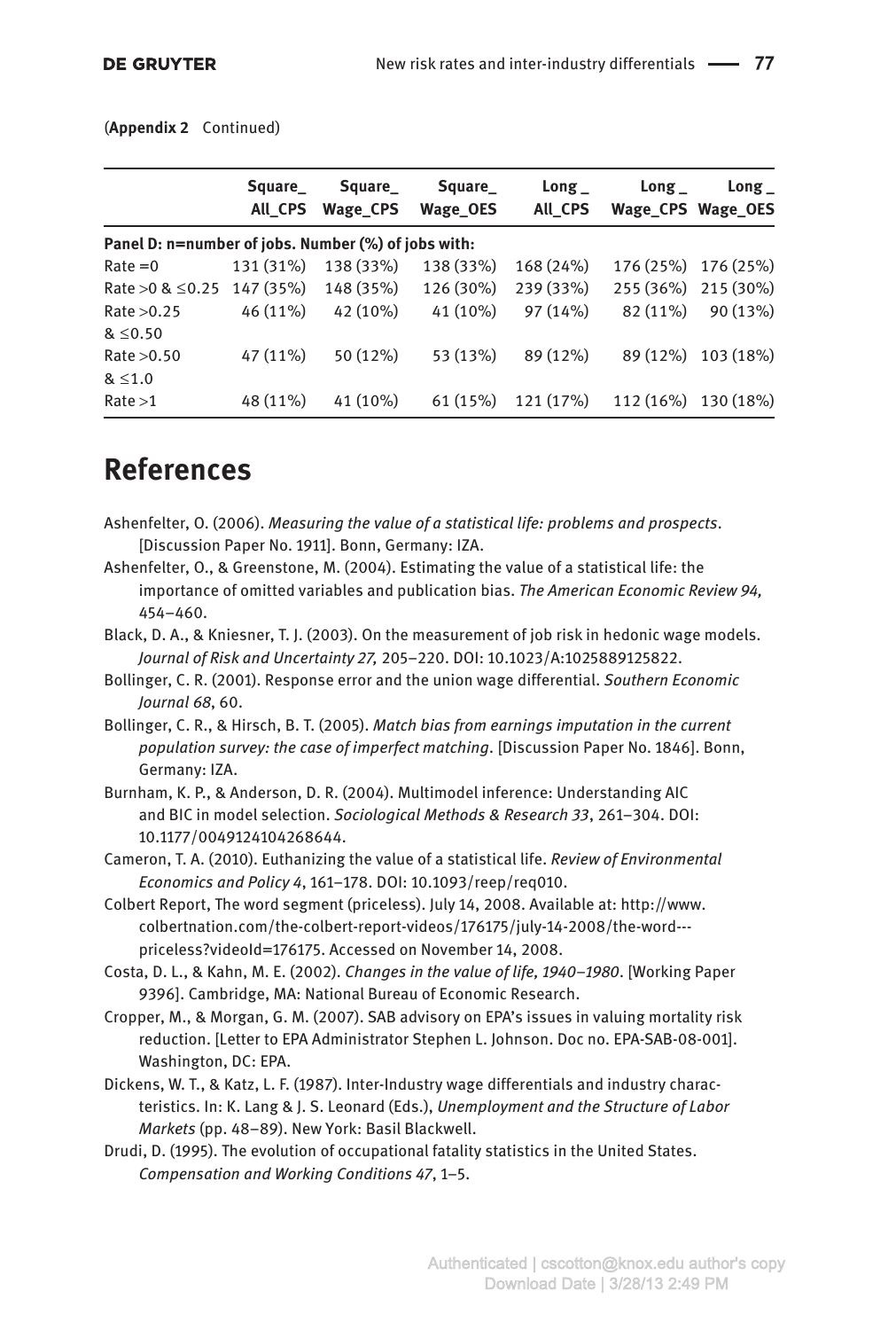78 **- Carol R. Scotton** 

- Fairris, D., & Jonasson, E. (2008). What accounts for intra-industry wage differentials? Results from a survey of establishments. *Journal of Economic Issues 42,* 97–113.
- Gittleman, M., & Pierce, B. (2011). Inter-industry wage differentials, job content and unobserved ability. *Industrial and Labor relations review 64*, 356–374.
- Gittleman, M., & Pierce, B. (2006). A different approach to measuring workplace safety: Injuries and fatalities relative to output. *Compensation and Working Conditions*. Retrieved from http://www.bls.gov/opub/cwc/sh20060724ar01p1.htm.
- Goux, D., & Maurin, E. (1999). Persistence of interindustry wage differentials: a reexamination using matched worker-firm panel data. *Journal of Labor Economics 17*, 492–533. doi: 10.1086/209929.
- Hammitt, J. K., & Robinson, L. A. (2011). The income elasticity of the value per statistical life: Transferring estimates between high and low income populations. *Journal of Benefit-Cost Analysis* 2, 1. DOI:10.2202/2152-2812 *2*, 1.
- Hirsch, B. T. (2008). *Wage gaps large and small*. [Discussion Paper No. 3375] Bonn, Germany: IZA.
- Hirsch. B. T., & Schumacher, E. J. (2004). Match bias in wage gap estimates due to earnings imputation. *Journal of Labor Economics 22*, 689–722.
- Jones-Lee, M. (1974). The value of changes in the probability of death or injury. *The Journal of Political Economy 82*, 835–849.
- Kochi, I., & Taylor, L. O. (2011). Risk heterogeneity and the value of reducing fatal risks: further market-based evidence. *Journal of Benefit-Cost Analysis 2*. Article 1. DOI: 10.2202/ 2152-2812.1079.
- Krueger, A. B., & Summers, L. H. (1987). Reflections on the inter-industry wage structure. In: K. Lang & J. S. Leonard (Eds.), *Unemployment and the Structure of Labor Markets* (pp. 17–47). New York: Basil Blackwell.
- Lane, J. I., Salmon, L. A., & Spletzer, J. R. (2007). Establishment wage differentials. *Monthly Labor Review 130*, 3–17.
- Leigh, P. (1995). Compensating wages, value of a statistical life and inter-industry differentials. *Journal of Environmental Economics and Management 28*, 83–87. DOI: 10.1006/ jeem.1995.1006.
- Mathiowetz, N. A. (1992). Errors in reports of occupations. *Public Opinion Quarterly 56*, 352–355. DOI: 10.1086/269327.
- Mellow, W., & Sider, H. (1983). Accuracy of response in labor market surveys: Evidence and implications. *Journal of Labor Economics 1*, 331–344. DOI: 10.1086/298016.
- Moore, M. J., & Viscusi, W.K. (1988). Doubling the estimated value of a statistical life: Results using new occupational fatality data. *Journal of Policy Analysis and Management 73*, 476–490.
- Mrozek, J. R., & Taylor, L.O. (2002). What determines the value of life? A meta-analysis. *Journal of Policy Analysis and Management 21*, 253–270. DOI: 10.1002/pam.10026.
- National Bureau of Economic Research. (2007). Merged outgoing rotation group, *CPS Labor Extracts 1979-2006*. Cambridge, MA: NBER.
- Northwood, J. (2010). Change to hours-based fatality rates in the census of fatal occupational injuries. *Compensation and Working Conditions*. Retrieved from http://www.bls.gov/ opub/cwc/sh20100121ar01p1.htm
- Osburn, J. (2000). Interindustry wage differentials: patterns and possible sources. *Monthly Labor Review 123,* 34.
- Pegula, S. M. (2004) Occupational fatalities: self-employed workers and wage and salary workers. *Monthly Labor Review 127*, 30–40.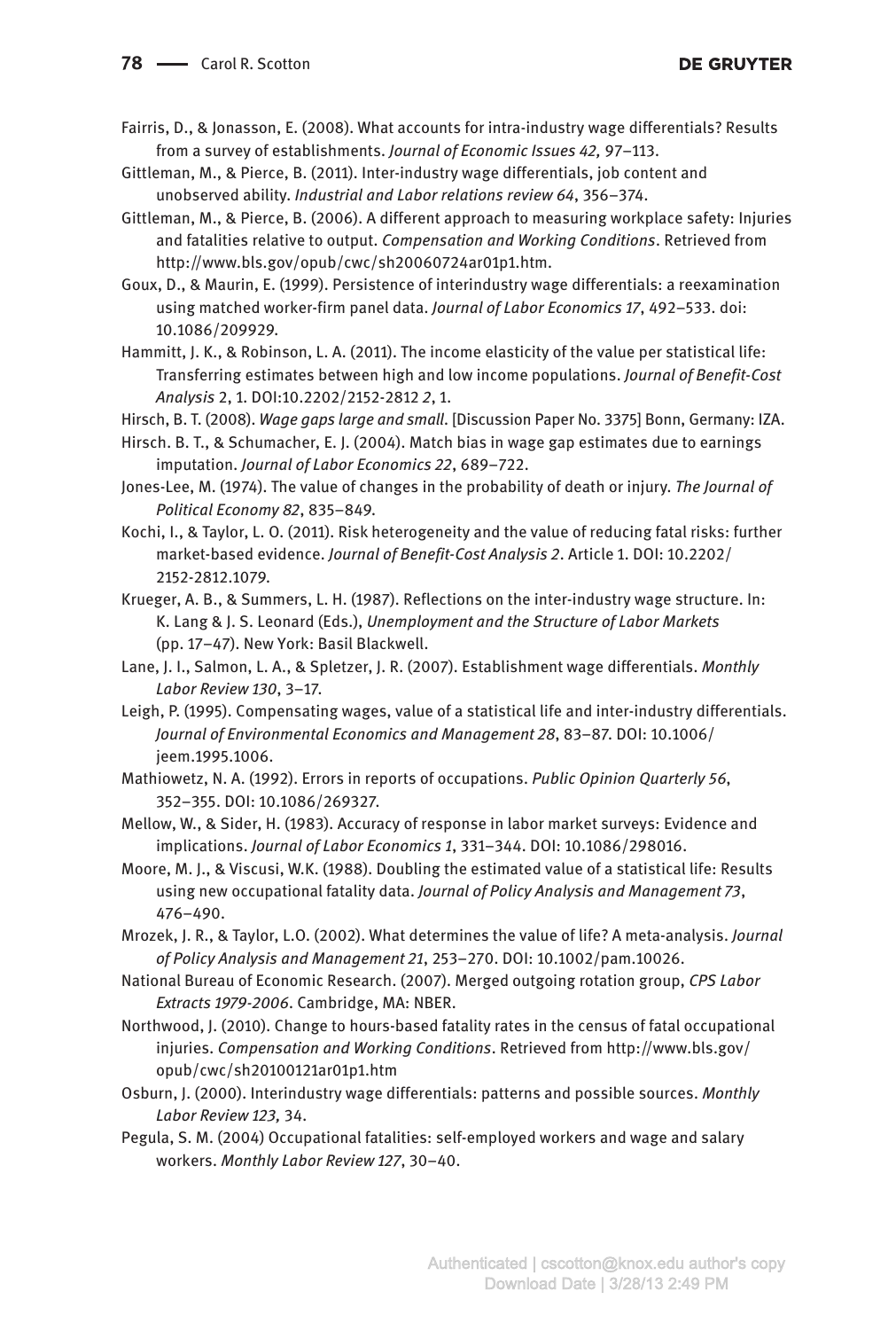- Personick, M. E., & Windau, J. A. (1995). Self-employed individuals fatally injured at work. *Monthly Labor Review 118*, 24–30.
- Robinson, L. A. (2007) How US government agencies value mortality risk reduction. *Review of Environmental Economics and Policy* 1, 283–299. DOI: 10.1093/reep/rem018.
- Robinson, L. A., Hammitt, J. K., Aldy, J.E., Krupnick, A., & Baxter, J. (2010). Valuing the risk of death from terrorist attacks. *Journal of Homeland Security and Emergency Management 7*, 14.
- Ruser, J. W. (1998). Denominator choice in the calculation of workplace fatality rates. *American Journal of Industrial Medicine 33*, 151–156. DOI: 10.1002/(SICI)1097- 0274(199802)33:2<151::AID-AJIM6>3.3.CO;2-3
- Scharff, R. L. (2010). *Health-related costs from foodborne illness in the United States.* Washington, DC: Georgetown University, Produce Safety Project. Retrieved from Produce Safety Project http://www.producesafetyproject.org/admin/assets/files/Health-Related-Foodborne-Illness-Costs-Report.pdf-1.pdf
- Schelling, T. C. (1968) The life you save may be your own. In: S.B. Chase, Jr. (Eds.), *Problems in Public Expenditure Analysis*. (pp. 127–162). Washington DC: The Brookings Institute.
- Scotton, C. R. (2000). *The impact of workplace–risk measurement on estimates of the value of a statistical life* (Doctoral dissertation). Available from ProQuest Dissertations and Theses database (UMI no. 9962366).
- Scotton, C. R., & Taylor, L. O. (2011). Valuing risk reductions: incorporating risk heterogeneity into a revealed preference framework. *Resource and Energy Economics 33*, 381–397. DOI: 10.1016/j.reseneeco.2010.06.001.
- Smith, R. S. (1979). Compensating wage differentials and public policy: a review. *Industrial and Labor Relations Review 32*, 339–352. DOI: 10.2307/2522263.
- Smith, S. M. (2007). Occupational injuries, illnesses, and fatalities to automotive service technicians and mechanics, 2003 to 2005. *Compensation and Working Conditions.* Retrieved from http://www.bls.gov/opub/cwc/print/sh20070521ar01p1.html.
- StataCorp. (2011) . Stata. (Release 12) [Computer software]. College Station, TX: StataCorp.
- Thaler, R. H. (1989). Anomalies: Interindustry wage differentials. *The Journal of Economic Perspectives* 3, 181–193.
- Thaler, R. H., & Rosen, S. (1976). The value of saving a life: evidence from the labor market. In: Terleckyj, N. E. (Eds.), *Household Production and Consumption*. New York, NY: National Bureau of Economic Research.
- US Bureau of Labor Statistics. (2007a). *Census of fatal occupational injuries*. Washington DC: US Bureau of Labor Statistics.
- US Bureau of Labor Statistics. U.S. Department of Labor, (2007b). *Occupational Employment and Wages, 2006.* [Bulletin USDL-07-0712]. Washington, DC: Government Printing Office.
- US Bureau of Labor Statistics, (2007c). *Occupational Employment Statistics*. Retrieved from http:// www.bls.gov/oes/.
- US Census Bureau. (2003–2006). *Current population survey Data Dictionary.* (Data extracted via Data Ferret). Washington DC: US Census Bureau.
- US Environmental Protection Agency. (1999). *Cost Benefit Analysis of the Clean Air Act*. Washington, DC: EPA.
- US Environmental Protection Agency. (2010). *Guidelines for Preparing Economic Analyses.* Washington, DC: EPA. Retrieved from http://yosemite.epa.gov/ee/epa/eed.nsf/pages/ guidelines.html.